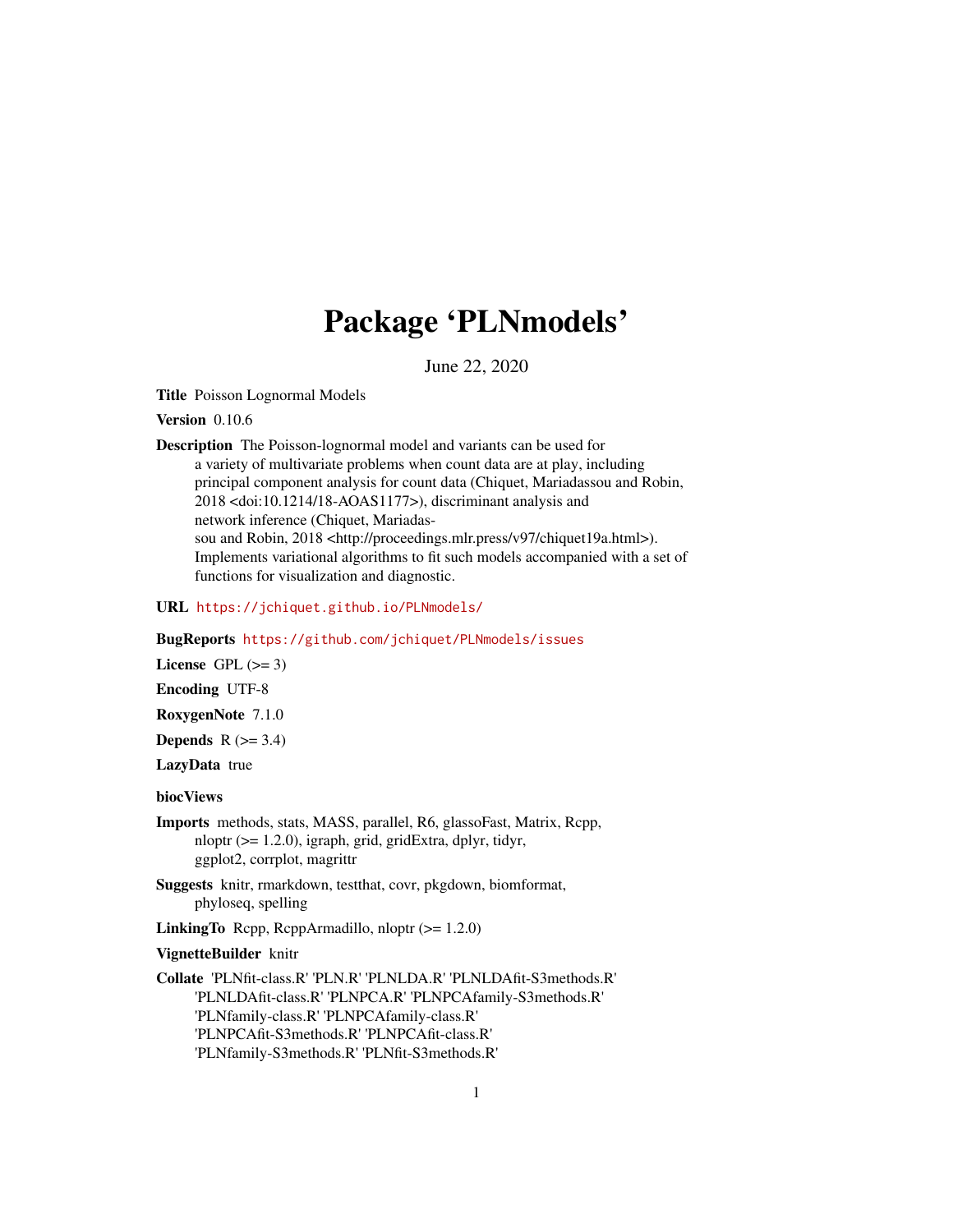'PLNmodels-package.R' 'PLNnetwork.R' 'PLNnetworkfamily-S3methods.R' 'PLNnetworkfamily-class.R' 'PLNnetworkfit-S3methods.R' 'PLNnetworkfit-class.R' 'RcppExports.R' 'deprecated.R' 'import\_utils.R' 'mollusk.R' 'plot\_utils.R' 'trichoptera.R' 'utils-pipe.R' 'utils.R'

### Language en-US

### NeedsCompilation yes

Author Julien Chiquet [aut, cre] (<https://orcid.org/0000-0002-3629-3429>), Mahendra Mariadassou [aut] (<https://orcid.org/0000-0003-2986-354X>), Stéphane Robin [ctb]

Maintainer Julien Chiquet <julien.chiquet@inrae.fr>

### Repository CRAN

Date/Publication 2020-06-22 09:50:03 UTC

## R topics documented:

| 3              |
|----------------|
| $\overline{4}$ |
| $\overline{4}$ |
| 5              |
| 6              |
| 8<br>fisher    |
| 9              |
| 9              |
| 10             |
| 11             |
| 12             |
| 14             |
| 16             |
| 22             |
| 24             |
| 28             |
| 29             |
| 31             |
| 34             |
| 38             |
| 40             |
| 42             |
| 47             |
| 48             |
| 49             |
| 50             |
| 51             |
| 52             |
| 53             |
| 54             |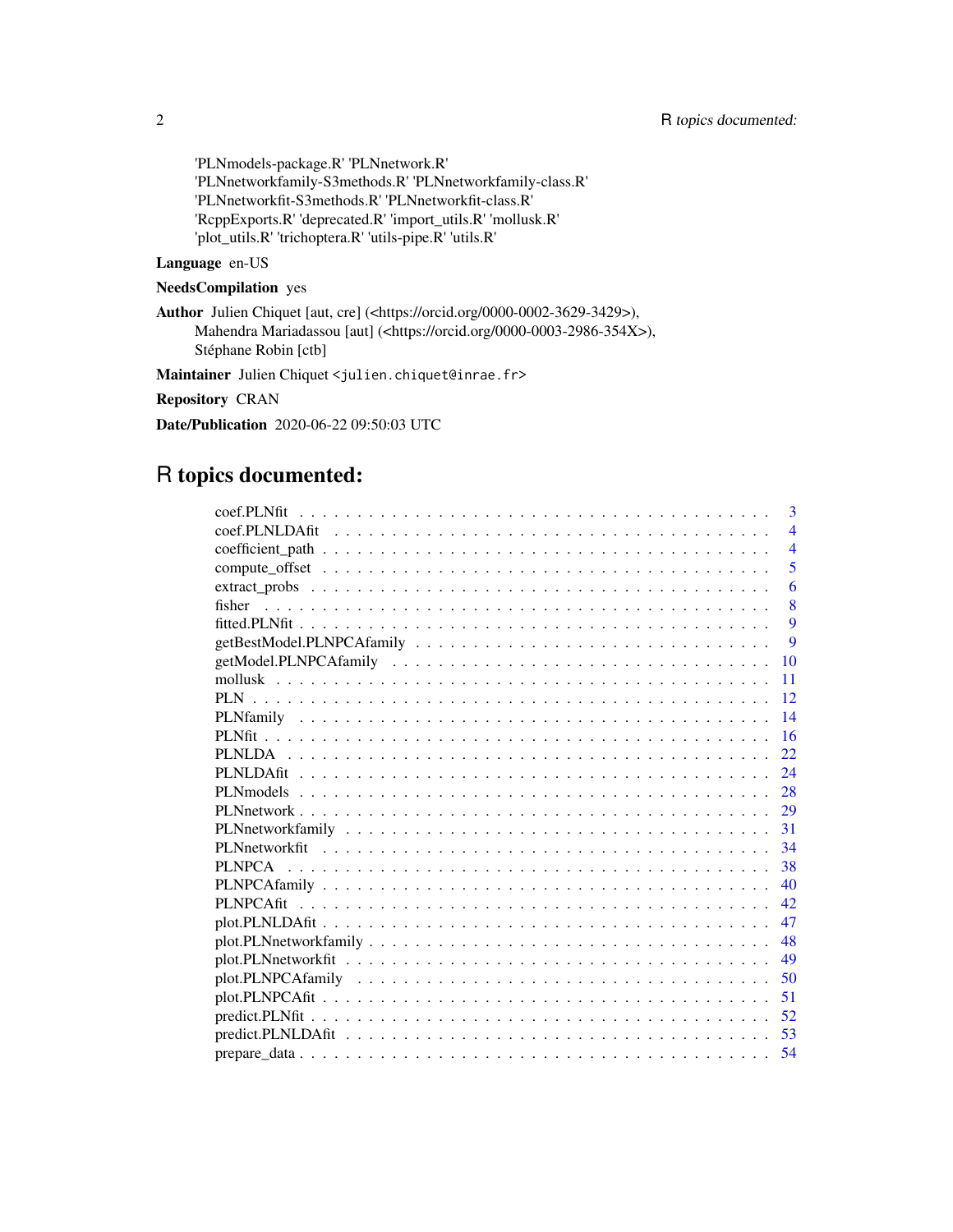#### <span id="page-2-0"></span> $\text{coeff.}\text{PLNfit}$  3

| Index |  |
|-------|--|
|       |  |
|       |  |
|       |  |
|       |  |
|       |  |
|       |  |

<span id="page-2-1"></span>coef.PLNfit *Extract model coefficients*

#### Description

Extracts model coefficients from objects returned by [PLN\(\)](#page-11-1) and its variants

### Usage

```
## S3 method for class 'PLNfit'
coef(object, type = c("main", "covariance"), ...)
```
### Arguments

| object | an R6 object with class PLNfit                                          |  |
|--------|-------------------------------------------------------------------------|--|
| type   | type of parameter that should be extracted. Either "main" (default) for |  |
|        | $\Theta$                                                                |  |
|        | or "covariance" for                                                     |  |
|        | $\Sigma$                                                                |  |
|        |                                                                         |  |

... additional parameters for S3 compatibility. Not used

### Value

A matrix of coefficients extracted from the PLNfit model.

### See Also

[sigma.PLNfit\(\)](#page-55-1), [vcov.PLNfit\(\)](#page-59-1), [standard\\_error.PLNfit\(\)](#page-57-1)

### Examples

```
data(trichoptera)
trichoptera <- prepare_data(trichoptera$Abundance, trichoptera$Covariate)
myPLN <- PLN(Abundance ~ 1 + offset(log(Offset)), data = trichoptera)
coef(myPLN) ## Theta
coef(myPLN, type = "covariance") ## Sigma
```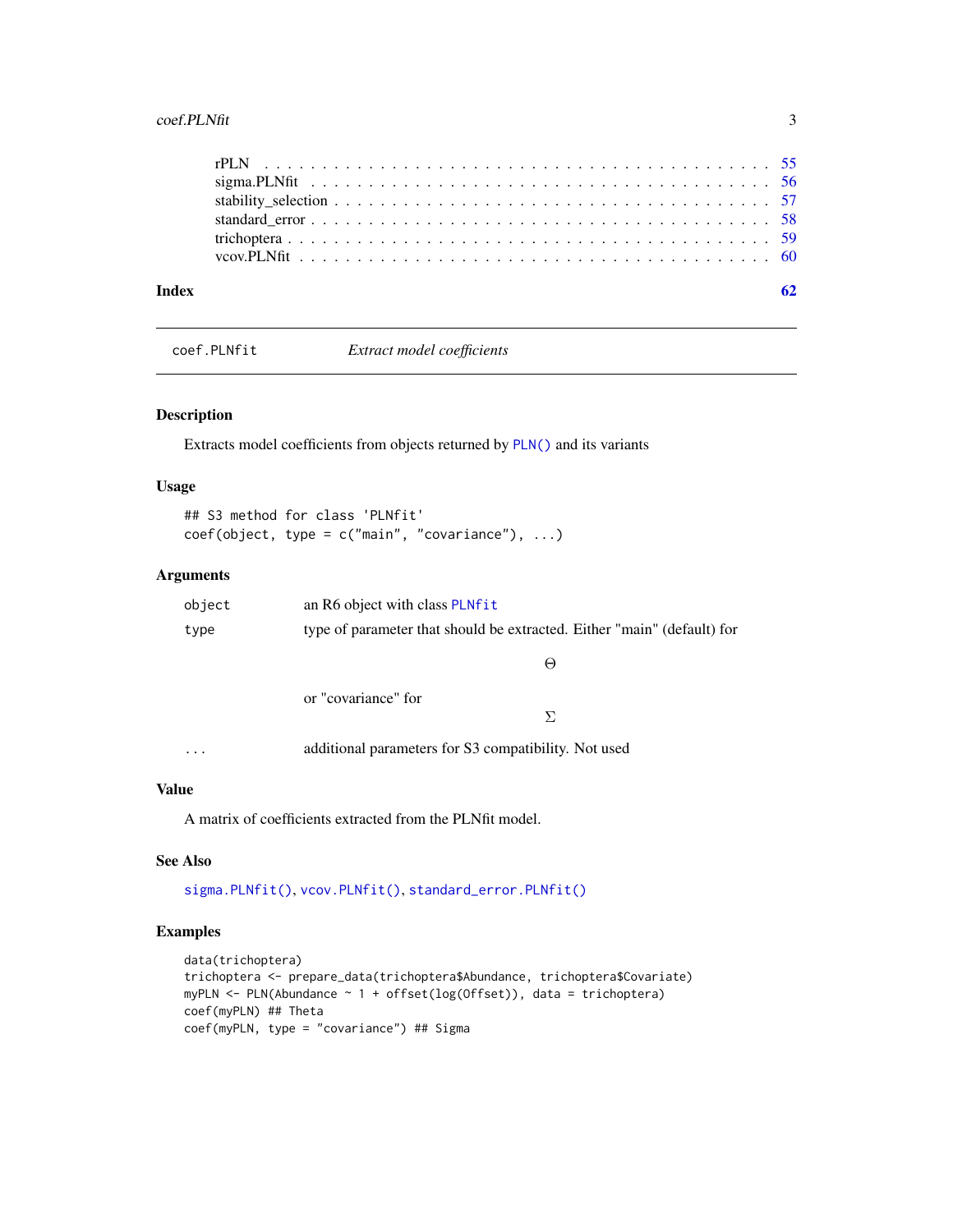<span id="page-3-0"></span>

### Description

The method for objects returned by [PLNLDA\(\)](#page-21-1) only returns coefficients associated to the

Θ

part of the model (see the PLNLDA vignette for mathematical details).

### Usage

```
## S3 method for class 'PLNLDAfit'
coef(object, ...)
```
### Arguments

| object   | an R6 object with class PLNfit                       |
|----------|------------------------------------------------------|
| $\cdots$ | additional parameters for S3 compatibility. Not used |

### Value

Either NULL or a matrix of coefficients extracted from the PLNLDAfit model.

### Examples

```
data(trichoptera)
trichoptera <- prepare_data(trichoptera$Abundance, trichoptera$Covariate)
myPLNLDA <- PLNLDA(Abundance ~ Wind, grouping = Group, data = trichoptera)
coef(myPLNLDA)
```

| coefficient_path | Extract the regularization path of a PLNnetwork fit |
|------------------|-----------------------------------------------------|
|------------------|-----------------------------------------------------|

### Description

Extract the regularization path of a PLNnetwork fit

```
coefficient_path(Robject, precision = TRUE, corr = TRUE)
```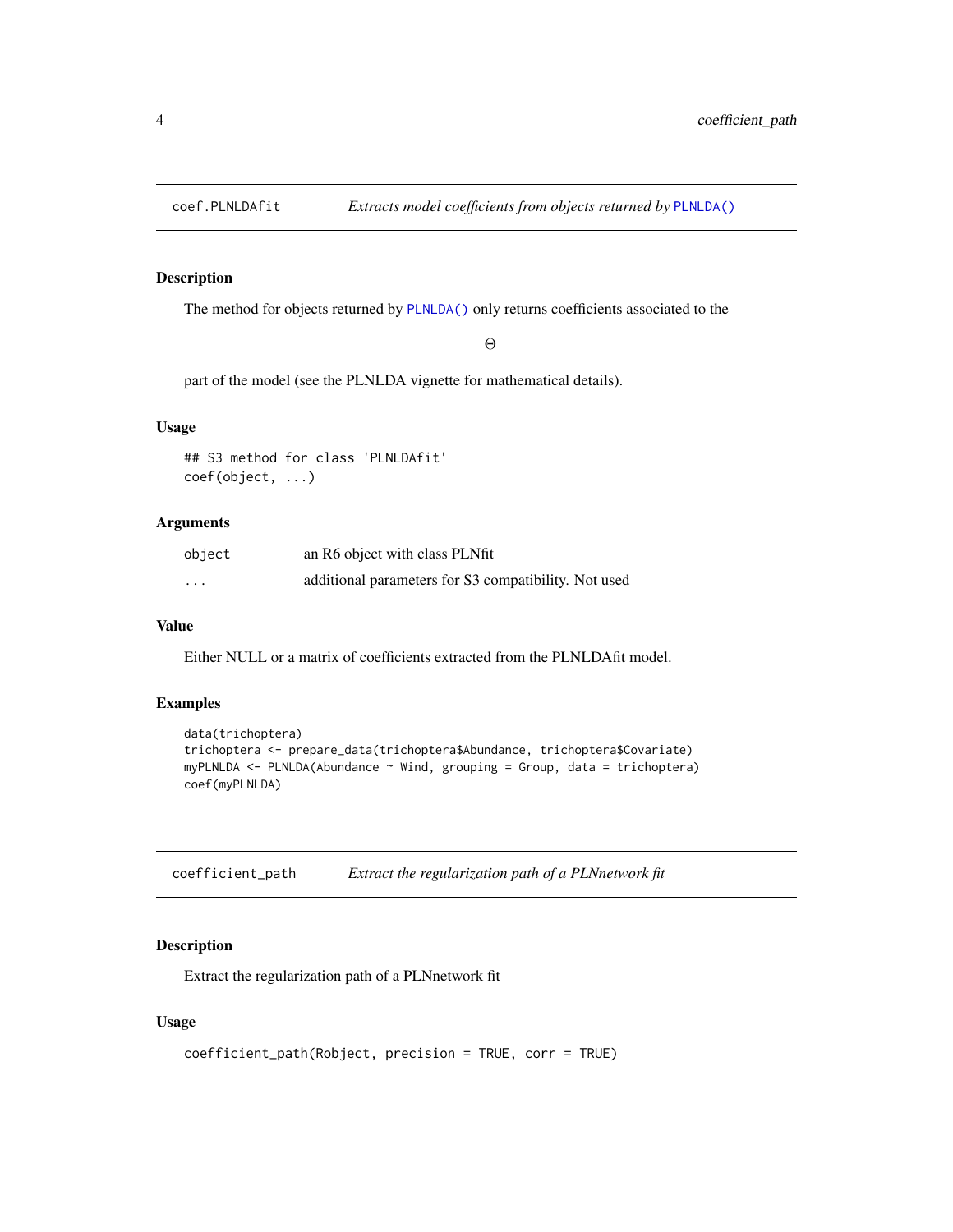### <span id="page-4-0"></span>compute\_offset 5

### Arguments

| Robject   | an object with class PLNnetwork family, i.e. an output from PLNnetwork $()$                                                       |
|-----------|-----------------------------------------------------------------------------------------------------------------------------------|
| precision | a logical, should the coefficients of the precision matrix Omega or the covariance<br>matrix Sigma be sent back. Default is TRUE. |
| corr      | a logical, should the correlation (partial in case precision = TRUE) be sent back.<br>Default is TRUE.                            |

### Value

Sends back a tibble/data.frame.

### Examples

```
data(trichoptera)
trichoptera <- prepare_data(trichoptera$Abundance, trichoptera$Covariate)
fits <- PLNnetwork(Abundance ~ 1, data = trichoptera)
head(coefficient_path(fits))
```
<span id="page-4-1"></span>

| compute_offset | Compute offsets from a count data using one of several normalization |  |
|----------------|----------------------------------------------------------------------|--|
|                | schemes                                                              |  |

### Description

Computes offsets from the count table using one of several normalization schemes (TSS, CSS, RLE, GMPR, etc) described in the literature.

### Usage

```
compute_offset(counts, offset = c("TSS", "GMPR", "RLE", "CSS", "none"), ...)
```
### Arguments

| counts   | Required. An abundance count table, preferably with dimensions names and<br>species as columns.                                                                                                                                                                                                                                                                                                                                                                                                                     |
|----------|---------------------------------------------------------------------------------------------------------------------------------------------------------------------------------------------------------------------------------------------------------------------------------------------------------------------------------------------------------------------------------------------------------------------------------------------------------------------------------------------------------------------|
| offset   | Optional. Normalization scheme used to compute scaling factors used as offset<br>during PLN inference. Available schemes are "TSS" (Total Sum Scaling, de-<br>fault), "CSS" (Cumulative Sum Scaling, used in metagenomeSeq), "RLE" (Rel-<br>ative Log Expression, used in DESeq2), "GMPR" (Geometric Mean of Pairwise<br>Ratio, introduced in Chen et al., 2018) or "none". Alternatively the user can<br>supply its own vector or matrix of offsets (see note for specification of the user-<br>supplied offsets). |
| $\cdots$ | Additional parameters passed on to specific methods (for now CSS and RLE)                                                                                                                                                                                                                                                                                                                                                                                                                                           |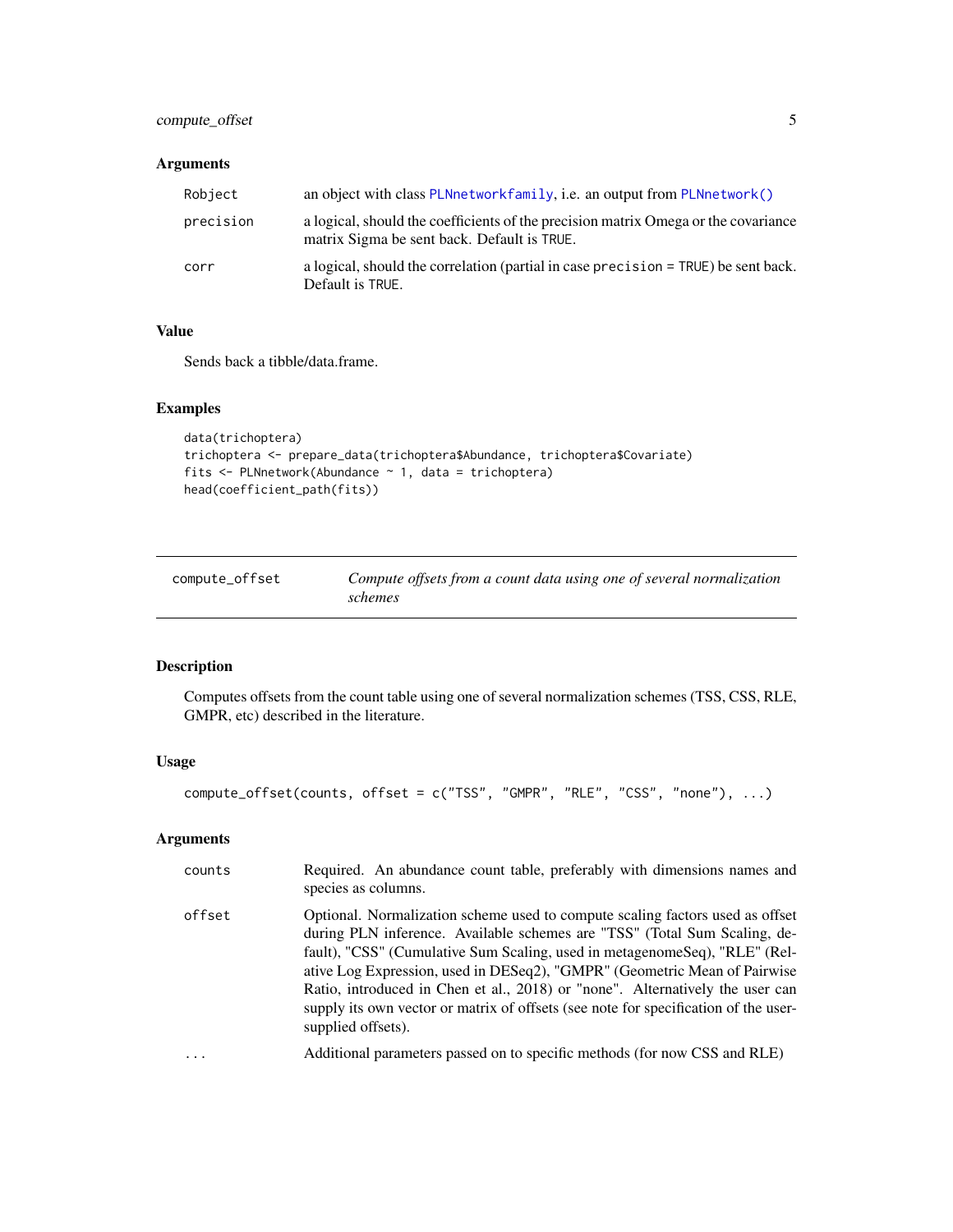#### <span id="page-5-0"></span>Details

RLE has an additional pseudocounts arguments to add pseudocounts to the observed counts (defaults to 0). CSS has an additional reference argument to choose the location function used to compute the reference quantiles (defaults to median as in the Nature publication but can be set to mean to reproduce behavior of functions cumNormStat\* from metagenomeSeq). Note that (i) CSS normalization fails when the median absolute deviation around quantiles does not become instable for high quantiles (limited count variations both within and across samples) and/or one sample has less than two positive counts, (ii) RLE fails when there are no common species across all samples and (iii) GMPR fails if a sample does not share any species with all other samples.

#### Value

If offset = "none", NULL else a vector of length nrow(counts) with one offset per sample.

### References

Chen, L., Reeve, J., Zhang, L., Huang, S., Wang, X. and Chen, J. (2018) GMPR: A robust normalization method for zero-inflated count data with application to microbiome sequencing data. PeerJ, 6, e4600 <https://doi.org/10.7717/peerj.4600>

Paulson, J. N., Colin Stine, O., Bravo, H. C. and Pop, M. (2013) Differential abundance analysis for microbial marker-gene surveys. Nature Methods, 10, 1200-1202 [http://dx.doi.org/10.1038/](http://dx.doi.org/10.1038/nmeth.2658) [nmeth.2658](http://dx.doi.org/10.1038/nmeth.2658)

Anders, S. and Huber, W. (2010) Differential expression analysis for sequence count data. Genome Biology, 11, R106 <https://doi.org/10.1186/gb-2010-11-10-r106>

### Examples

```
data(trichoptera)
counts <- trichoptera$Abundance
compute_offset(counts)
## Other normalization schemes
compute_offset(counts, offset = "GMPR")
compute_offset(counts, offset = "RLE", pseudocounts = 1)
## User supplied offsets
my_offset <- setNames(rep(1, nrow(counts)), rownames(counts))
compute_offset(counts, offset = my_offset)
```
extract\_probs *Extract edge selection frequency in bootstrap subsamples*

### **Description**

Extracts edge selection frequency in networks reconstructed from bootstrap subsamples during the stars stability selection procedure, as either a matrix or a named vector. In the latter case, edge names follow igraph naming convention.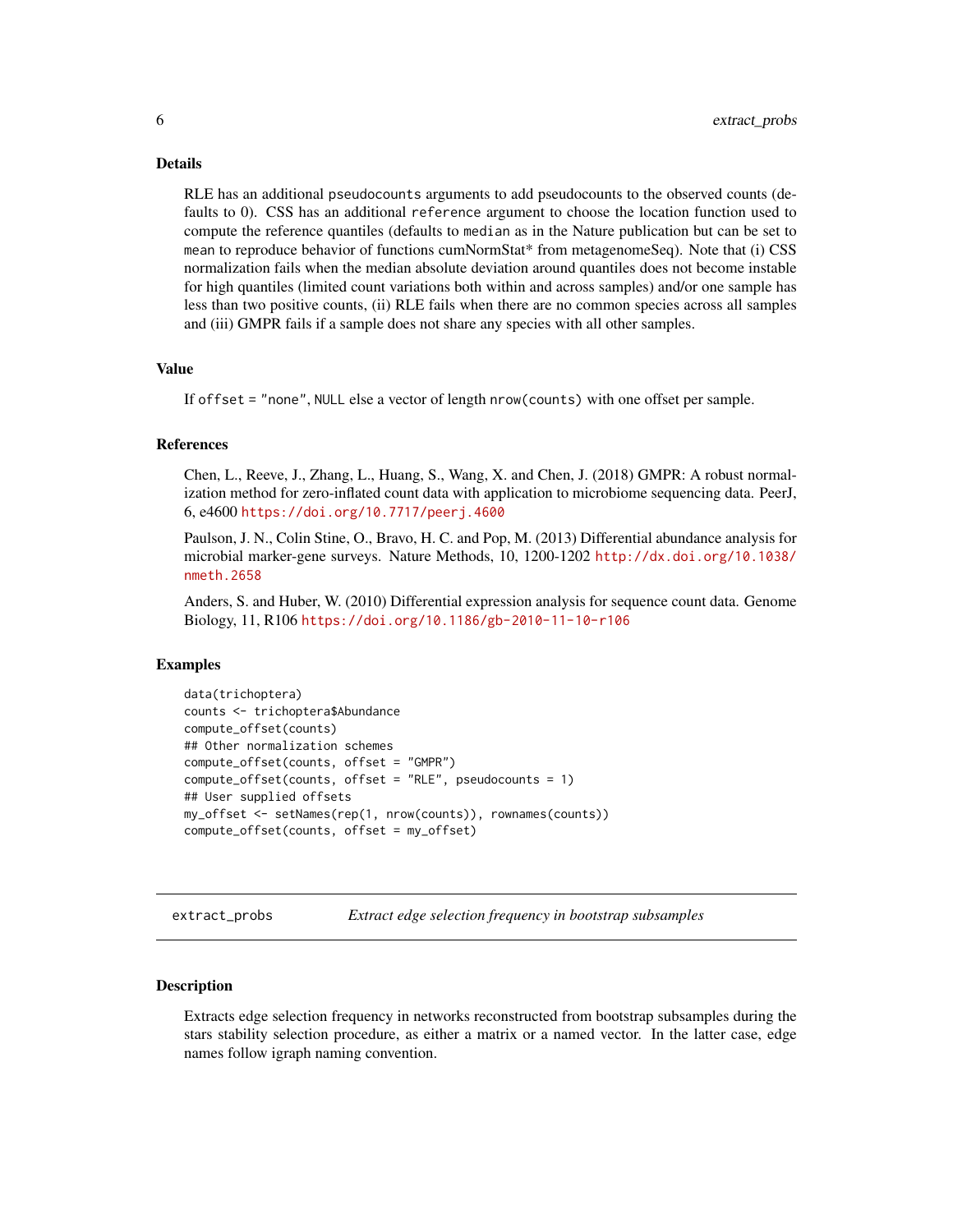### <span id="page-6-0"></span>extract\_probs 7

### Usage

```
extract_probs(
 Robject,
 penalty = NULL,
  index = NULL,
 crit = c("StARS", "BIC", "EBIC"),
 format = c("matrix", "vector"),tol = 1e-05)
```
### Arguments

| Robject | an object with class PLNnetworkfamily, i.e. an output from PLNnetwork()                                                                                                                                                                                                                                                                                                            |  |  |
|---------|------------------------------------------------------------------------------------------------------------------------------------------------------------------------------------------------------------------------------------------------------------------------------------------------------------------------------------------------------------------------------------|--|--|
| penalty | penalty used for the bootstrap subsamples                                                                                                                                                                                                                                                                                                                                          |  |  |
| index   | Integer index of the model to be returned. Only the first value is taken into<br>account.                                                                                                                                                                                                                                                                                          |  |  |
| crit    | a character for the criterion used to performed the selection. Either "BIC",<br>"ICL", "EBIC", "StARS", "R_squared". Default is ICL for PLNPCA, and BIC<br>for PLNnetwork. If StARS (Stability Approach to Regularization Selection) is<br>chosen and stability selection was not yet performed, the function will call the<br>method stability_selection() with default argument. |  |  |
| format  | output format. Either a matrix (default) or a named vector.                                                                                                                                                                                                                                                                                                                        |  |  |
| tol     | tolerance for rounding error when comparing penalties.                                                                                                                                                                                                                                                                                                                             |  |  |

### Value

Either a matrix or named vector of edge-wise probabilities. In the latter case, edge names follow igraph convention.

### Examples

```
data(trichoptera)
trichoptera <- prepare_data(trichoptera$Abundance, trichoptera$Covariate)
nets <- PLNnetwork(Abundance ~ 1 + offset(log(Offset)), data = trichoptera)
## Not run:
stability_selection(nets)
probs <- extract_probs(nets, crit = "StARS", format = "vector")
probs
## End(Not run)
## Not run:
## Add edge attributes to graph using igraph
net_stars <- getBestModel(nets, "StARS")
g <- plot(net_stars, type = "partial_cor", plot=F)
library(igraph)
E(g)$prob <- probs[as_ids(E(g))]
g
```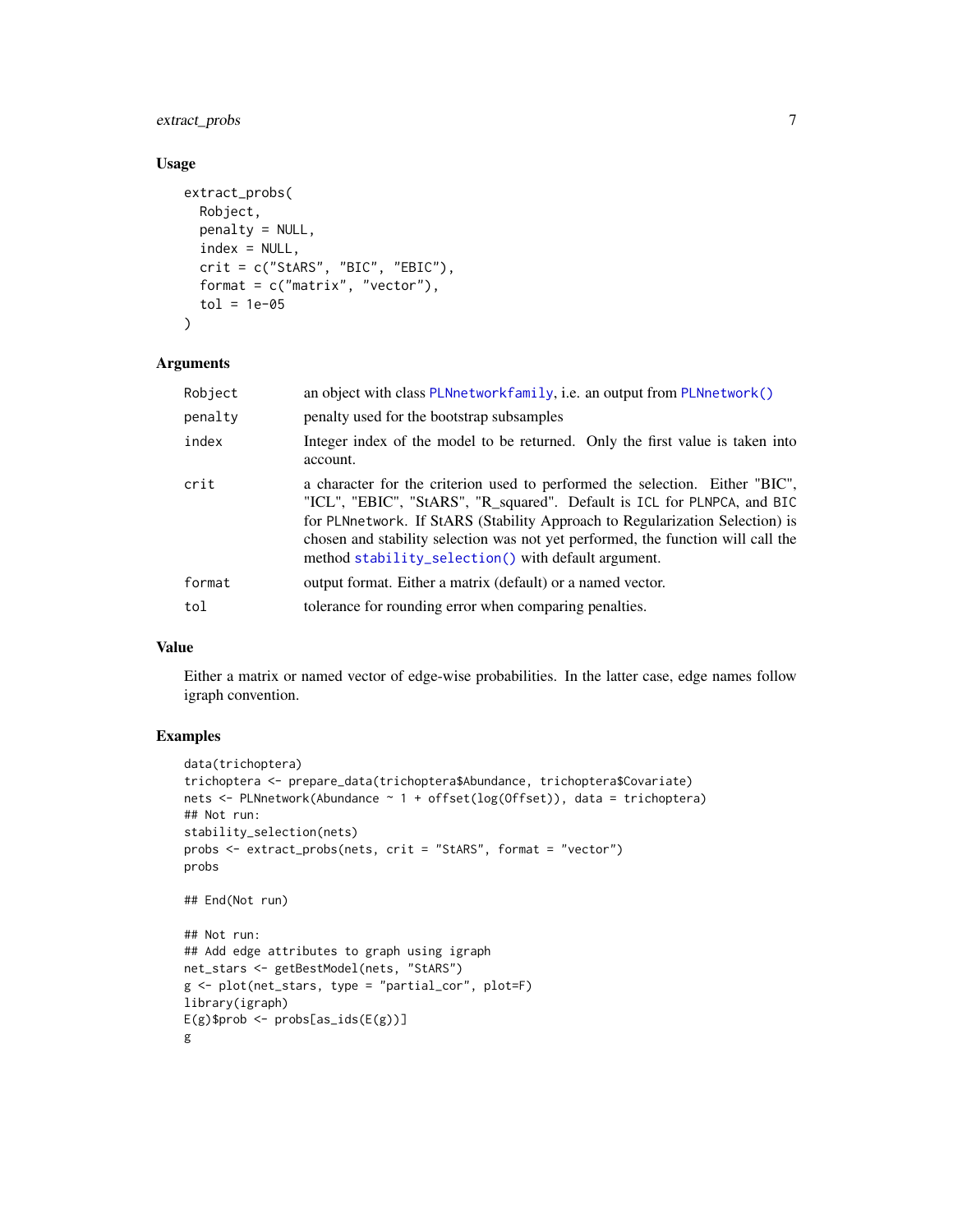<span id="page-7-0"></span>## End(Not run)

### fisher *Fisher information matrix for Theta*

### <span id="page-7-1"></span>Description

Extracts Fisher information matrix of Θ from objects returned by [PLN](#page-11-1) and its variants. Fisher matrix is computed using one of two approximation scheme: wald (default, conservative, gives large confidence interval) or louis (anticonservative). Note that the Fisher information matrix is the full-data version (scaled by the number of observations), usually noted

```
I_n(\theta)
```
#### Usage

.

fisher(object, type)

## S3 method for class 'PLNfit' fisher(object, type = c("wald", "louis"))

### Arguments

| object | an R6 object with class PLNfit                                                                        |  |  |
|--------|-------------------------------------------------------------------------------------------------------|--|--|
| type   | Either wald (default) or louis. Approximation scheme used to compute the<br>Fisher information matrix |  |  |

#### Value

A block-diagonal matrix with p (number of species) blocks of size d (number of covariates), assuming  $\Theta$  is a matrix of size d \* p.

### Methods (by class)

• PLNfit: Fisher information matrix for PLNfit

### See Also

[standard\\_error](#page-57-1) for standard errors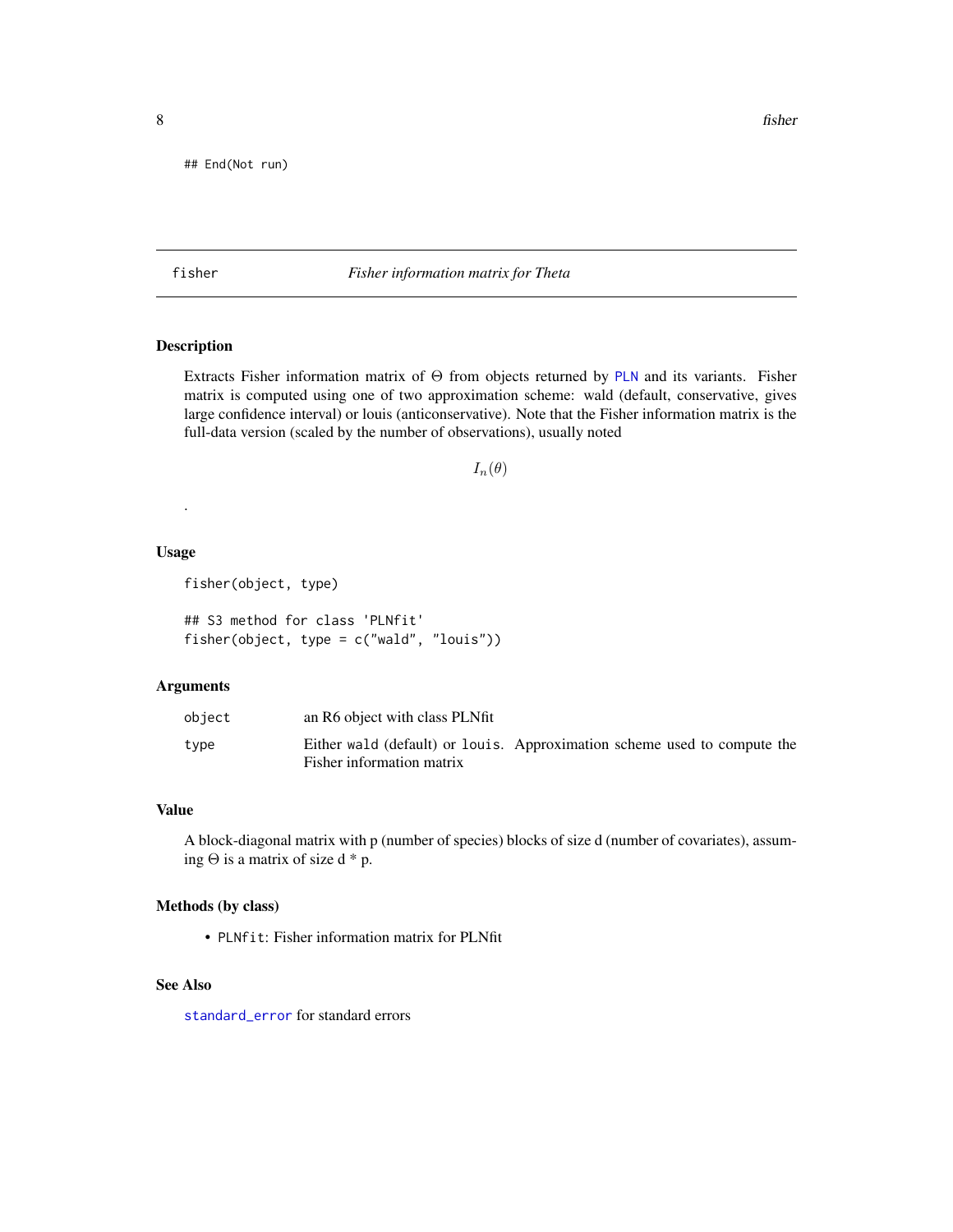<span id="page-8-0"></span>

### Description

Extracts model fitted values from objects returned by [PLN\(\)](#page-11-1) and its variants

#### Usage

```
## S3 method for class 'PLNfit'
fitted(object, ...)
```
#### Arguments

| object   | an R6 object with class PLNfit                       |
|----------|------------------------------------------------------|
| $\cdots$ | additional parameters for S3 compatibility. Not used |

#### Value

A matrix of Fitted values extracted from the object object.

```
getBestModel.PLNPCAfamily
```
*Best model extraction from a collection of models*

### <span id="page-8-1"></span>Description

Best model extraction from a collection of models

```
## S3 method for class 'PLNPCAfamily'
getBestModel(Robject, crit = c("ICL", "BIC", "R_squared"), ...)
getBestModel(Robject, crit, ...)
## S3 method for class 'PLNnetworkfamily'
getBestModel(
 Robject,
 crit = c("BIC", "loglik", "R_squared", "EBIC", "StARS"),
  ...
\mathcal{L}
```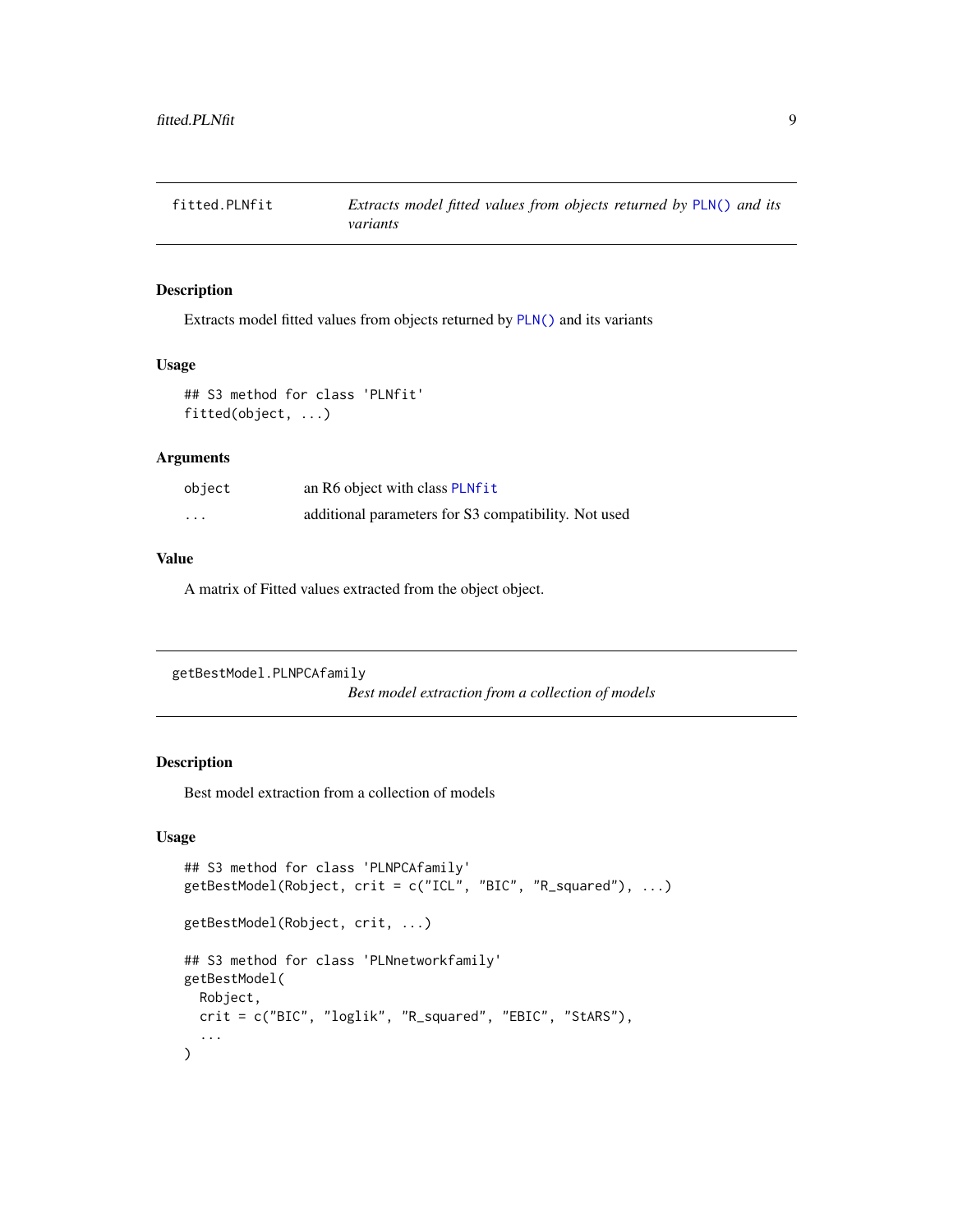### <span id="page-9-0"></span>**Arguments**

| Robject  | an object with class PLNPCAfamilly ot PLNnetworkfamily                                                                                                                                                                                                                                                                                                                             |
|----------|------------------------------------------------------------------------------------------------------------------------------------------------------------------------------------------------------------------------------------------------------------------------------------------------------------------------------------------------------------------------------------|
| crit     | a character for the criterion used to performed the selection. Either "BIC",<br>"ICL", "EBIC", "StARS", "R_squared". Default is ICL for PLNPCA, and BIC<br>for PLNnetwork. If StARS (Stability Approach to Regularization Selection) is<br>chosen and stability selection was not yet performed, the function will call the<br>method stability_selection() with default argument. |
| $\ddots$ | additional parameters for StARS criterion (only for PLNnetwork). stability,<br>a scalar indicating the target stability $(= 1 - 2 \text{ beta})$ at which the network is<br>selected. Default is $0.9$ .                                                                                                                                                                           |

#### Value

Send back an object with class [PLNPCAfit](#page-41-1) or [PLNnetworkfit](#page-33-1)

### Methods (by class)

- PLNPCAfamily: Model extraction for [PLNPCAfamily](#page-39-1)
- PLNnetworkfamily: Model extraction for [PLNnetworkfamily](#page-30-1)

### Examples

```
## Not run:
data(trichoptera)
trichoptera <- prepare_data(trichoptera$Abundance, trichoptera$Covariate)
myPCA <- PLNPCA(Abundance ~ 1 + offset(log(Offset)), data = trichoptera, ranks = 1:4)
myModel <- getBestModel(myPCA)
```
## End(Not run)

getModel.PLNPCAfamily *Model extraction from a collection of models*

### <span id="page-9-1"></span>Description

Model extraction from a collection of models

```
## S3 method for class 'PLNPCAfamily'
getModel(Robject, var, index = NULL)
getModel(Robject, var, index)
## S3 method for class 'PLNnetworkfamily'
getModel(Robject, var, index = NULL)
```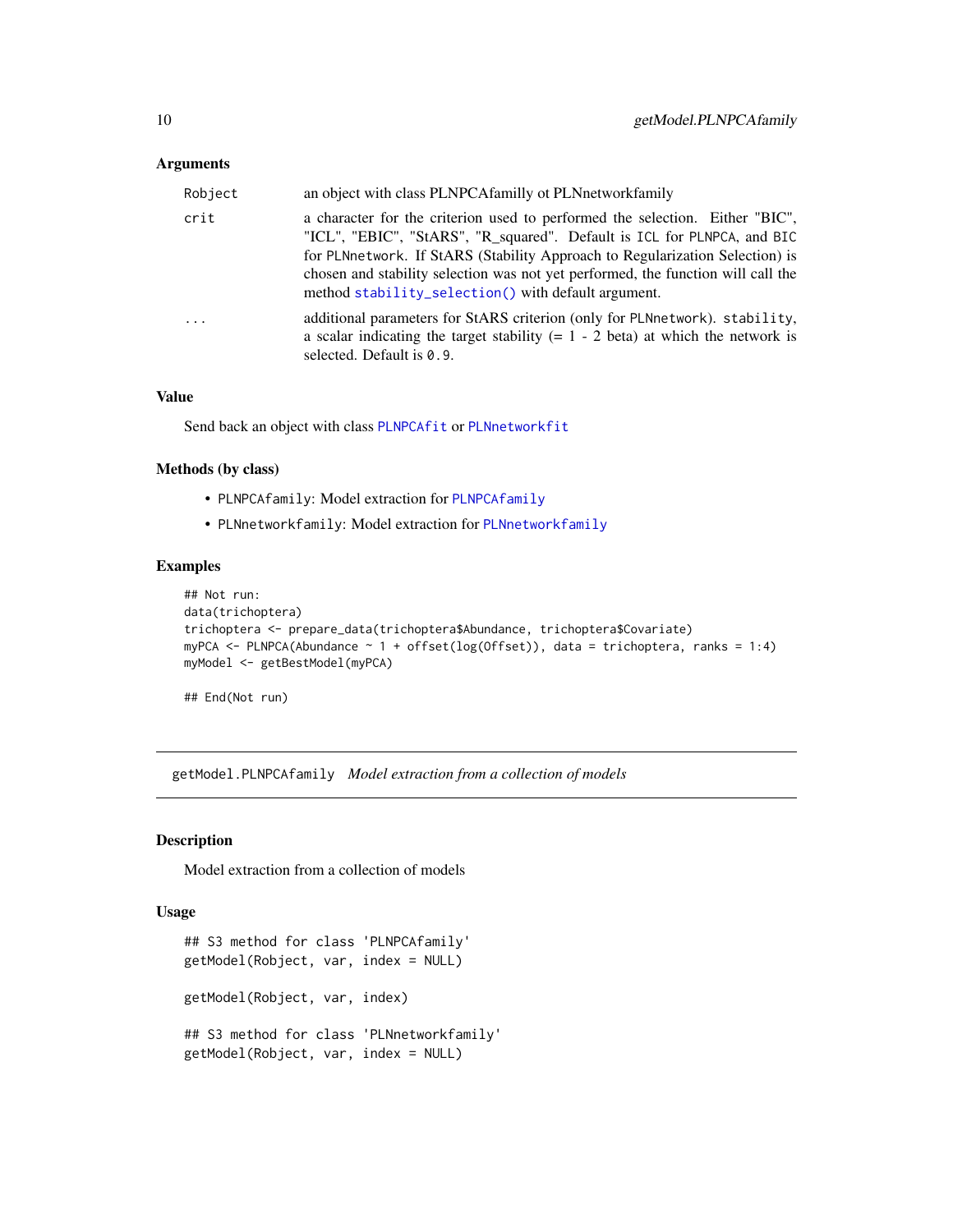#### <span id="page-10-0"></span>mollusk 11

#### Arguments

| Robject | an R6 object with class PLNPCAfamily or PLNnetworkfamily                                                                                                                                                                              |
|---------|---------------------------------------------------------------------------------------------------------------------------------------------------------------------------------------------------------------------------------------|
| var     | value of the parameter (rank for PLNPCA, sparsity for PLNnetwork) that<br>identifies the model to be extracted from the collection. If no exact match is<br>found, the model with closest parameter value is returned with a warning. |
| index   | Integer index of the model to be returned. Only the first value is taken into<br>account.                                                                                                                                             |

### Value

Sends back an object with class [PLNPCAfit](#page-41-1) or [PLNnetworkfit](#page-33-1).

### Methods (by class)

- PLNPCAfamily: Model extraction for [PLNPCAfamily](#page-39-1)
- PLNnetworkfamily: Model extraction for [PLNnetworkfamily](#page-30-1)

#### Examples

```
## Not run:
data(trichoptera)
trichoptera <- prepare_data(trichoptera$Abundance, trichoptera$Covariate)
myPCA <- PLNPCA(Abundance ~ 1 + offset(log(Offset)), data = trichoptera, ranks = 1:5)
myModel <- getModel(myPCA, 2)
```
## End(Not run)

mollusk *Mollusk data set*

### Description

This data set gives the abundance of 32 mollusk species in 163 samples. For each sample, 4 additional covariates are known.

#### Usage

mollusk

### Format

A list with 2 two data frames:

Abundance a 163 x 32 data frame of abundancies/counts (163 samples and 32 mollusk species)

Covariate a 163 x 4 data frame of covariates:

site a factor with 8 levels indicating the sampling site season a factor with 4 levels indicating the season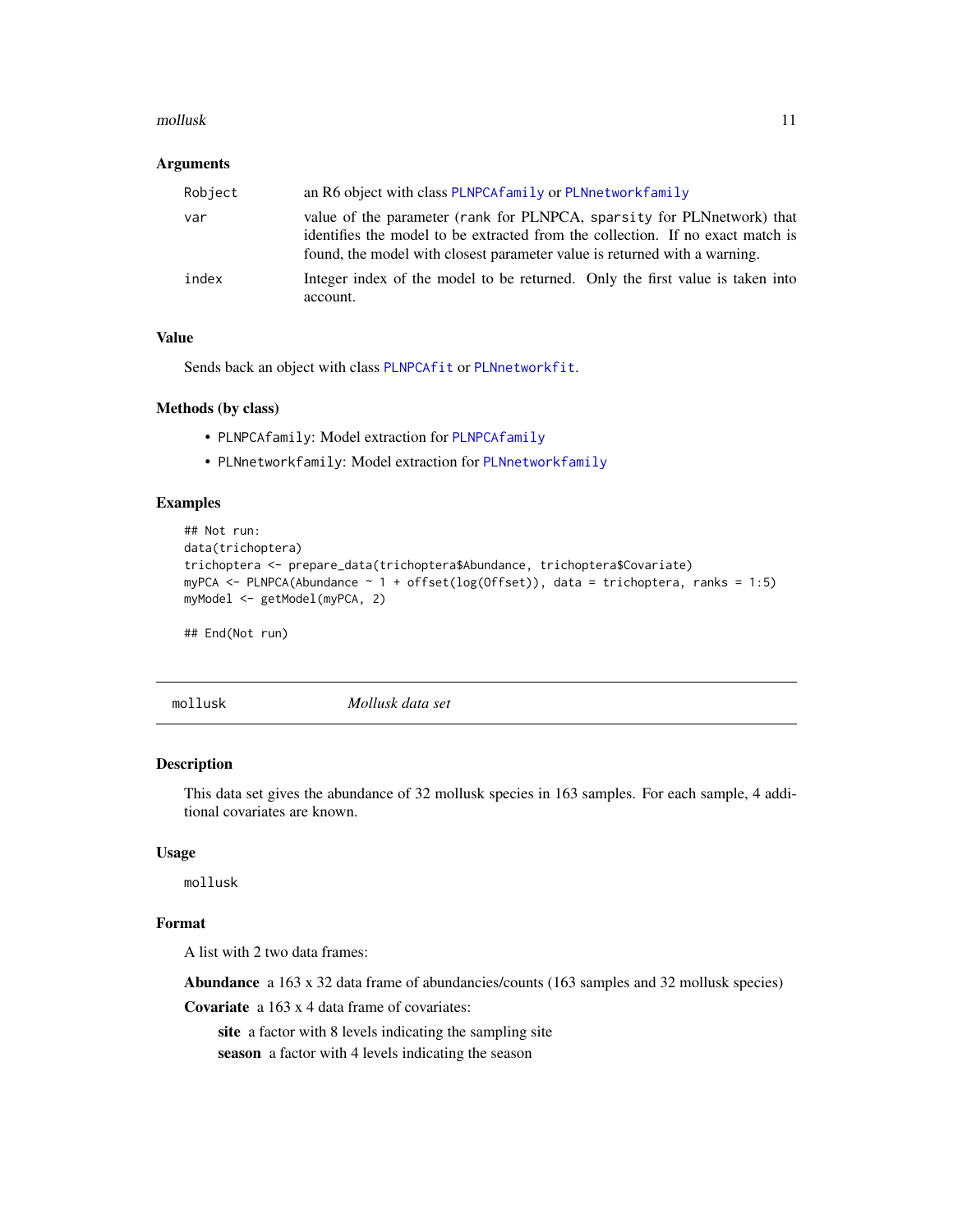<span id="page-11-0"></span>method a factor with 2 levels for the method of sampling - wood or string duration a numeric with 3 levels for the time of exposure in week

In order to prepare the data for using formula in multivariate analysis (multiple outputs and inputs), use [prepare\\_data\(\)](#page-53-1). Original data set has been extracted from ade4.

### Source

Data from Richardot-Coulet, Chessel and Bournaud.

### References

Richardot-Coulet, M., Chessel D. and Bournaud M. (1986) Typological value of the benthos of old beds of a large river. Methodological approach. Archiv fùr Hydrobiologie, 107, 363–383.

### See Also

[prepare\\_data\(\)](#page-53-1)

### Examples

```
data(mollusk)
mollusc <- prepare_data(mollusk$Abundance, mollusk$Covariate)
```
<span id="page-11-1"></span>

|--|--|

 $Poisson$  *lognormal* model

#### Description

Fit the multivariate Poisson lognormal model with a variational algorithm. Use the (g)lm syntax for model specification (covariates, offsets, weights).

#### Usage

PLN(formula, data, subset, weights, control = list())

#### Arguments

| formula            | an object of class "formula": a symbolic description of the model to be fitted.                                                                                                                                                                                                 |
|--------------------|---------------------------------------------------------------------------------------------------------------------------------------------------------------------------------------------------------------------------------------------------------------------------------|
| data               | an optional data frame, list or environment (or object coercible by as data frame<br>to a data frame) containing the variables in the model. If not found in data, the<br>variables are taken from environment(formula), typically the environment from<br>which PLN is called. |
| subset             | an optional vector specifying a subset of observations to be used in the fitting<br>process.                                                                                                                                                                                    |
| weights<br>control | an optional vector of observation weights to be used in the fitting process.<br>a list for controlling the optimization. See details.                                                                                                                                           |
|                    |                                                                                                                                                                                                                                                                                 |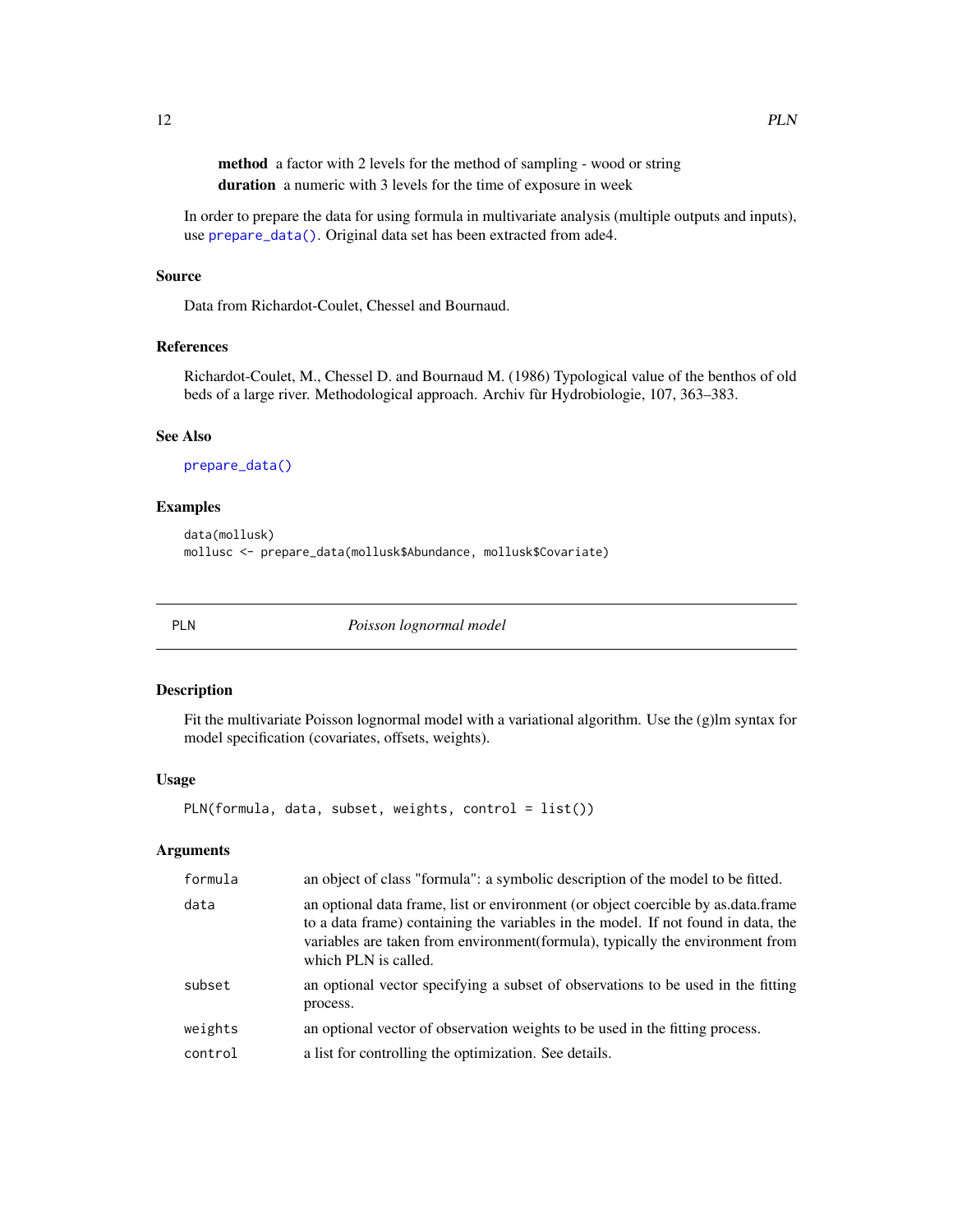### Details

The parameter control is a list controlling the optimization with the following entries:

- "covariance" character setting the model for the covariance matrix. Either "full", "diagonal" or "spherical". Default is "full".
- "trace" integer for verbosity.
- "inception" Set up the initialization. By default, the model is initialized with a multivariate linear model applied on log-transformed data, and with the same formula as the one provided by the user. However, the user can provide a PLNfit (typically obtained from a previous fit), which sometimes speeds up the inference.
- "ftol\_rel" stop when an optimization step changes the objective function by less than ftol multiplied by the absolute value of the parameter. Default is 1e-6 when  $n < p$ , 1e-8 otherwise.
- "ftol\_abs" stop when an optimization step changes the objective function by less than ftol multiplied by the absolute value of the parameter. Default is 0
- "xtol\_rel" stop when an optimization step changes every parameters by less than xtol multiplied by the absolute value of the parameter. Default is 1e-4
- "xtol\_abs" stop when an optimization step changes every parameters by less than xtol multiplied by the absolute value of the parameter. Default is 0
- "maxeval" stop when the number of iteration exceeds maxeval. Default is 10000
- "maxtime" stop when the optimization time (in seconds) exceeds maxtime. Default is -1 (no restriction)
- "algorithm" the optimization method used by NLOPT among LD type, i.e. "CCSAQ", "MMA", "LBFGS", "VAR1", "VAR2". See NLOPT documentation for further details. Default is "CC-SAQ".

#### Value

an R6 object with class [PLNfit](#page-15-1)

#### See Also

The class [PLNfit](#page-15-1)

### Examples

```
data(trichoptera)
trichoptera <- prepare_data(trichoptera$Abundance, trichoptera$Covariate)
myPLN <- PLN(Abundance ~ 1, data = trichoptera)
```
<span id="page-12-0"></span> $PLN$  13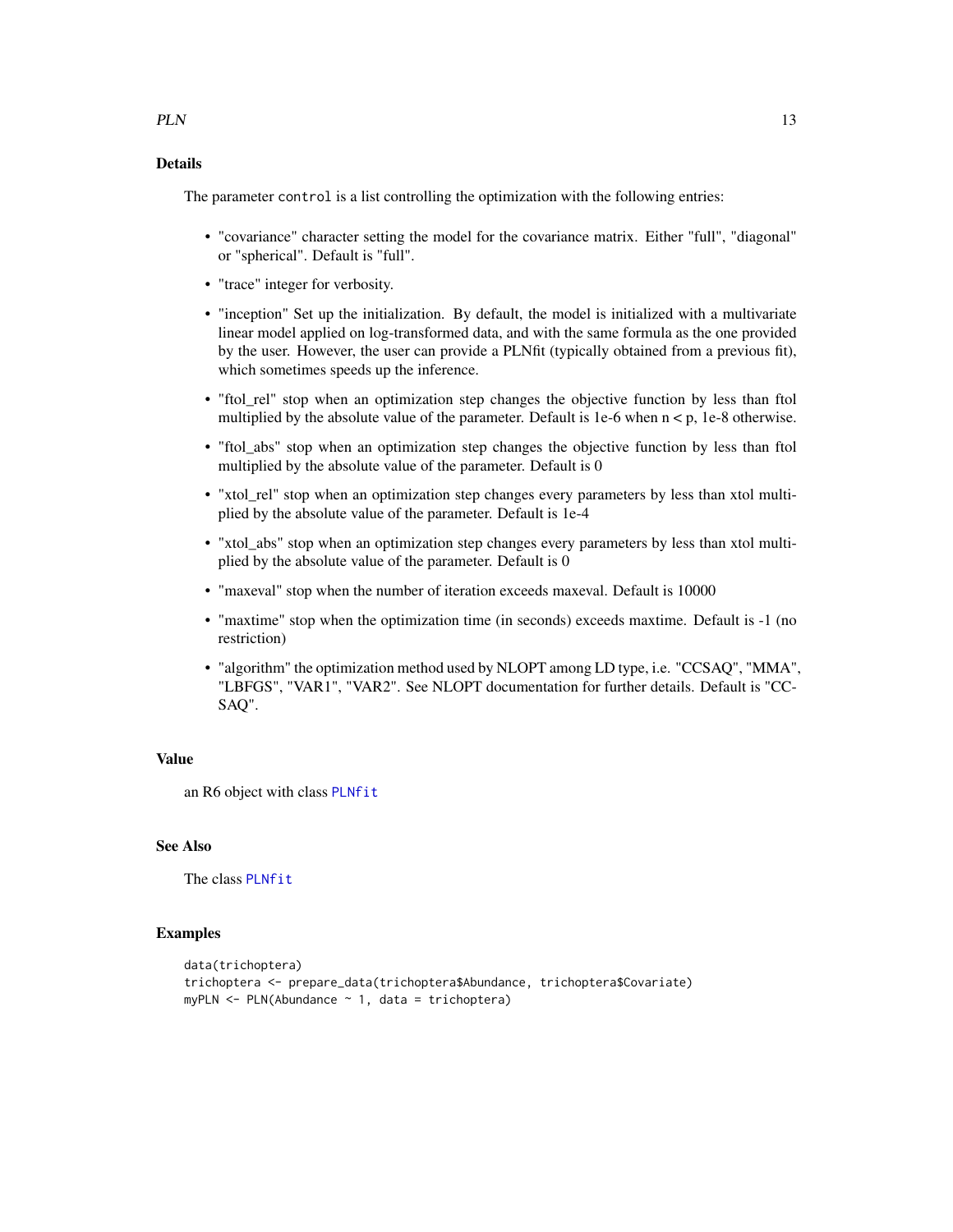<span id="page-13-1"></span><span id="page-13-0"></span>

#### **Description**

super class for [PLNPCAfamily](#page-39-1) and [PLNnetworkfamily](#page-30-1). The R6 class benefits from S3 methods such as [getBestModel\(\)](#page-8-1), [getModel\(\)](#page-9-1) and [plot\(\)](#page-49-1).

#### Details

The parameter control is a list controlling the optimization with the following entries:

- "covariance" character setting the model for the covariance matrix. Either "full", "diagonal" or "spherical". Default is "full".
- "trace" integer for verbosity.
- "inception" Set up the initialization. By default, the model is initialized with a multivariate linear model applied on log-transformed data, and with the same formula as the one provided by the user. However, the user can provide a PLNfit (typically obtained from a previous fit), which sometimes speeds up the inference.
- "ftol\_rel" stop when an optimization step changes the objective function by less than ftol multiplied by the absolute value of the parameter. Default is 1e-6 when  $n < p$ , 1e-8 otherwise.
- "ftol\_abs" stop when an optimization step changes the objective function by less than ftol multiplied by the absolute value of the parameter. Default is 0
- "xtol\_rel" stop when an optimization step changes every parameters by less than xtol multiplied by the absolute value of the parameter. Default is 1e-4
- "xtol\_abs" stop when an optimization step changes every parameters by less than xtol multiplied by the absolute value of the parameter. Default is 0
- "maxeval" stop when the number of iteration exceeds maxeval. Default is 10000
- "maxtime" stop when the optimization time (in seconds) exceeds maxtime. Default is -1 (no restriction)
- "algorithm" the optimization method used by NLOPT among LD type, i.e. "CCSAQ", "MMA", "LBFGS", "VAR1", "VAR2". See NLOPT documentation for further details. Default is "CC-SAQ".

### Public fields

responses the matrix of responses common to every models

covariates the matrix of covariates common to every models

offsets the matrix of offsets common to every models

weights the vector of observation weights

inception a [PLNfit](#page-15-1) object, obtained when no sparsifying penalty is applied.

models a list of [PLNfit](#page-15-1) object, one per penalty.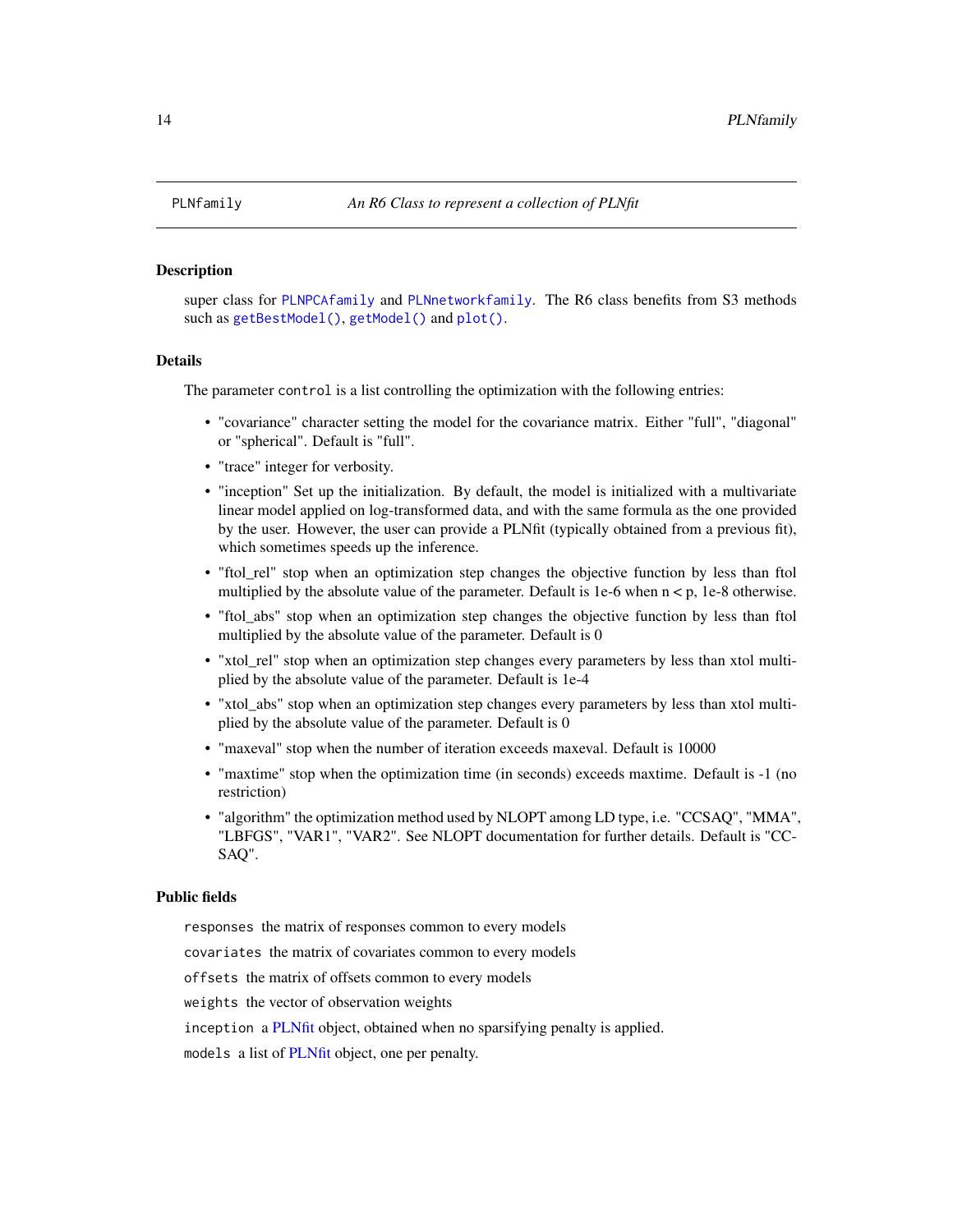#### <span id="page-14-4"></span>PLNfamily 15

#### Active bindings

- criteria a data frame with the values of some criteria (variational lower bound J, BIC, ICL and R2) for the collection of models / fits
- convergence sends back a data frame with some convergence diagnostics associated with the optimization process (method, optimal value, etc)

### Methods

Public methods:

- [PLNfamily\\$new\(\)](#page-14-0)
- [PLNfamily\\$postTreatment\(\)](#page-14-1)
- [PLNfamily\\$getModel\(\)](#page-14-2)
- [PLNfamily\\$plot\(\)](#page-14-3)
- [PLNfamily\\$show\(\)](#page-15-2)
- [PLNfamily\\$print\(\)](#page-15-3)
- [PLNfamily\\$clone\(\)](#page-15-4)

<span id="page-14-0"></span>Method new(): Create a new [PLNfamily](#page-13-1) object.

*Usage:*

PLNfamily\$new(responses, covariates, offsets, weights, control)

*Arguments:*

responses the matrix of responses common to every models covariates the matrix of covariates common to every models offsets the matrix of offsets common to every models weights the vector of observation weights control a list for controlling the optimization. See details.

*Returns:* A new [PLNfamily](#page-13-1) object

<span id="page-14-1"></span>Method postTreatment(): Update fields after optimization

*Usage:*

PLNfamily\$postTreatment()

<span id="page-14-2"></span>Method getModel(): Extract a model from a collection of models

*Usage:*

PLNfamily\$getModel(var, index = NULL)

*Arguments:*

- var value of the parameter (rank for PLNPCA, sparsity for PLNnetwork) that identifies the model to be extracted from the collection. If no exact match is found, the model with closest parameter value is returned with a warning.
- index Integer index of the model to be returned. Only the first value is taken into account.

*Returns:* A [PLNfit](#page-15-1) object

<span id="page-14-3"></span>Method plot(): Lineplot of selected criteria for all models in the collection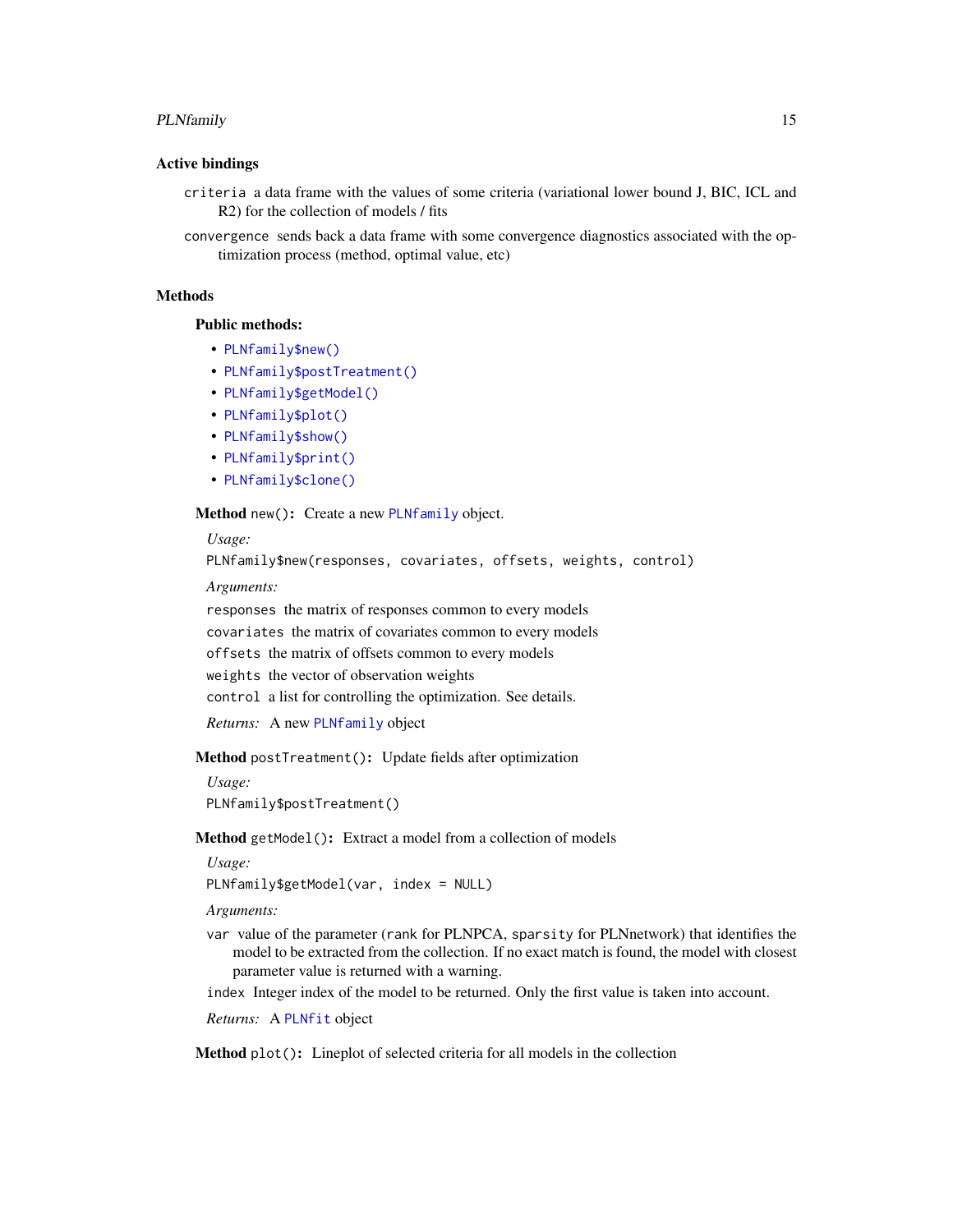```
Usage:
```

```
PLNfamily$plot(criteria, annotate = TRUE)
```
*Arguments:*

criteria A valid model selection criteria for the collection of models. Includes loglik, BIC (all), ICL (PLNPCA) and pen\_loglik, EBIC (PLNnetwork)

annotate Logical. Should R2 be added to the plot (defaults to TRUE)

*Returns:* A [ggplot2](#page-0-0) object

<span id="page-15-2"></span>Method show(): User friendly print method

*Usage:* PLNfamily\$show()

<span id="page-15-3"></span>Method print(): User friendly print method

*Usage:* PLNfamily\$print()

<span id="page-15-4"></span>Method clone(): The objects of this class are cloneable with this method.

*Usage:* PLNfamily\$clone(deep = FALSE) *Arguments:* deep Whether to make a deep clone.

### See Also

[getModel\(\)](#page-9-1)

<span id="page-15-1"></span>

PLNfit *An R6 Class to represent a PLNfit in a standard, general framework*

### **Description**

The function [PLN\(\)](#page-11-1) fit a model which is an instance of a object with class [PLNfit](#page-15-1). Objects produced by the functions [PLNnetwork\(\)](#page-28-1), [PLNPCA\(\)](#page-37-1) and [PLNLDA\(\)](#page-21-1) also enjoy the methods of [PLNfit\(\)](#page-15-1) by inheritance.

This class comes with a set of R6 methods, some of them being useful for the user and exported as S3 methods. See the documentation for [coef\(\)](#page-0-0), [sigma\(\)](#page-0-0), [predict\(\)](#page-0-0), [vcov\(\)](#page-0-0) and [standard\\_error\(\)](#page-57-2).

Fields are accessed via active binding and cannot be changed by the user.

<span id="page-15-0"></span>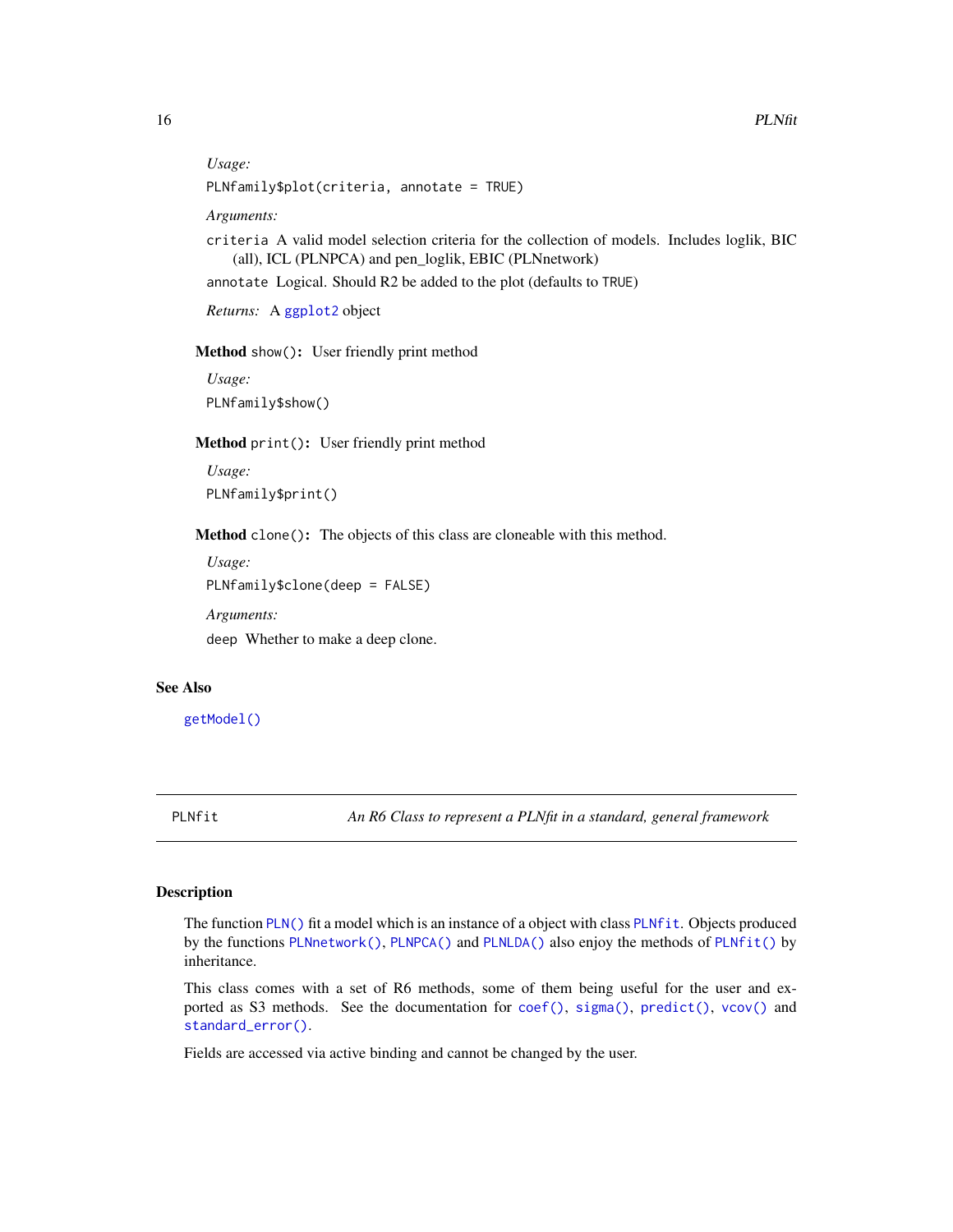#### $PLNfit$  17

### Details

The parameter control is a list controlling the optimization with the following entries:

- "covariance" character setting the model for the covariance matrix. Either "full", "diagonal" or "spherical". Default is "full".
- "trace" integer for verbosity.
- "inception" Set up the initialization. By default, the model is initialized with a multivariate linear model applied on log-transformed data, and with the same formula as the one provided by the user. However, the user can provide a PLNfit (typically obtained from a previous fit), which sometimes speeds up the inference.
- "ftol rel" stop when an optimization step changes the objective function by less than ftol multiplied by the absolute value of the parameter. Default is 1e-6 when  $n < p$ , 1e-8 otherwise.
- "ftol\_abs" stop when an optimization step changes the objective function by less than ftol multiplied by the absolute value of the parameter. Default is 0
- "xtol\_rel" stop when an optimization step changes every parameters by less than xtol multiplied by the absolute value of the parameter. Default is 1e-4
- "xtol\_abs" stop when an optimization step changes every parameters by less than xtol multiplied by the absolute value of the parameter. Default is 0
- "maxeval" stop when the number of iteration exceeds maxeval. Default is 10000
- "maxtime" stop when the optimization time (in seconds) exceeds maxtime. Default is -1 (no restriction)
- "algorithm" the optimization method used by NLOPT among LD type, i.e. "CCSAQ", "MMA", "LBFGS", "VAR1", "VAR2". See NLOPT documentation for further details. Default is "CC-SAQ".

#### Active bindings

- n number of samples
- q number of dimensions of the latent space
- p number of species
- d number of covariates
- model\_par a list with the matrices of parameters found in the model (Theta, Sigma, plus some others depending on the variant)
- fisher Variational approximation of the Fisher Information matrix
- std\_err Variational approximation of the variance-covariance matrix of model parameters estimates.
- var\_par a list with two matrices, M and S2, which are the estimated parameters in the variational approximation
- latent a matrix: values of the latent vector (Z in the model)
- fitted a matrix: fitted values of the observations (A in the model)
- nb\_param number of parameters in the current PLN model
- vcov\_model character: the model used for the covariance (either "spherical", "diagonal" or "full")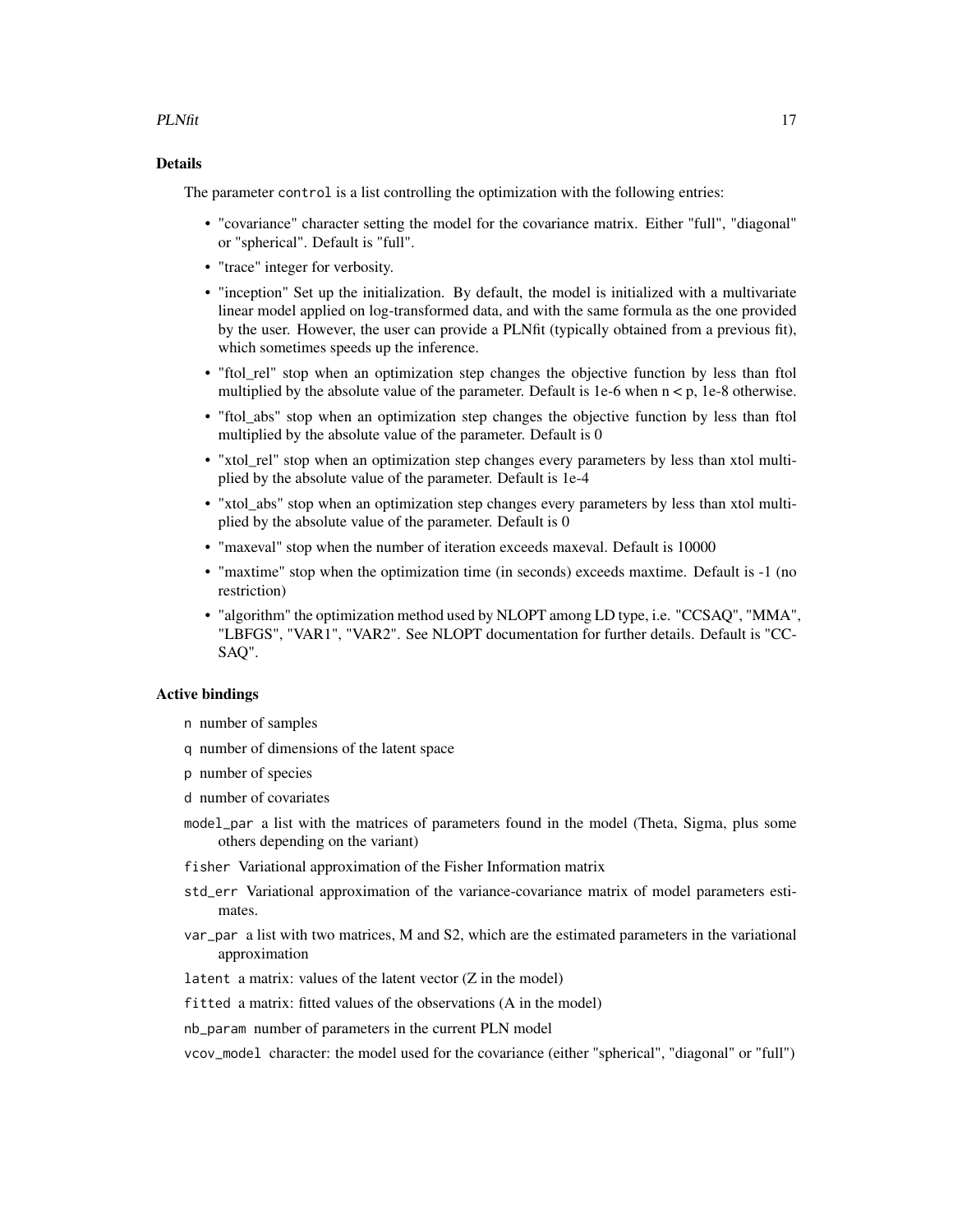<span id="page-17-1"></span>optim\_par a list with parameters useful for monitoring the optimization

loglik (weighted) variational lower bound of the loglikelihood

loglik\_vec element-wise variational lower bound of the loglikelihood

BIC variational lower bound of the BIC

entropy Entropy of the variational distribution

ICL variational lower bound of the ICL

R\_squared approximated goodness-of-fit criterion

criteria a vector with loglik, BIC, ICL, R\_squared and number of parameters

### Methods

### Public methods:

- [PLNfit\\$update\(\)](#page-17-0)
- [PLNfit\\$new\(\)](#page-14-0)
- [PLNfit\\$optimize\(\)](#page-18-0)
- [PLNfit\\$VEstep\(\)](#page-18-1)
- [PLNfit\\$set\\_R2\(\)](#page-19-0)
- [PLNfit\\$compute\\_fisher\(\)](#page-19-1)
- [PLNfit\\$compute\\_standard\\_error\(\)](#page-19-2)
- [PLNfit\\$postTreatment\(\)](#page-14-1)
- [PLNfit\\$latent\\_pos\(\)](#page-20-0)
- [PLNfit\\$predict\(\)](#page-20-1)
- [PLNfit\\$show\(\)](#page-15-2)
- [PLNfit\\$print\(\)](#page-15-3)
- [PLNfit\\$clone\(\)](#page-15-4)

### <span id="page-17-0"></span>Method update(): Update a [PLNfit](#page-15-1) object

```
Usage:
PLNfit$update(
 Theta = NA,
 Sigma = NA,
 M = NA,
 S2 = NA,
 Ji = NA,
 R2 = NA,
 Z = NA,
 A = NA,
 monitoring = NA
)
```
#### *Arguments:*

Theta matrix of regression matrix

Sigma variance-covariance matrix of the latent variables

M matrix of mean vectors for the variational approximation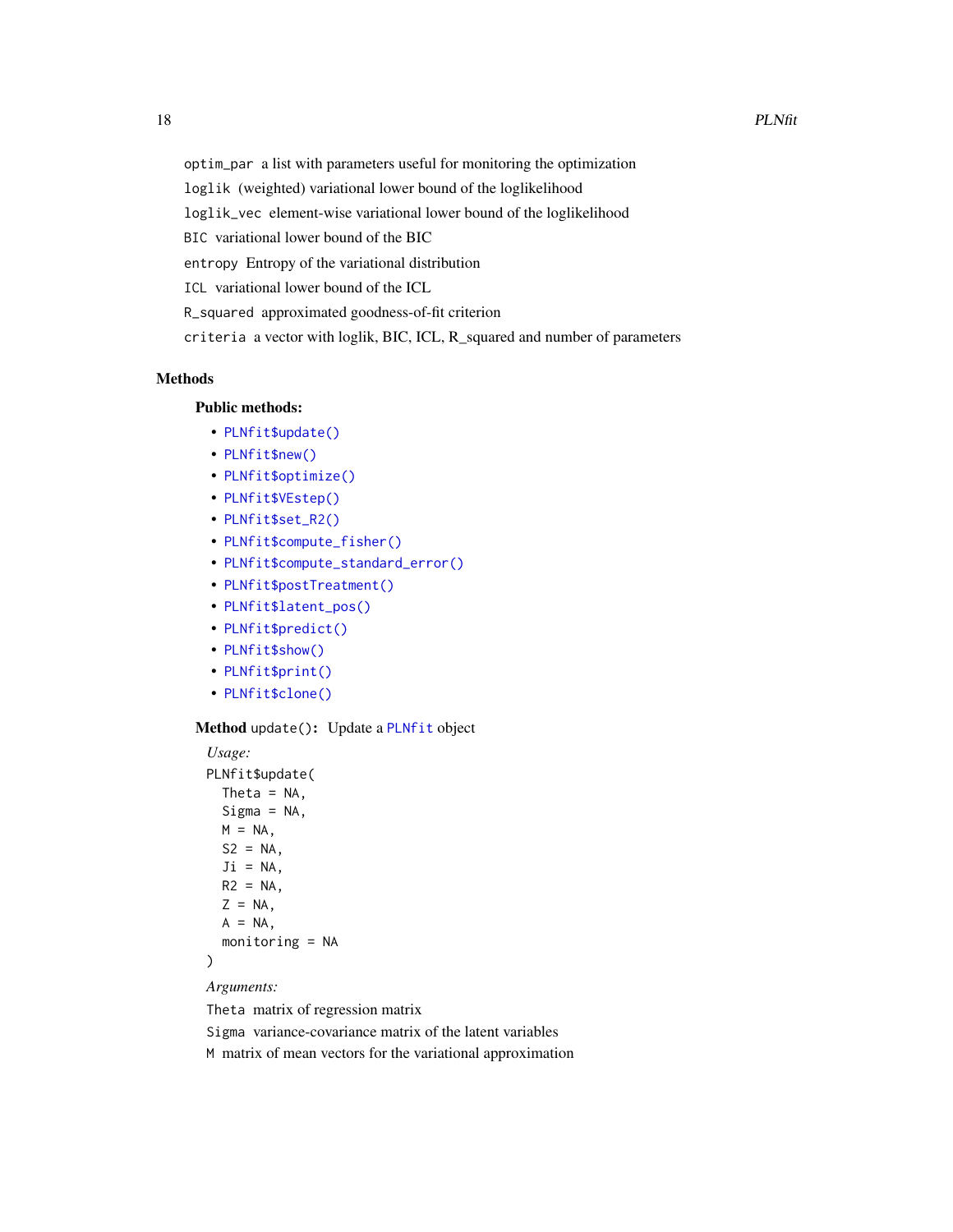- <span id="page-18-2"></span>S2 matrix of variance vectors for the variational approximation
- Ji vector of variational lower bounds of the log-likelihoods (one value per sample)
- R2 approximate R^2 goodness-of-fit criterion
- Z matrix of latent vectors (includes covariates and offset effects)

A matrix of fitted values

monitoring a list with optimization monitoring quantities

*Returns:* Update the current [PLNfit](#page-15-1) object

Method new(): Initialize a [PLNfit](#page-15-1) model

*Usage:*

PLNfit\$new(responses, covariates, offsets, weights, model, xlevels, control)

*Arguments:*

- responses the matrix of responses (called Y in the model). Will usually be extracted from the corresponding field in PLNfamily-class
- covariates design matrix (called X in the model). Will usually be extracted from the corresponding field in PLNfamily-class
- offsets offset matrix (called O in the model). Will usually be extracted from the corresponding field in PLNfamily-class

weights an optional vector of observation weights to be used in the fitting process.

model model used for fitting, extracted from the formula in the upper-level call

xlevels named listed of factor levels included in the models, extracted from the formula in the upper-level call and used for predictions.

control a list for controlling the optimization. See details.

<span id="page-18-0"></span>**Method** optimize(): Call to the  $C++$  optimizer and update of the relevant fields

*Usage:*

PLNfit\$optimize(responses, covariates, offsets, weights, control)

*Arguments:*

- responses the matrix of responses (called Y in the model). Will usually be extracted from the corresponding field in PLNfamily-class
- $covariates$  design matrix (called  $X$  in the model). Will usually be extracted from the corresponding field in PLNfamily-class
- offsets offset matrix (called O in the model). Will usually be extracted from the corresponding field in PLNfamily-class
- weights an optional vector of observation weights to be used in the fitting process.
- control a list for controlling the optimization. See details.

<span id="page-18-1"></span>Method VEstep(): Result of one call to the VE step of the optimization procedure: optimal variational parameters (M, S) and corresponding log likelihood values for fixed model parameters (Sigma, Theta). Intended to position new data in the latent space.

*Usage:*

PLNfit\$VEstep(covariates, offsets, responses, weights, control = list())

*Arguments:*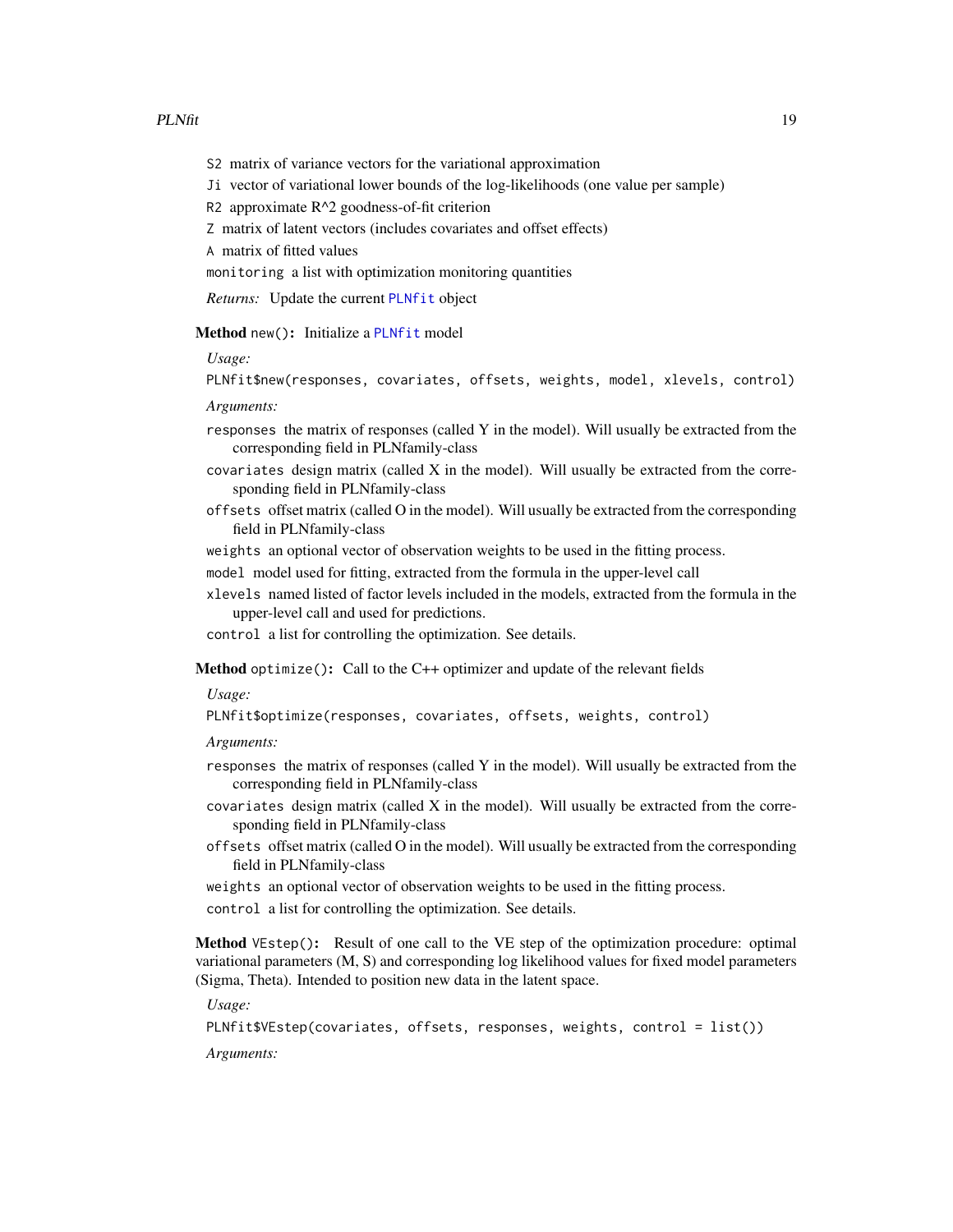- $covariates$  design matrix (called  $X$  in the model). Will usually be extracted from the corresponding field in PLNfamily-class
- offsets offset matrix (called O in the model). Will usually be extracted from the corresponding field in PLNfamily-class
- responses the matrix of responses (called Y in the model). Will usually be extracted from the corresponding field in PLNfamily-class
- weights an optional vector of observation weights to be used in the fitting process.

control a list for controlling the optimization. See details.

*Returns:* A list with three components:

- the matrix M of variational means,
- the matrix S of variational variances
- the vector log.lik of (variational) log-likelihood of each new observation

<span id="page-19-0"></span>Method set\_R2(): Update R2 field after optimization

*Usage:*

```
PLNfit$set_R2(responses, covariates, offsets, weights, nullModel = NULL)
```
*Arguments:*

- responses the matrix of responses (called Y in the model). Will usually be extracted from the corresponding field in PLNfamily-class
- $covariates$  design matrix (called  $X$  in the model). Will usually be extracted from the corresponding field in PLNfamily-class
- offsets offset matrix (called O in the model). Will usually be extracted from the corresponding field in PLNfamily-class
- weights an optional vector of observation weights to be used in the fitting process.
- nullModel null model used for approximate R2 computations. Defaults to a GLM model with same design matrix but not latent variable.

<span id="page-19-1"></span>Method compute\_fisher(): Safely compute the fisher information matrix (FIM)

*Usage:*

PLNfit\$compute\_fisher(type = c("wald", "louis"), X = NULL)

*Arguments:*

- type approximation scheme to compute the fisher information matrix. Either wald (default) or louis. type = "louis" results in smaller confidence intervals.
- X design matrix used to compute the FIM

*Returns:* a sparse matrix with sensible dimension names

<span id="page-19-2"></span>Method compute\_standard\_error(): Compute univariate standard error for coefficients of Theta from the FIM

*Usage:*

PLNfit\$compute\_standard\_error()

*Returns:* a matrix of standard deviations.

Method postTreatment(): Update R2, fisher and std\_err fields after optimization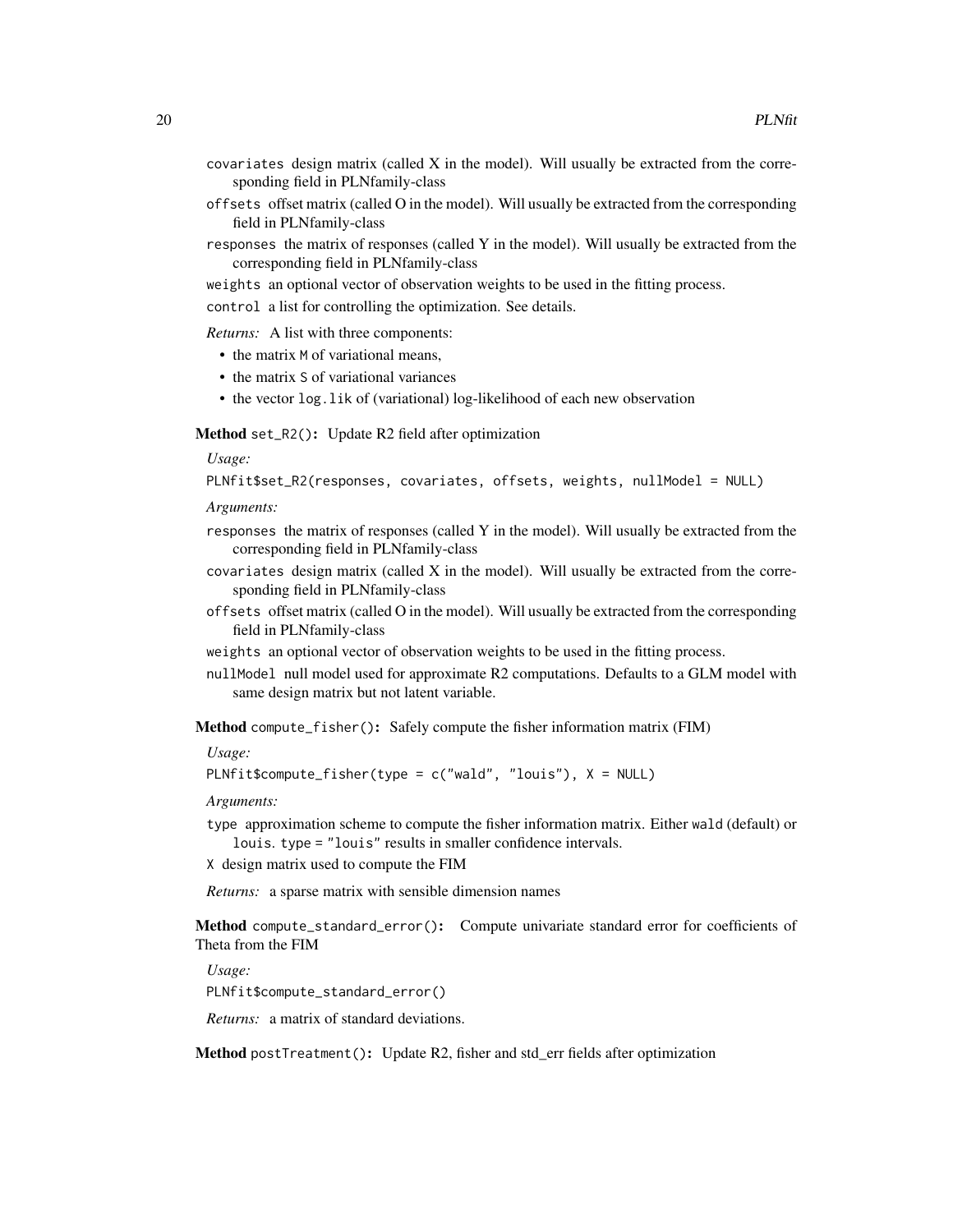#### $PLNfit$  21

```
Usage:
PLNfit$postTreatment(
  responses,
 covariates,
 offsets,
 weights = rep(1, nrow(responents)),type = c("wald", "Iouis"),nullModel = NULL)
```
#### *Arguments:*

- responses the matrix of responses (called Y in the model). Will usually be extracted from the corresponding field in PLNfamily-class
- $covariates$  design matrix (called  $X$  in the model). Will usually be extracted from the corresponding field in PLNfamily-class
- offsets offset matrix (called O in the model). Will usually be extracted from the corresponding field in PLNfamily-class
- weights an optional vector of observation weights to be used in the fitting process.
- type approximation scheme to compute the fisher information matrix. Either wald (default) or louis. type = "louis" results in smaller confidence intervals.
- nullModel null model used for approximate R2 computations. Defaults to a GLM model with same design matrix but not latent variable.

<span id="page-20-0"></span>**Method** latent\_pos(): Compute matrix of latent positions, noted as  $Z$  in the model. Used to compute the likelihood or for data visualization

```
Usage:
```
PLNfit\$latent\_pos(covariates, offsets)

*Arguments:*

- covariates design matrix (called X in the model). Will usually be extracted from the corresponding field in PLNfamily-class
- offsets offset matrix (called O in the model). Will usually be extracted from the corresponding field in PLNfamily-class

*Returns:* a n x q matrix of latent positions.

<span id="page-20-1"></span>Method predict(): Predict position, scores or observations of new data.

*Usage:*

PLNfit\$predict(newdata, type = c("link", "response"), envir = parent.frame()) *Arguments:*

- newdata A data frame in which to look for variables with which to predict. If omitted, the fitted values are used.
- type Scale used for the prediction. Either link (default, predicted positions in the latent space) or response (predicted counts).

envir Environment in which the prediction is evaluated

*Returns:* A matrix with predictions scores or counts.

Method show(): User friendly print method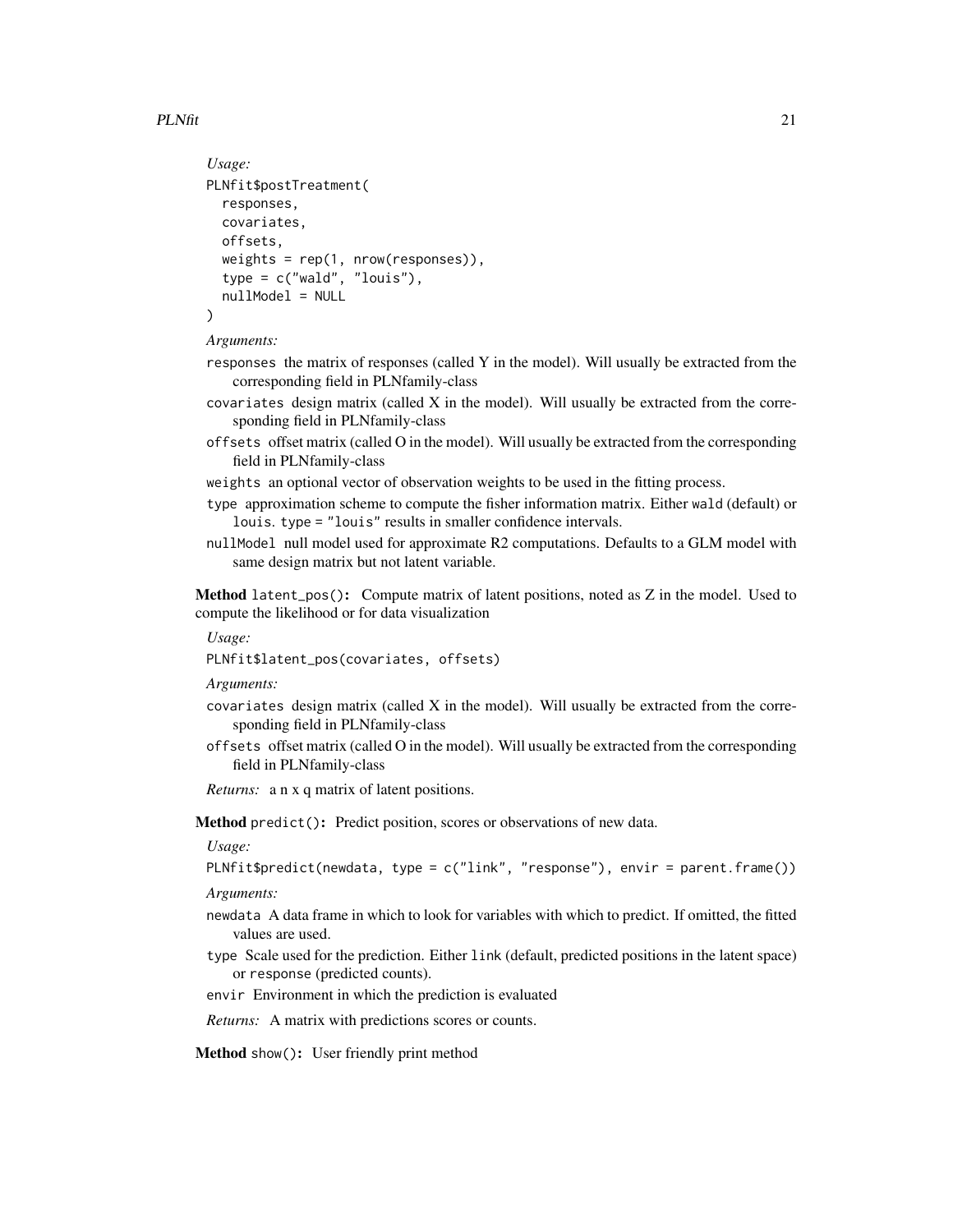```
Usage:
PLNfit$show(
 model = paste("A multivariate Poisson Lognormal fit with", private$covariance,
    "covariance model.\n")
\lambdaArguments:
```
model First line of the print output

Method print(): User friendly print method

*Usage:* PLNfit\$print()

Method clone(): The objects of this class are cloneable with this method.

*Usage:* PLNfit\$clone(deep = FALSE) *Arguments:* deep Whether to make a deep clone.

### Examples

```
## Not run:
data(trichoptera)
trichoptera <- prepare_data(trichoptera$Abundance, trichoptera$Covariate)
myPLN \leq PLN(Abundance \sim 1, data = trichoptera)
class(myPLN)
print(myPLN)
```
## End(Not run)

<span id="page-21-1"></span>PLNLDA *Poisson lognormal model towards Linear Discriminant Analysis*

#### Description

Fit the Poisson lognormal for LDA with a variational algorithm. Use the (g)lm syntax for model specification (covariates, offsets).

```
PLNLDA(formula, data, subset, weights, grouping, control = list())
```
<span id="page-21-0"></span>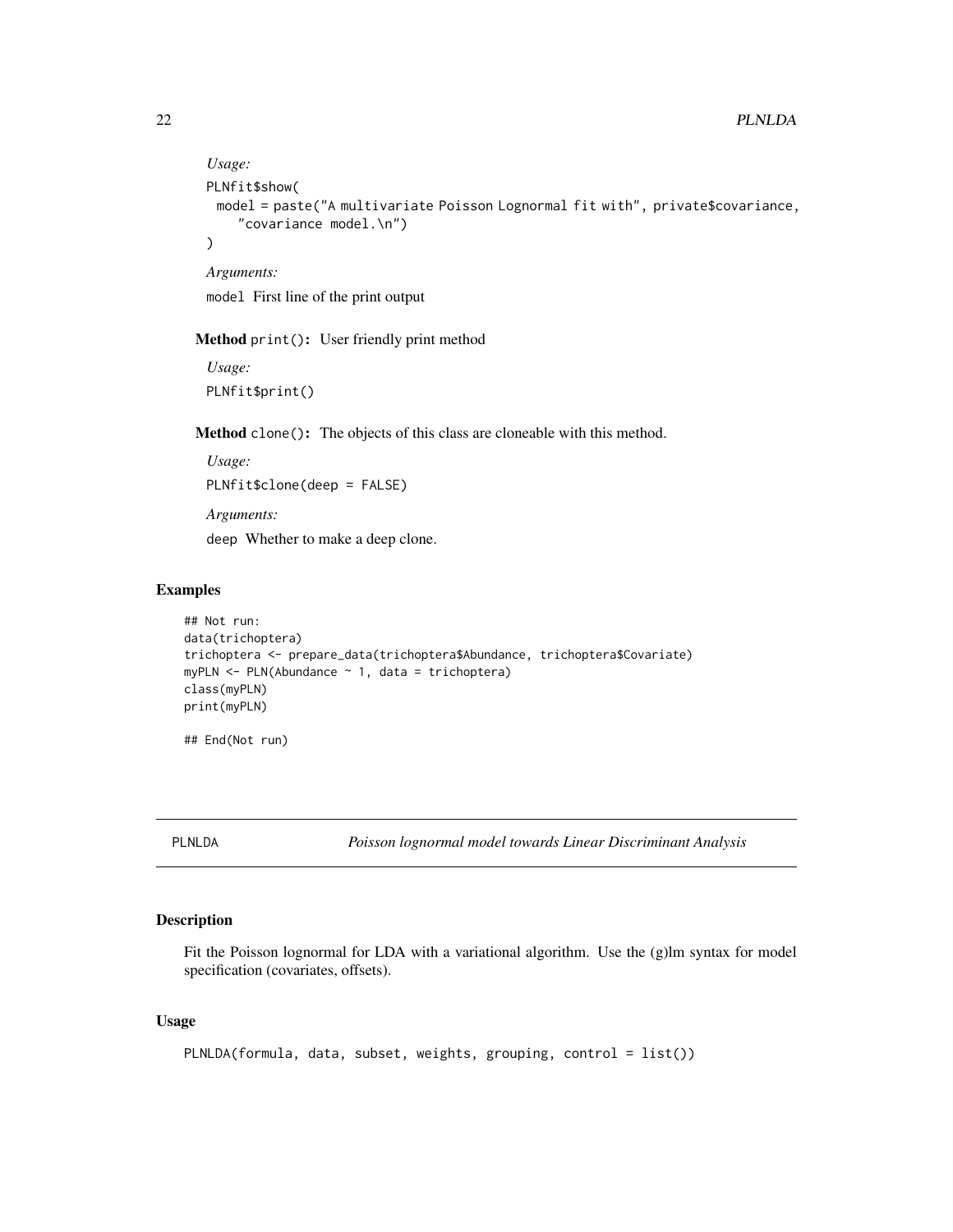#### <span id="page-22-0"></span>PLNLDA 23

#### Arguments

| formula  | an object of class "formula": a symbolic description of the model to be fitted.                                                                                                                                                                                                |
|----------|--------------------------------------------------------------------------------------------------------------------------------------------------------------------------------------------------------------------------------------------------------------------------------|
| data     | an optional data frame, list or environment (or object coercible by as data frame<br>to a data frame) containing the variables in the model. If not found in data, the<br>variables are taken from environment(formula), typically the environment from<br>which lm is called. |
| subset   | an optional vector specifying a subset of observations to be used in the fitting<br>process.                                                                                                                                                                                   |
| weights  | an optional vector of observation weights to be used in the fitting process.                                                                                                                                                                                                   |
| grouping | a factor specifying the class of each observation used for discriminant analysis.                                                                                                                                                                                              |
| control  | a list for controlling the optimization process. See details.                                                                                                                                                                                                                  |

### Details

The parameter control is a list controlling the optimization with the following entries:

- "covariance" character setting the model for the covariance matrix. Either "full" or "spherical". Default is "full".
- "trace" integer for verbosity.
- "inception" Set up the initialization. By default, the model is initialized with a multivariate linear model applied on log-transformed data. However, the user can provide a PLNfit (typically obtained from a previous fit), which often speed up the inference.
- "ftol rel" stop when an optimization step changes the objective function by less than ftol multiplied by the absolute value of the parameter. Default is 1e-8
- "ftol\_abs" stop when an optimization step changes the objective function by less than ftol multiplied by the absolute value of the parameter. Default is 0
- "xtol\_rel" stop when an optimization step changes every parameters by less than xtol multiplied by the absolute value of the parameter. Default is 1e-4
- "xtol\_abs" stop when an optimization step changes every parameters by less than xtol multiplied by the absolute value of the parameter. Default is 0
- "maxeval" stop when the number of iteration exceeds maxeval. Default is 10000
- "maxtime" stop when the optimization time (in seconds) exceeds maxtime. Default is -1 (no restriction)
- "algorithm" the optimization method used by NLOPT among LD type, i.e. "CCSAQ", "MMA", "LBFGS", "VAR1", "VAR2". See NLOPT documentation for further details. Default is "CC-SAQ".

#### Value

an R6 object with class [PLNLDAfit\(\)](#page-23-1)

### See Also

The class [PLNLDAfit](#page-23-1)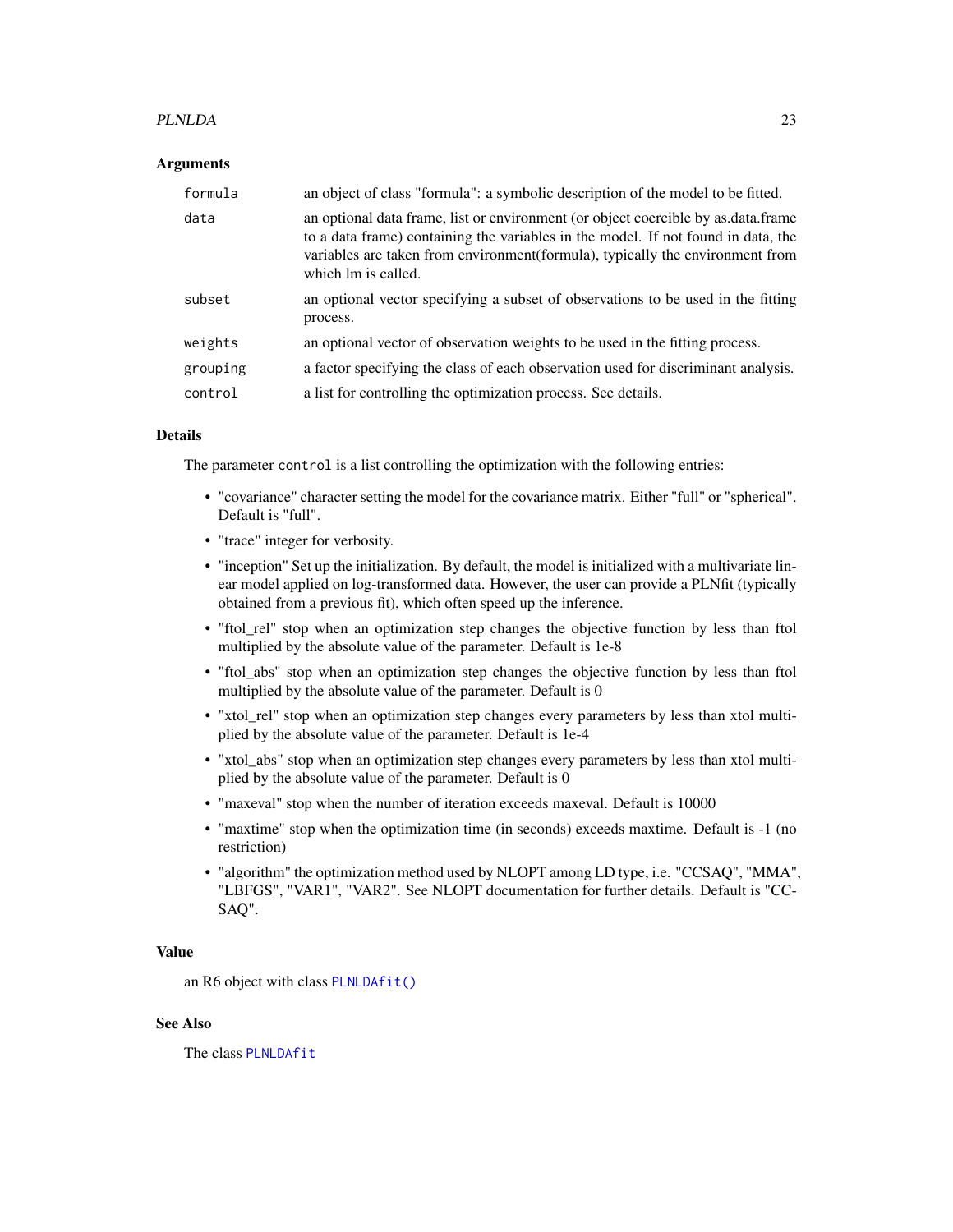### Examples

```
data(trichoptera)
trichoptera <- prepare_data(trichoptera$Abundance, trichoptera$Covariate)
myPLNLDA \leq-PLNLDA(Abundance \sim 1, grouping = Group, data = trichoptera)
```
<span id="page-23-1"></span>PLNLDAfit *An R6 Class to represent a PLNfit in a LDA framework*

#### Description

The function [PLNLDA\(\)](#page-21-1) produces an instance of an object with class [PLNLDAfit](#page-23-1).

This class comes with a set of methods, some of them being useful for the user: See the documentation for the methods inherited by [PLNfit\(\)](#page-15-1), the [plot\(\)](#page-0-0) method for LDA visualization and [predict\(\)](#page-0-0) method for prediction

#### Super class

[PLNmodels::PLNfit](#page-0-0) -> PLNLDAfit

#### Active bindings

rank the dimension of the current model

nb\_param number of parameters in the current PLN model

model\_par a list with the matrices associated with the estimated parameters of the PLN model: Theta (covariates), Sigma (latent covariance), B (latent loadings), P (latent position) and Mu (group means)

percent\_var the percent of variance explained by each axis

corr\_map a matrix of correlations to plot the correlation circles

scores a matrix of scores to plot the individual factor maps

group\_means a matrix of group mean vectors in the latent space.

#### Methods

#### Public methods:

- [PLNLDAfit\\$new\(\)](#page-14-0)
- [PLNLDAfit\\$optimize\(\)](#page-18-0)
- [PLNLDAfit\\$postTreatment\(\)](#page-14-1)
- [PLNLDAfit\\$setVisualization\(\)](#page-25-0)
- [PLNLDAfit\\$plot\\_individual\\_map\(\)](#page-25-1)
- [PLNLDAfit\\$plot\\_correlation\\_map\(\)](#page-25-2)
- [PLNLDAfit\\$plot\\_LDA\(\)](#page-26-0)
- [PLNLDAfit\\$predict\(\)](#page-20-1)
- [PLNLDAfit\\$show\(\)](#page-15-2)

<span id="page-23-0"></span>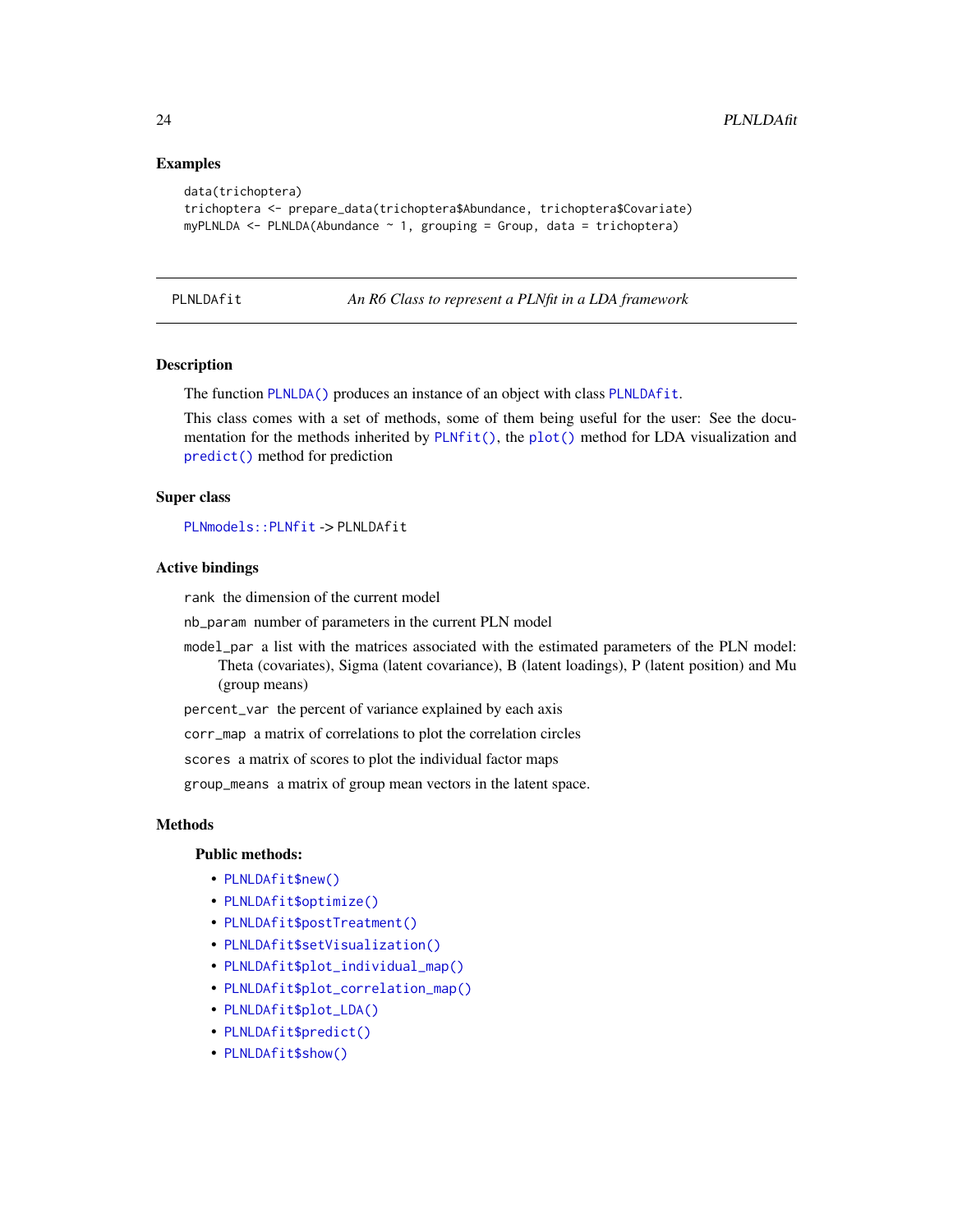#### <span id="page-24-0"></span>PLNLDAfit 25

#### • [PLNLDAfit\\$clone\(\)](#page-15-4)

Method new(): Initialize a [PLNLDAfit](#page-23-1) object

```
Usage:
PLNLDAfit$new(
  grouping,
  responses,
  covariates,
 offsets,
 weights,
 model,
  xlevels,
  control
)
```
*Arguments:*

grouping a factor specifying the class of each observation used for discriminant analysis.

responses the matrix of responses (called Y in the model). Will usually be extracted from the corresponding field in PLNfamily-class

covariates design matrix (called X in the model). Will usually be extracted from the corresponding field in PLNfamily-class

- offsets offset matrix (called O in the model). Will usually be extracted from the corresponding field in PLNfamily-class
- weights an optional vector of observation weights to be used in the fitting process.

model model used for fitting, extracted from the formula in the upper-level call

xlevels named listed of factor levels included in the models, extracted from the formula in the upper-level call and used for predictions.

control a list for controlling the optimization. See details.

Method optimize(): Compute group means and axis of the LDA (noted B in the model) in the latent space, update corresponding fields

*Usage:*

```
PLNLDAfit$optimize(X, covar, design_group, control)
```
*Arguments:*

X Abundance matrix.

covar design matrix. Automatically built from the covariates and the formula from the call design\_group design matrix for the grouping variable

control a list for controlling the optimization. See details.

Method postTreatment(): Update R2, fisher and std\_err fields and visualization after optimization

*Usage:*

PLNLDAfit\$postTreatment(responses, covariates, offsets)

*Arguments:*

responses the matrix of responses (called Y in the model). Will usually be extracted from the corresponding field in PLNfamily-class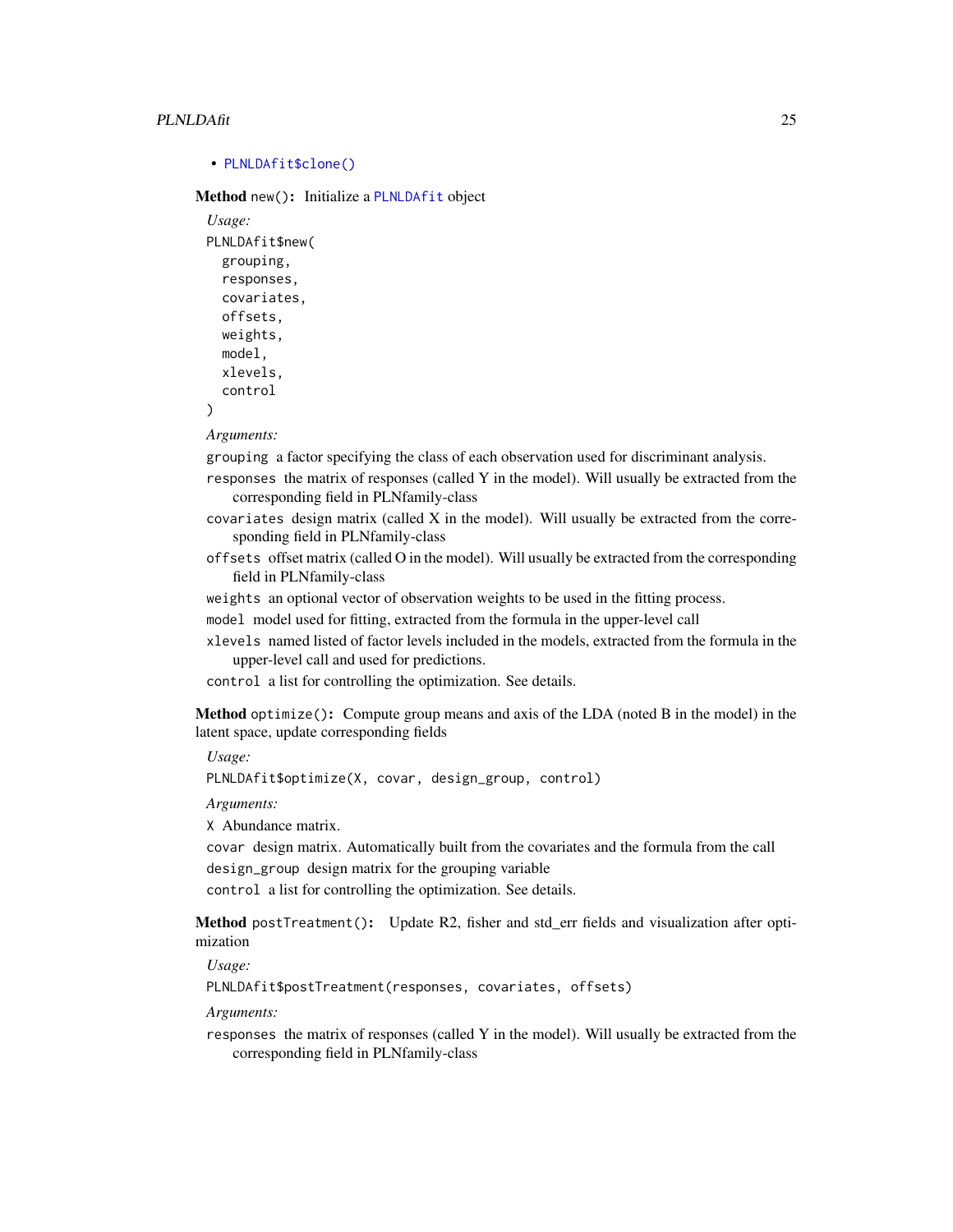- <span id="page-25-3"></span> $covariates$  design matrix (called  $X$  in the model). Will usually be extracted from the corresponding field in PLNfamily-class
- offsets offset matrix (called O in the model). Will usually be extracted from the corresponding field in PLNfamily-class

<span id="page-25-0"></span>Method setVisualization(): Compute LDA scores in the latent space and update corresponding fields.

*Usage:*

```
PLNLDAfit$setVisualization(scale.unit = FALSE)
```
*Arguments:*

scale.unit Logical. Should LDA scores be rescaled to have unit variance

<span id="page-25-1"></span>Method plot\_individual\_map(): Plot the factorial map of the LDA

```
Usage:
PLNLDAfit$plot_individual_map(
  axes = 1: min(2, self$rank),main = "Individual Factor Map",
 plot = TRUE
)
```
*Arguments:*

- axes numeric, the axes to use for the plot when map = "individual" or "variable". Default it  $c(1, min(rank))$
- main character. A title for the single plot (individual or variable factor map). If NULL (the default), an hopefully appropriate title will be used.
- plot logical. Should the plot be displayed or sent back as ggplot object

*Returns:* a [ggplot](#page-0-0) graphic

<span id="page-25-2"></span>Method plot\_correlation\_map(): Plot the correlation circle of a specified axis for a [PLNLDAfit](#page-23-1) object

```
Usage:
PLNLDAfit$plot_correlation_map(
 axes = 1: min(2, self$rank),main = "Variable Factor Map",
 cols = "default",
 plot = TRUE
)
```
*Arguments:*

- axes numeric, the axes to use for the plot when map = "individual" or "variable". Default it c(1,min(rank))
- main character. A title for the single plot (individual or variable factor map). If NULL (the default), an hopefully appropriate title will be used.
- cols a character, factor or numeric to define the color associated with the variables. By default, all variables receive the default color of the current palette.
- plot logical. Should the plot be displayed or sent back as ggplot object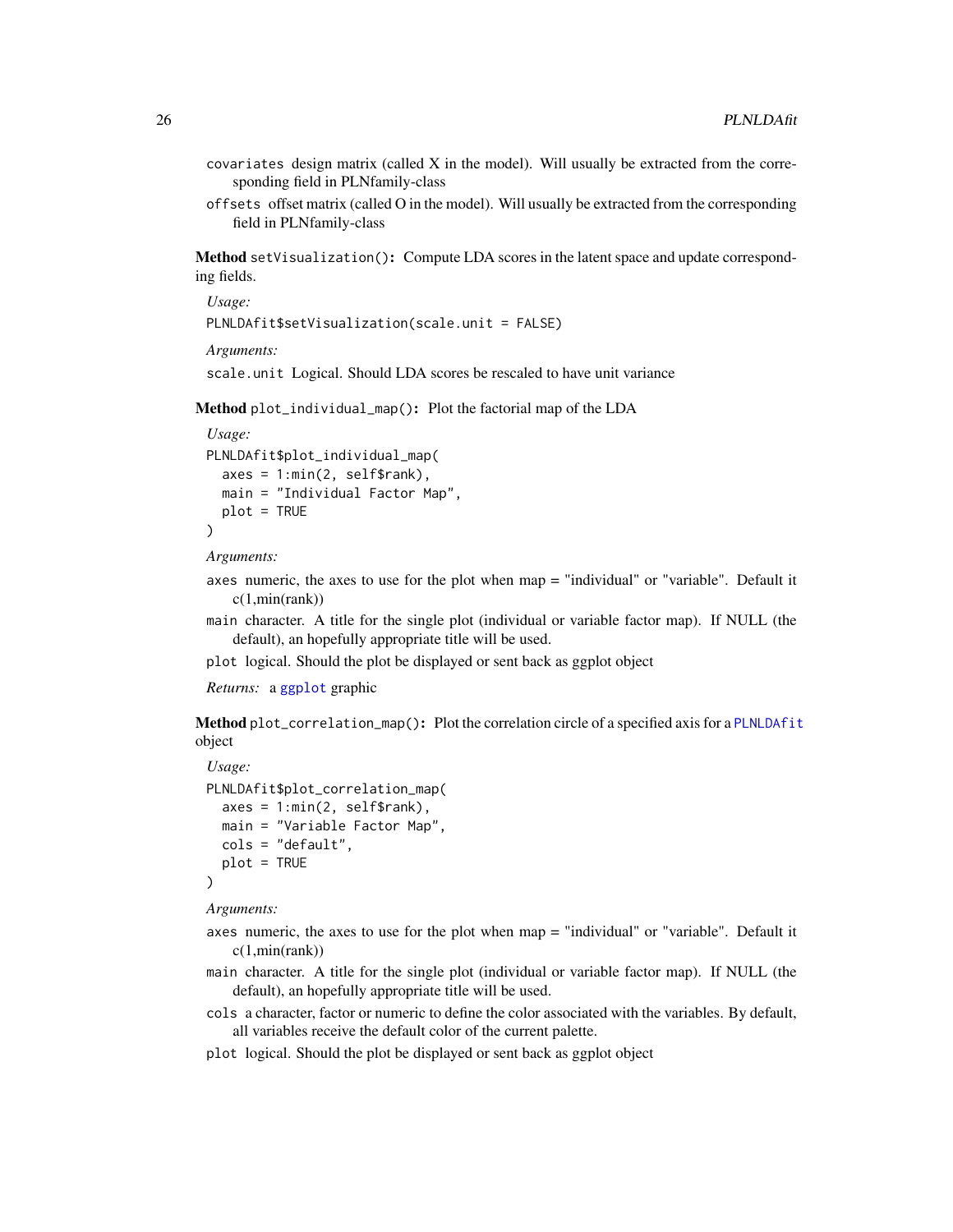#### <span id="page-26-1"></span>PLNLDAfit 27

*Returns:* a [ggplot](#page-0-0) graphic

<span id="page-26-0"></span>Method plot\_LDA(): Plot a summary of the [PLNLDAfit](#page-23-1) object

```
Usage:
PLNLDAfit$plot_LDA(
  nb\_\nexists x \in min(3, self\var_cols = "default",
  plot = TRUE
)
```
*Arguments:*

- nb\_axes scalar: the number of axes to be considered when map = "both". The default is min(3,rank).
- var\_cols a character, factor or numeric to define the color associated with the variables. By default, all variables receive the default color of the current palette.
- plot logical. Should the plot be displayed or sent back as ggplot object
- *Returns:* a [grob](#page-0-0) object

Method predict(): Predict group of new samples

```
Usage:
PLNLDAfit$predict(
  newdata,
  type = c("posterior", "response", "scores"),
  scale = c("log", "prob"),prior = NULL,
 control = list(),envir = parent.frame()
)
```
#### *Arguments:*

newdata A data frame in which to look for variables, offsets and counts with which to predict.

- type The type of prediction required. The default are posterior probabilities for each group (in either unnormalized log-scale or natural probabilities, see "scale" for details), "response" is the group with maximal posterior probability and "scores" is the average score along each separation axis in the latent space, with weights equal to the posterior probabilities.
- scale The scale used for the posterior probability. Either log-scale ("log", default) or natural probabilities summing up to 1 ("prob").
- prior User-specified prior group probabilities in the new data. If NULL (default), prior probabilities are computed from the learning set.
- control a list for controlling the optimization. See [PLN\(\)](#page-11-1) for details.

envir Environment in which the prediction is evaluated

Method show(): User friendly print method

*Usage:*

PLNLDAfit\$show()

Method clone(): The objects of this class are cloneable with this method.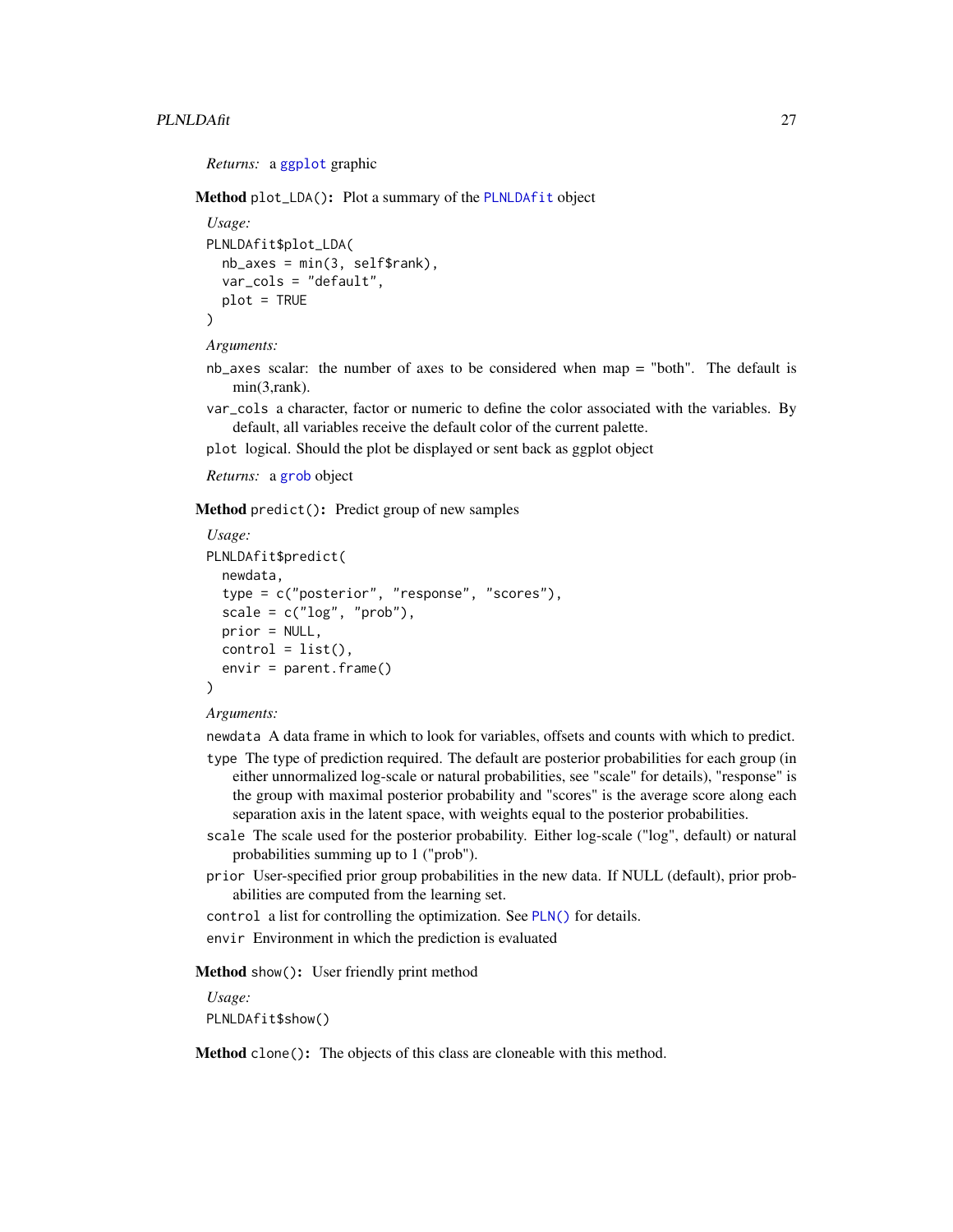<span id="page-27-0"></span>*Usage:* PLNLDAfit\$clone(deep = FALSE) *Arguments:* deep Whether to make a deep clone.

### See Also

The function [PLNLDA](#page-21-1).

#### Examples

```
## Not run:
data(trichoptera)
trichoptera <- prepare_data(trichoptera$Abundance, trichoptera$Covariate)
myPLNLDA <- PLNLDA(Abundance ~ 1, grouping = Group, data = trichoptera)
class(myPLNLDA)
print(myPLNLDA)
```
## End(Not run)

PLNmodels *PLNmodels*

#### Description

The Poisson lognormal model and variants can be used for a variety of multivariate problems when count data are at play (including PCA or LDA for count data, network inference). This package implements efficient variational algorithms to fit such models accompanied with a set of functions for visualization and diagnostic.

#### Multivariate Poisson lognormal model (aka PLN)

See the main function [PLN\(\)](#page-11-1) and the associated methods for manipulation.

Also try vignette("PLN\_trichoptera", package="PLNmodels") for an overview.

#### Rank Constrained Poisson lognormal for Poisson Principal Component Analysis (aka PLNPCA)

See the main function [PLNPCA\(\)](#page-37-1) and the associated methods for manipulation.

The Poisson PCA and the associated variational inference is fully explained in Chiquet el al (2018), see reference below.

Also try vignette("PLNPCA\_trichoptera", package="PLNmodels") for an overview.

#### Sparse Poisson lognormal model for sparse covariance inference for counts (aka PLNnetwork)

See the main function [PLNnetwork\(\)](#page-28-1) and the associated methods for manipulation.

Also try vignette("PLNnetwork\_trichoptera", package="PLNmodels") for an overview.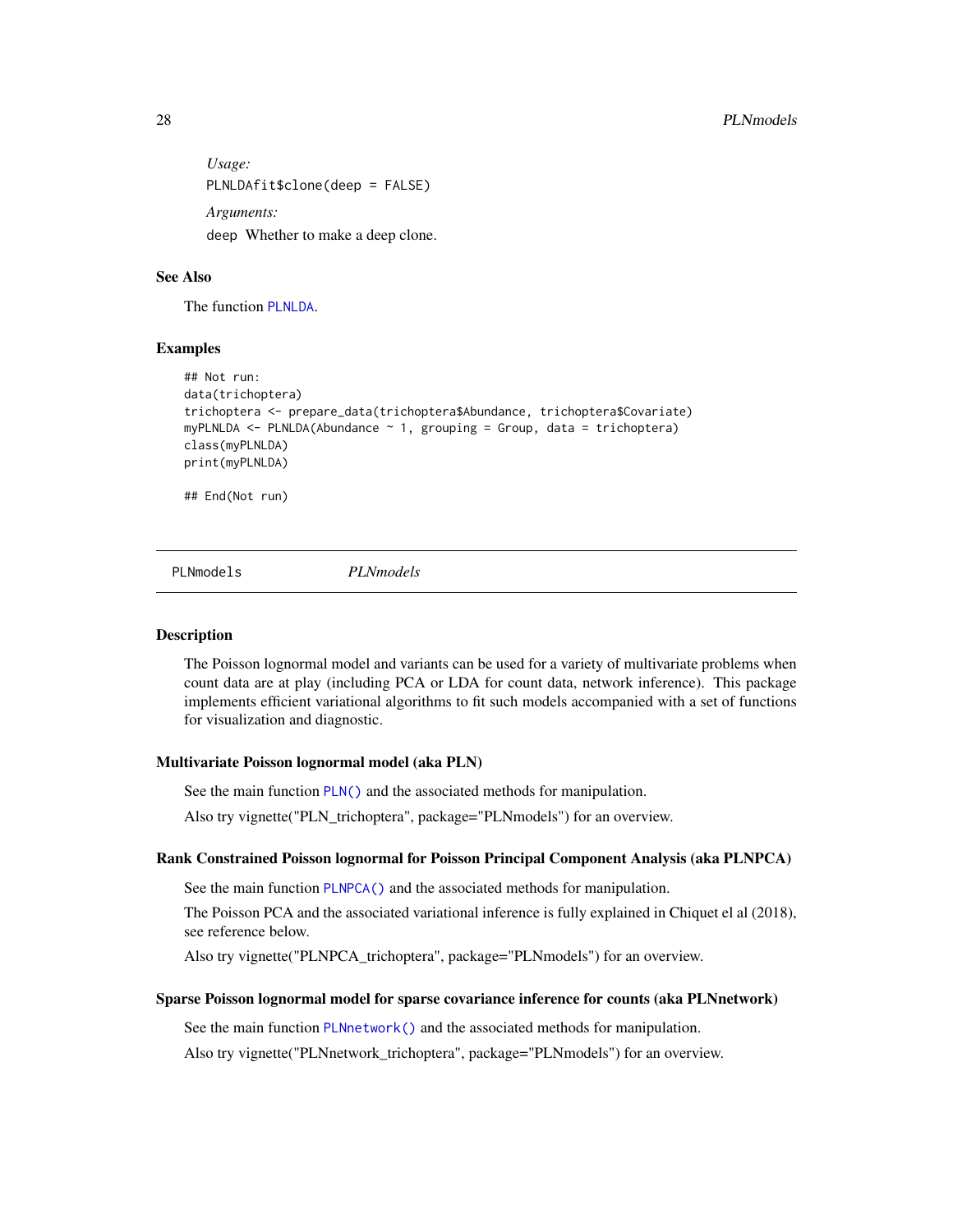#### <span id="page-28-0"></span>PLNnetwork 29

### Poisson lognormal discriminant analysis (aka PLNLDA)

See the main function [PLNLDA\(\)](#page-21-1) and the associated methods for manipulation. Also try vignette("PLNLDA\_trichoptera", package="PLNmodels") for an overview.

#### Author(s)

Julien Chiquet <julien.chiquet@inrae.fr> Mahendra Mariadassou <mahendra.mariadassou@inrae.fr> Stéphane Robin <stephane.robin@inrae.fr>

<span id="page-28-1"></span>PLNnetwork *Poisson lognormal model towards sparse network inference*

### Description

Fit the sparse inverse covariance variant of the Poisson lognormal with a variational algorithm. Use the (g)lm syntax for model specification (covariates, offsets).

### Usage

```
PLNnetwork(
  formula,
  data,
  subset,
  weights,
 penalties = NULL,
  control\_init = list(),control_main = list()
)
```
#### Arguments

| formula      | an object of class "formula": a symbolic description of the model to be fitted.                                                                                                                                                                                                 |
|--------------|---------------------------------------------------------------------------------------------------------------------------------------------------------------------------------------------------------------------------------------------------------------------------------|
| data         | an optional data frame, list or environment (or object coercible by as data frame<br>to a data frame) containing the variables in the model. If not found in data, the<br>variables are taken from environment (formula), typically the environment from<br>which lm is called. |
| subset       | an optional vector specifying a subset of observations to be used in the fitting<br>process.                                                                                                                                                                                    |
| weights      | an optional vector of observation weights to be used in the fitting process.                                                                                                                                                                                                    |
| penalties    | an optional vector of positive real number controlling the level of sparsity of<br>the underlying network. if NULL (the default), will be set internally. See<br>control_init and control_main options for additional tuning of the penalty.                                    |
| control_init | a list for controlling the optimization of the PLN model used at initialization,<br>and how the vector of penalties is generated. See details.                                                                                                                                  |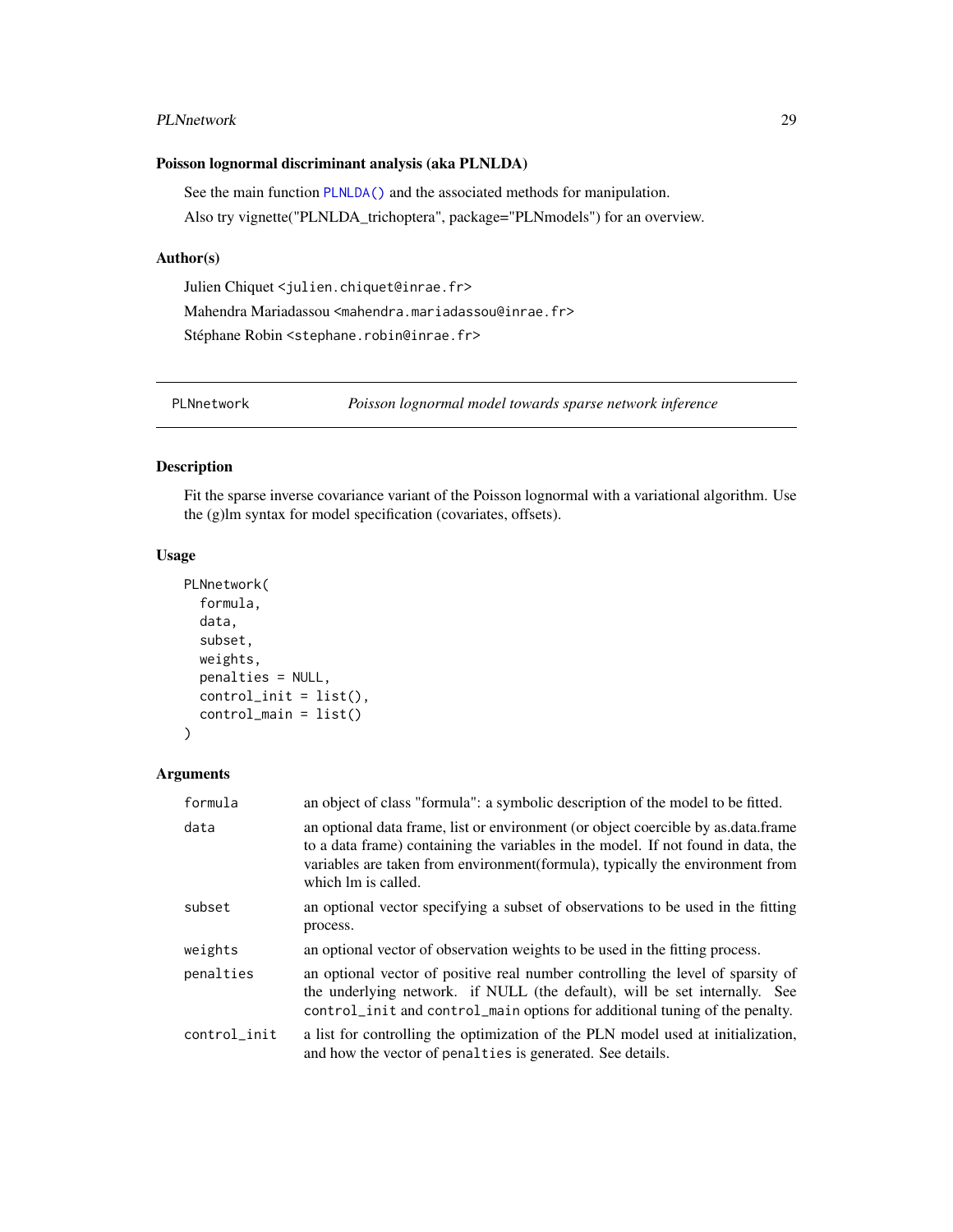<span id="page-29-0"></span>control\_main a list for controlling the main optimization process. Can be used to specify adaptive penalty weights. See details.

### Details

The list of parameters control\_main controls the optimization of the main process, with the following entries:

- "ftol\_rel" stop when an optimization step changes the objective function by less than ftol multiplied by the absolute value of the parameter. Default is 1e-6 when  $n < p$ , 1e-8 otherwise.
- "ftol\_abs" stop when an optimization step changes the objective function by less than ftol multiplied by the absolute value of the parameter. Default is 0
- "xtol\_rel" stop when an optimization step changes every parameters by less than xtol\_rel multiplied by the absolute value of the parameter. Default is 1e-4
- "xtol abs" stop when an optimization step changes every parameters by less than xtol abs. Default is 0
- "maxeval" stop when the number of iteration exceeds maxeval. Default is 10000
- "algorithm" the optimization method used by NLOPT among LD type, i.e. "CCSAQ", "MMA", "LBFGS", "VAR1", "VAR2". See NLOPT documentation for further details. Default is "CC-SAQ".
- "cores" integer for number of cores used. Default is 1.
- "trace" integer for verbosity. Useless when cores > 1
- "ftol\_out" outer solver stops when an optimization step changes the objective function by less than xtol multiply by the absolute value of the parameter. Default is 1e-6
- "maxit\_out" outer solver stops when the number of iteration exceeds out.maxit. Default is 50
- "penalize\_diagonal" boolean: should the diagonal terms be penalized in the graphical-Lasso? Default is FALSE.
- "penalty weights" p x p matrix of weights (default filled with 1) to adapt the amount of shrinkage to each pairs of node. Must be symmetric with positive values.

The list of parameters control\_init controls the optimization process in the initialization and in the function  $PLN()$ , plus two additional parameters:

- "nPenalties" an integer that specified the number of values for the penalty grid when internally generated. Ignored when penalties is non NULL
- "min.ratio" the penalty grid ranges from the minimal value that produces a sparse to this value multiplied by min.ratio. Default is 0.1.

### Value

an R6 object with class [PLNnetworkfamily](#page-30-1), which contains a collection of models with class [PLNnetworkfit](#page-33-1)

### See Also

The classes [PLNnetworkfamily](#page-30-1) and [PLNnetworkfit](#page-33-1)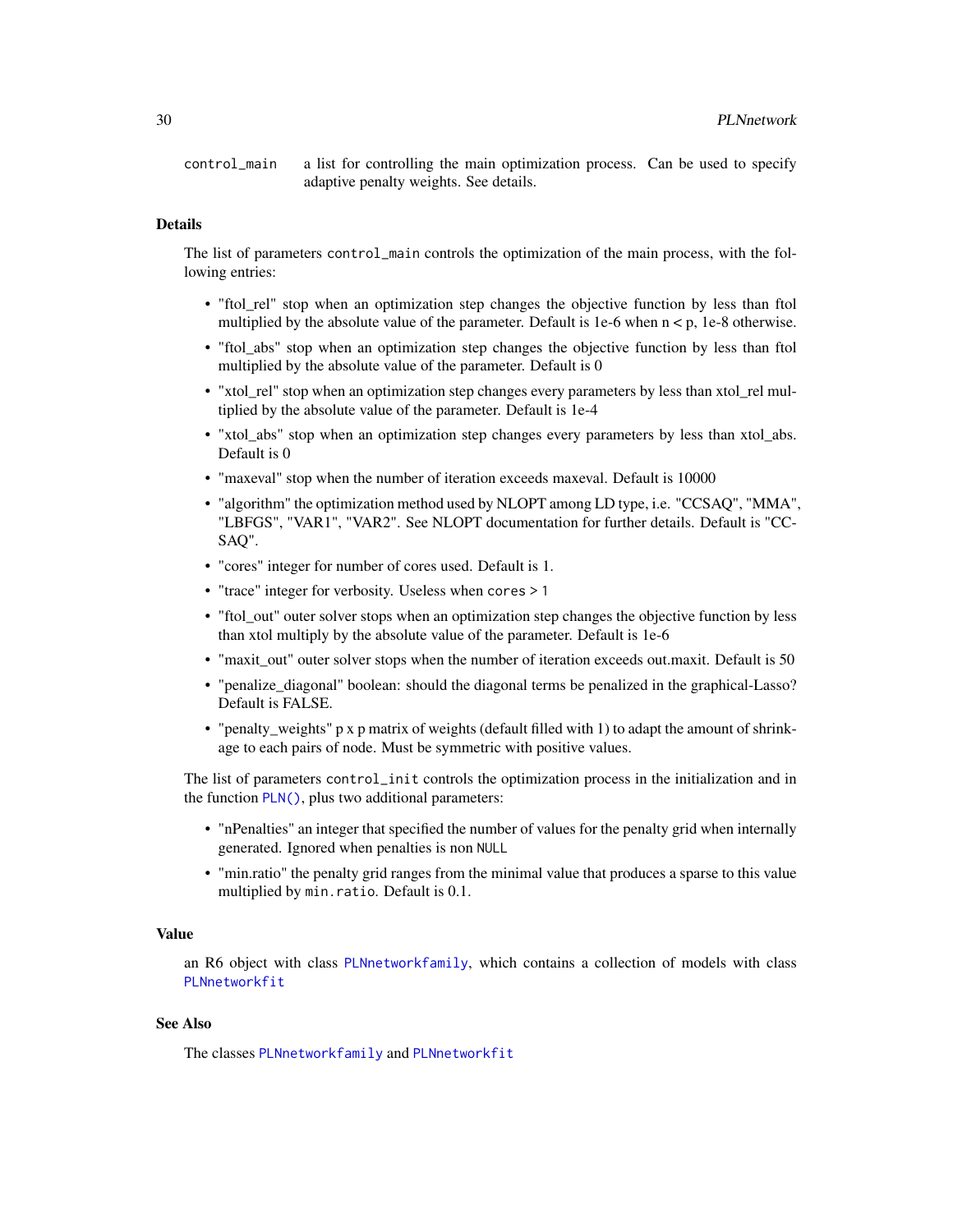### <span id="page-30-0"></span>PLNnetworkfamily 31

### Examples

```
data(trichoptera)
trichoptera <- prepare_data(trichoptera$Abundance, trichoptera$Covariate)
fits <- PLNnetwork(Abundance ~ 1, data = trichoptera)
```
<span id="page-30-1"></span>PLNnetworkfamily *An R6 Class to represent a collection of PLNnetworkfit*

### Description

The function [PLNnetwork\(\)](#page-28-1) produces an instance of this class.

This class comes with a set of methods, some of them being useful for the user: See the documentation for [getBestModel\(\)](#page-8-1), [getModel\(\)](#page-9-1) and [plot\(\)](#page-47-1)

#### Super class

[PLNmodels::PLNfamily](#page-0-0) -> PLNnetworkfamily

#### Active bindings

penalties the sparsity level of the network in the successively fitted models

stability\_path the stability path of each edge as returned by the stars procedure

stability mean edge stability along the penalty path

criteria a data frame with the values of some criteria (variational lower bound J, BIC, ICL and R2, stability) for the collection of models / fits

### **Methods**

### Public methods:

- [PLNnetworkfamily\\$new\(\)](#page-14-0)
- [PLNnetworkfamily\\$optimize\(\)](#page-18-0)
- [PLNnetworkfamily\\$stability\\_selection\(\)](#page-31-0)
- [PLNnetworkfamily\\$coefficient\\_path\(\)](#page-31-1)
- [PLNnetworkfamily\\$getBestModel\(\)](#page-32-0)
- [PLNnetworkfamily\\$plot\(\)](#page-14-3)
- [PLNnetworkfamily\\$plot\\_stars\(\)](#page-32-1)
- [PLNnetworkfamily\\$plot\\_objective\(\)](#page-33-2)
- [PLNnetworkfamily\\$show\(\)](#page-15-2)
- [PLNnetworkfamily\\$clone\(\)](#page-15-4)

### Method new(): Initialize all models in the collection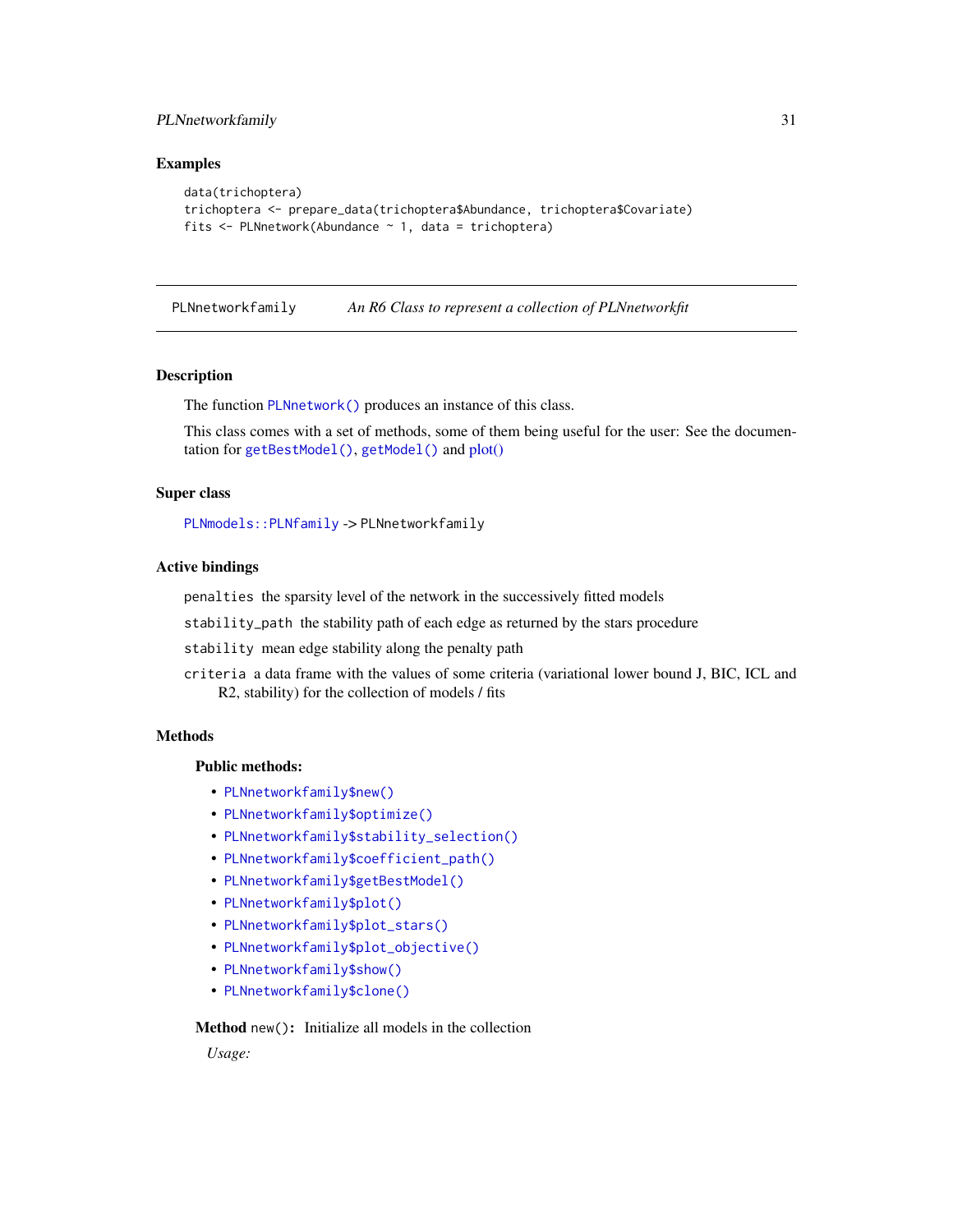```
PLNnetworkfamily$new(
 penalties,
  responses,
  covariates,
  offsets,
 weights,
 model,
  xlevels,
  control
)
```
*Arguments:*

penalties a vector of positive real number controlling the level of sparsity of the underlying network.

responses the matrix of responses common to every models

covariates the matrix of covariates common to every models

offsets the matrix of offsets common to every models

weights the vector of observation weights

model model used for fitting, extracted from the formula in the upper-level call

xlevels named listed of factor levels included in the models, extracted from the formula in the upper-level call and used for predictions.

control a list for controlling the optimization. See details.

*Returns:* Update current [PLNnetworkfit](#page-33-1) with smart starting values

Method optimize(): Call to the C++ optimizer on all models of the collection

```
Usage:
```
PLNnetworkfamily\$optimize(control)

*Arguments:*

control a list for controlling the optimization. See details.

<span id="page-31-0"></span>Method stability\_selection(): Compute the stability path by stability selection

```
Usage:
PLNnetworkfamily$stability_selection(
  subsamples = NULL,
  control = list(),mc.cores = 1
)
```
*Arguments:*

- subsamples a list of vectors describing the subsamples. The number of vectors (or list length) determines th number of subsamples used in the stability selection. Automatically set to 20 subsamples with size  $10*sqrt(n)$  if n >= 144 and 0.8\*n otherwise following Liu et al. (2010) recommendations.
- control a list controlling the main optimization process in each call to PLNnetwork. See [PLNnetwork\(\)](#page-28-1) for details.
- <span id="page-31-1"></span>mc.cores the number of cores to used. Default is 1.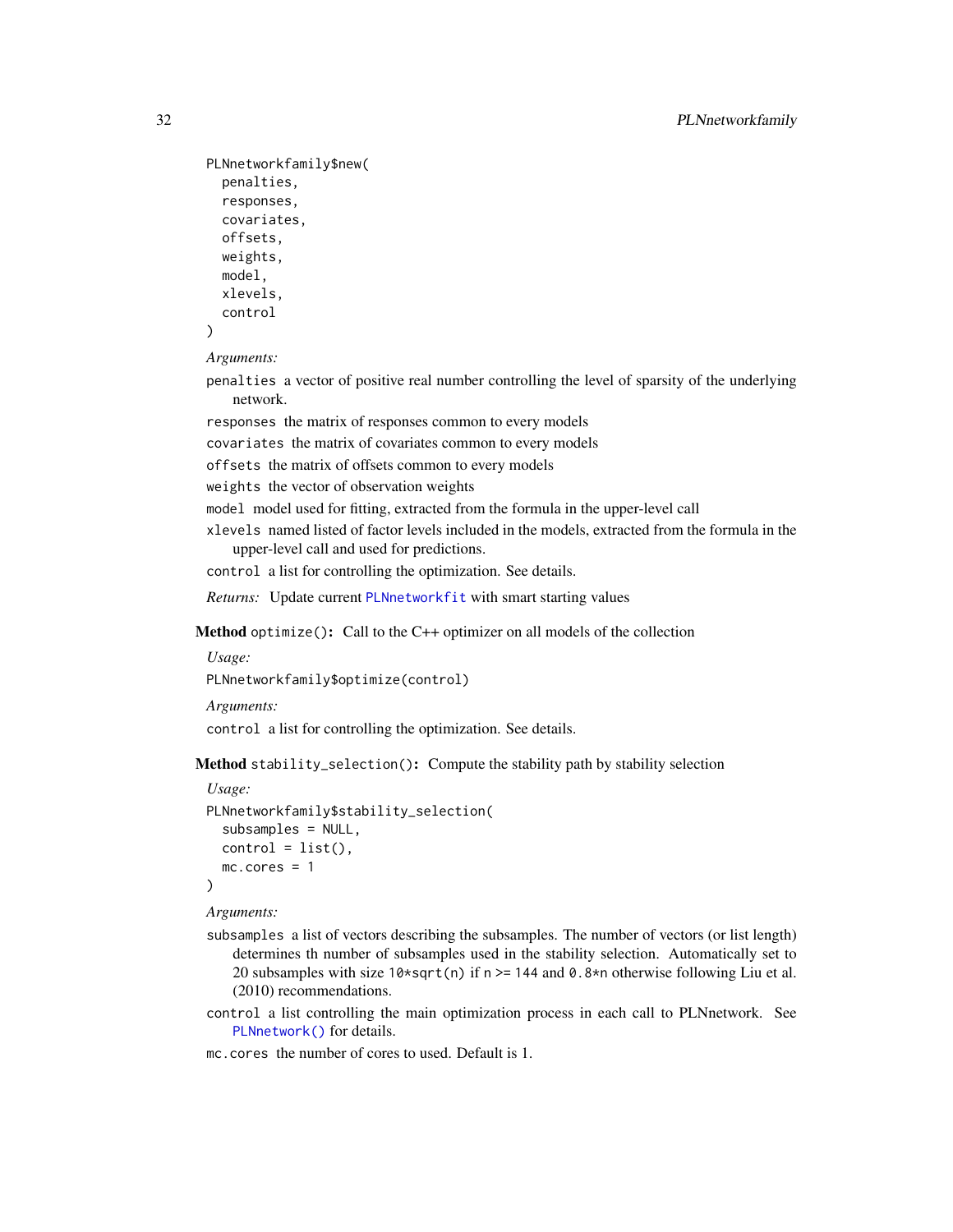<span id="page-32-2"></span>Method coefficient\_path(): Extract the regularization path of a [PLNnetworkfamily](#page-30-1)

*Usage:*

```
PLNnetworkfamily$coefficient_path(precision = TRUE, corr = TRUE)
```
*Arguments:*

- precision Logical. Should the regularization path be extracted from the precision matrix Omega (TRUE, default) or from the variance matrix Sigma (FALSE)
- corr Logical. Should the matrix be transformed to (partial) correlation matrix before extraction? Defaults to TRUE

<span id="page-32-0"></span>Method getBestModel(): Extract the best network in the family according to some criteria

```
Usage:
PLNnetworkfamily$getBestModel(
  crit = c("BIC", "loglik", "R_squared", "EBIC", "StARS"),
  stability = 0.9\lambda
```
*Arguments:*

- crit character. Criterion used to perform the selection. Is "StARS" is chosen but \$stability field is empty, will compute stability path.
- stability Only used for "StARS" criterion. A scalar indicating the target stability  $(= 1 2)$ beta) at which the network is selected. Default is 0.9.

Method plot(): Display various outputs (goodness-of-fit criteria, robustness, diagnostic) associated with a collection of PLNnetwork fits (a [PLNnetworkfamily](#page-30-1))

```
Usage:
PLNnetworkfamily$plot(
  criteria = c("loglik", "pen_loglik", "BIC", "EBIC"),
  log.x = TRUE,annotate
\lambda
```
*Arguments:*

criteria vector of characters. The criteria to plot in c("loglik", "pen\_loglik", "BIC", "EBIC"). Defaults to all of them.

log.x logical: should the x-axis be represented in log-scale? Default is TRUE.

annotate logical: should the value of approximated R squared be added to the plot of criteria? Default is TRUE.

*Returns:* a [ggplot](#page-0-0) graph

<span id="page-32-1"></span>Method plot\_stars(): Plot stability path

*Usage:*

PLNnetworkfamily\$plot\_stars(stability =  $0.9$ , log.x = TRUE)

*Arguments:*

stability scalar: the targeted level of stability in stability plot. Default is 0.9. log.x logical: should the x-axis be represented in log-scale? Default is TRUE.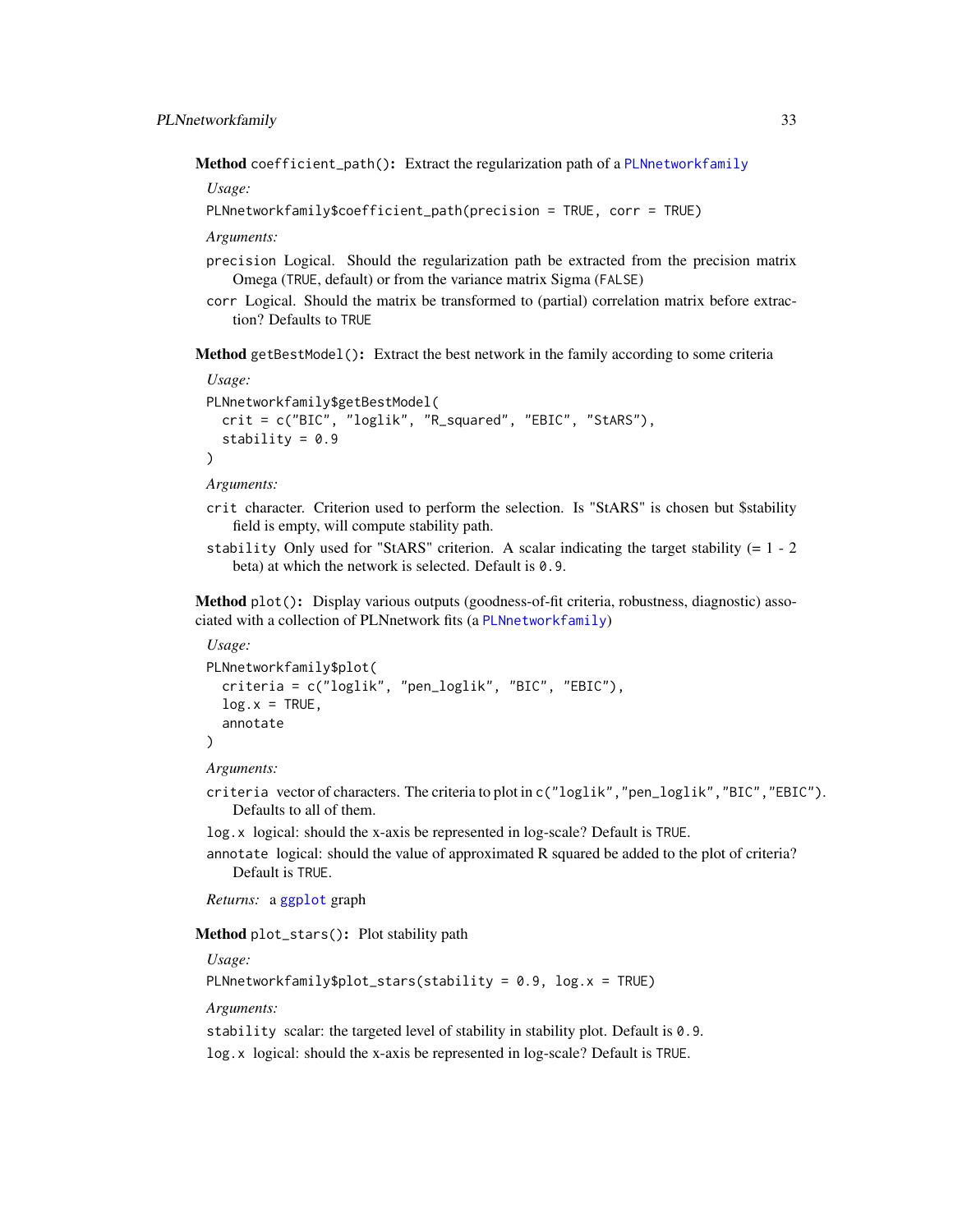```
Returns: a ggplot graph
```
<span id="page-33-2"></span>Method plot\_objective(): Plot objective value of the optimization problem along the penalty path

*Usage:* PLNnetworkfamily\$plot\_objective()

*Returns:* a [ggplot](#page-0-0) graph

Method show(): User friendly print method

*Usage:* PLNnetworkfamily\$show()

Method clone(): The objects of this class are cloneable with this method.

*Usage:* PLNnetworkfamily\$clone(deep = FALSE) *Arguments:*

deep Whether to make a deep clone.

### See Also

The function [PLNnetwork\(\)](#page-28-1), the class [PLNnetworkfit](#page-33-1)

### Examples

```
data(trichoptera)
trichoptera <- prepare_data(trichoptera$Abundance, trichoptera$Covariate)
fits \leq PLNnetwork(Abundance \sim 1, data = trichoptera)
class(fits)
```
<span id="page-33-1"></span>PLNnetworkfit *An R6 Class to represent a PLNfit in a sparse inverse covariance framework*

#### Description

The function [PLNnetwork\(\)](#page-28-1) produces a collection of models which are instances of object with class [PLNnetworkfit](#page-33-1).

This class comes with a set of methods, some of them being useful for the user: See the documentation for [plot\(\)](#page-48-1) and methods inherited from [PLNfit](#page-15-1).

### Super class

[PLNmodels::PLNfit](#page-0-0) -> PLNnetworkfit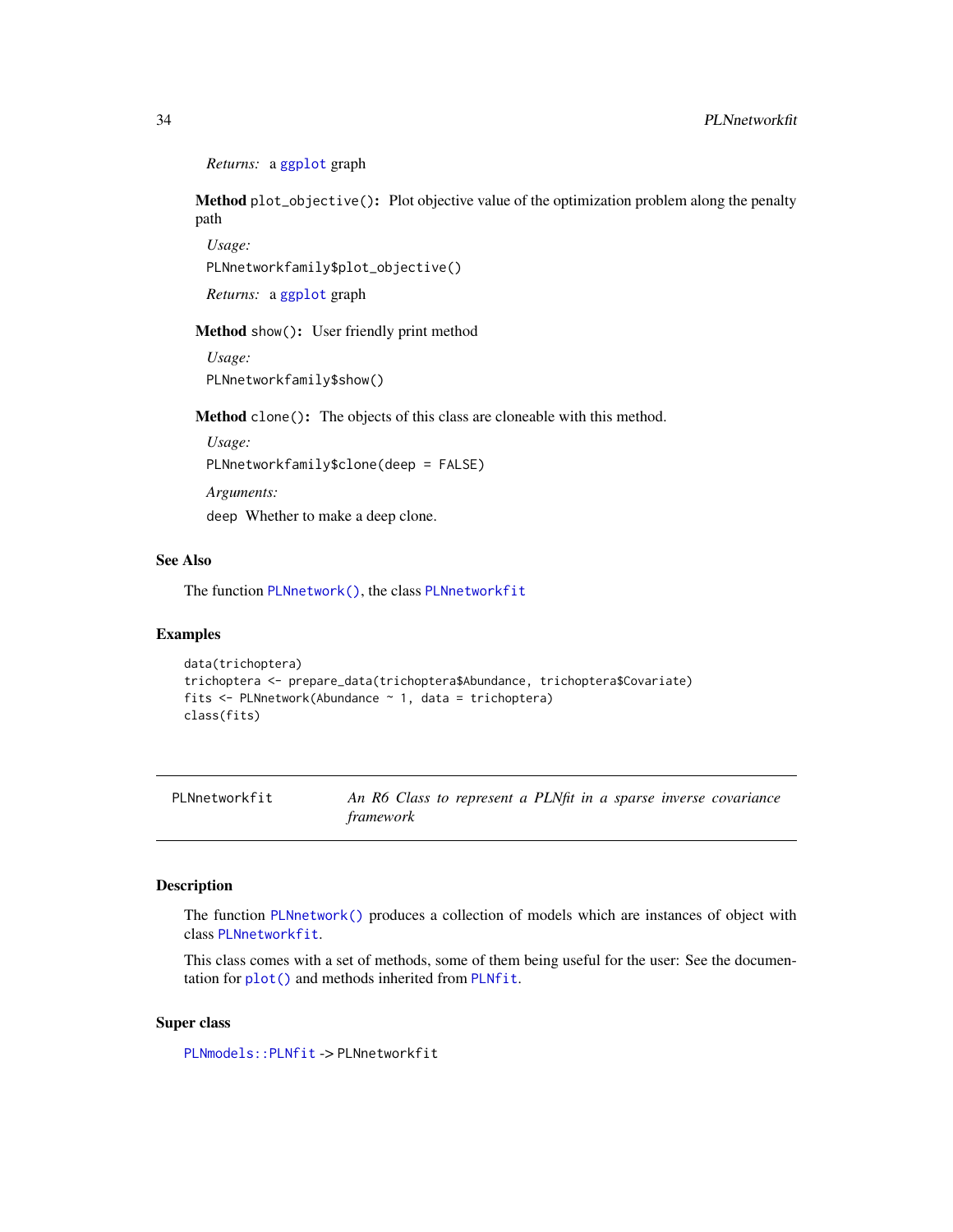### <span id="page-34-0"></span>PLNnetworkfit 35

#### Active bindings

penalty the level of sparsity in the current model

n\_edges number of edges if the network (non null coefficient of the sparse precision matrix)

nb\_param number of parameters in the current PLN model

pen\_loglik variational lower bound of the l1-penalized loglikelihood

model\_par a list with the matrices associated with the estimated parameters of the pPCA model: Theta (covariates), Sigma (latent covariance) and Theta (latent precision matrix). Note Omega and Sigma are inverse of each other.

EBIC variational lower bound of the EBIC

density proportion of non-null edges in the network

criteria a vector with loglik, penalized loglik, BIC, EBIC, ICL, R\_squared, number of parameters, number of edges, and graph density

#### Methods

#### Public methods:

- [PLNnetworkfit\\$new\(\)](#page-14-0)
- [PLNnetworkfit\\$update\(\)](#page-17-0)
- [PLNnetworkfit\\$optimize\(\)](#page-18-0)
- [PLNnetworkfit\\$postTreatment\(\)](#page-14-1)
- [PLNnetworkfit\\$latent\\_network\(\)](#page-36-0)
- [PLNnetworkfit\\$plot\\_network\(\)](#page-36-1)
- [PLNnetworkfit\\$show\(\)](#page-15-2)
- [PLNnetworkfit\\$clone\(\)](#page-15-4)

Method new(): Initialize a [PLNnetworkfit](#page-33-1) object

```
Usage:
PLNnetworkfit$new(
 penalty,
  responses,
  covariates,
 offsets,
 weights,
 model,
  xlevels,
  control
)
```
#### *Arguments:*

penalty a positive real number controlling the level of sparsity of the underlying network. responses the matrix of responses common to every models covariates the matrix of covariates common to every models offsets the matrix of offsets common to every models weights an optional vector of observation weights to be used in the fitting process.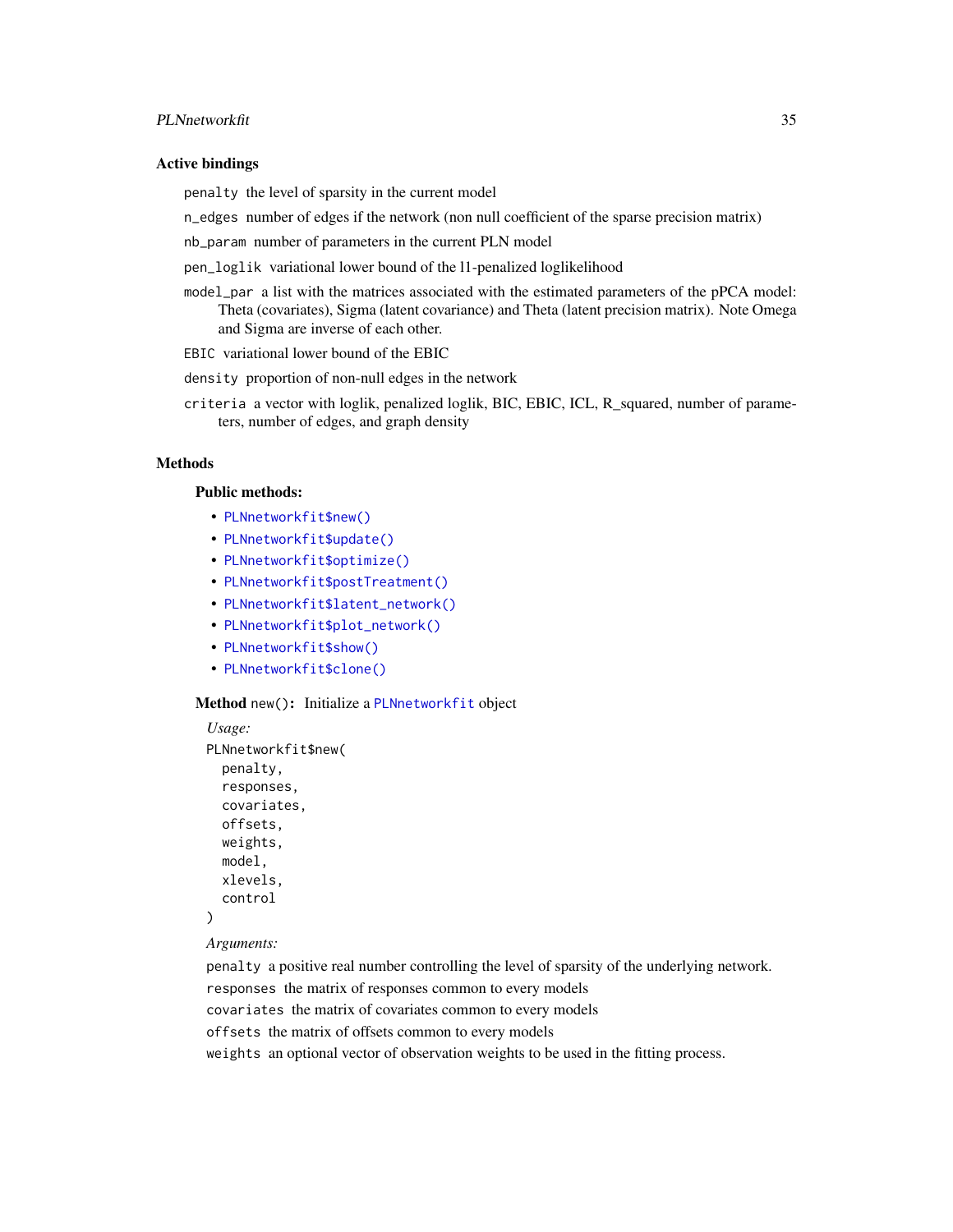<span id="page-35-0"></span>model model used for fitting, extracted from the formula in the upper-level call

- xlevels named listed of factor levels included in the models, extracted from the formula in [PLNnetwork\(\)](#page-28-1) call
- control a list for controlling the optimization of the PLN model used at initialization. See [PLNnetwork\(\)](#page-28-1) for details.

### Method update(): Update fields of a [PLNnetworkfit](#page-33-1) object

```
Usage:
PLNnetworkfit$update(
  penalty = NA,
  Theta = NA,
  Sigma = NA,
 Omega = NA,
 M = NA,
 S2 = NA,
 Z = NA,
 A = NA,
  Ji = NA,
 R2 = NA,
  monitoring = NA
```

```
)
```
*Arguments:*

penalty a positive real number controlling the level of sparsity of the underlying network.

Theta matrix of regression matrix

Sigma variance-covariance matrix of the latent variables

Omega precision matrix of the latent variables. Inverse of Sigma.

M matrix of mean vectors for the variational approximation

```
S2 matrix of variance vectors for the variational approximation
```
Z matrix of latent vectors (includes covariates and offset effects)

A matrix of fitted values

Ji vector of variational lower bounds of the log-likelihoods (one value per sample)

R2 approximate R^2 goodness-of-fit criterion

monitoring a list with optimization monitoring quantities

Method optimize(): Call to the C++ optimizer and update of the relevant fields

*Usage:*

PLNnetworkfit\$optimize(responses, covariates, offsets, weights, control)

*Arguments:*

responses the matrix of responses common to every models

covariates the matrix of covariates common to every models

offsets the matrix of offsets common to every models

weights an optional vector of observation weights to be used in the fitting process.

control a list for controlling the optimization of the PLN model used at initialization. See [PLNnetwork\(\)](#page-28-1) for details.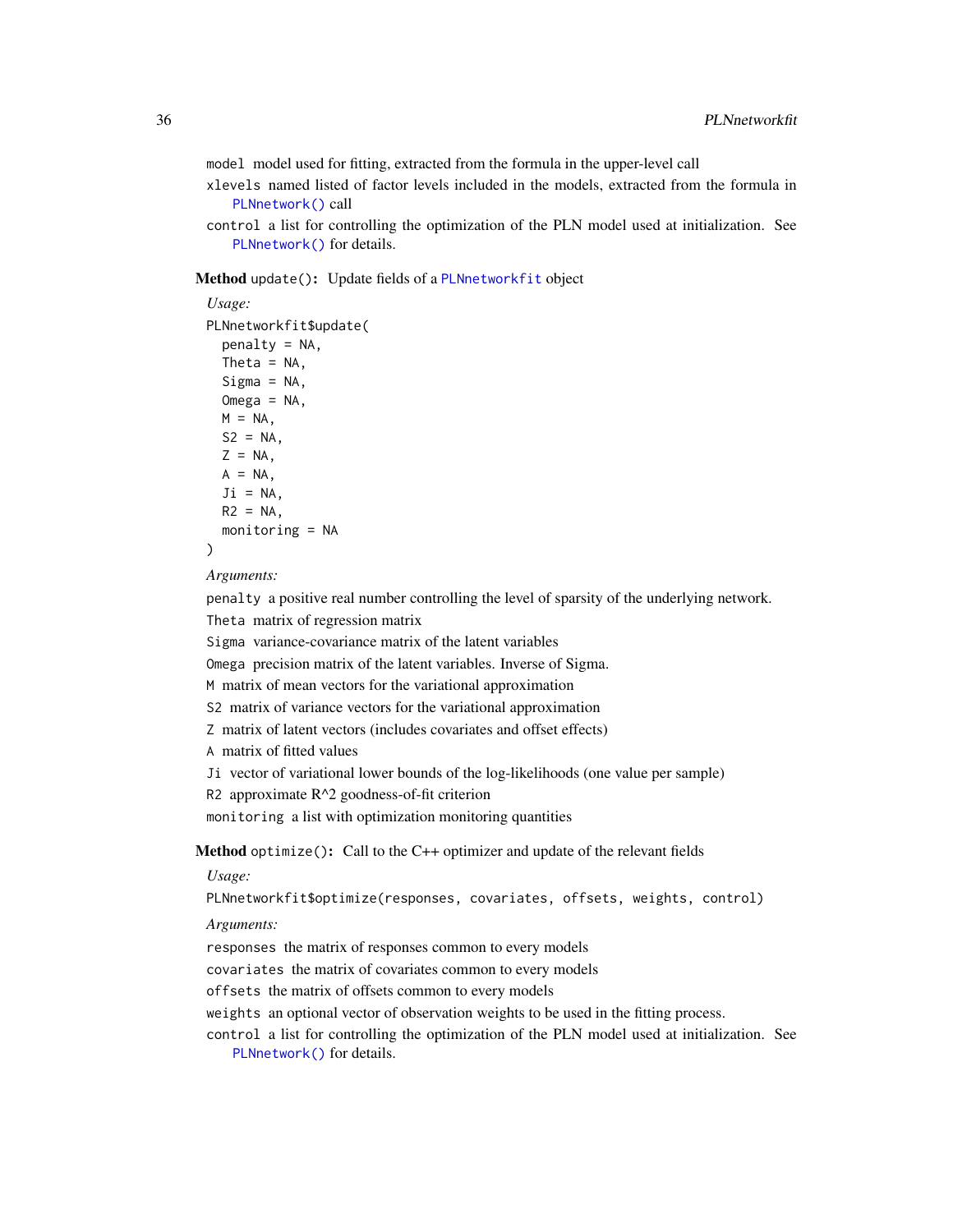Method postTreatment(): Compute PCA scores in the latent space and update corresponding fields.

*Usage:*

PLNnetworkfit\$postTreatment(responses, covariates, offsets, weights, nullModel)

*Arguments:*

responses the matrix of responses common to every models

covariates the matrix of covariates common to every models

offsets the matrix of offsets common to every models

weights an optional vector of observation weights to be used in the fitting process.

nullModel null model used for approximate R2 computations. Defaults to a GLM model with same design matrix but not latent variable.

<span id="page-36-0"></span>Method latent\_network(): Extract interaction network in the latent space

*Usage:*

PLNnetworkfit\$latent\_network(type = c("partial\_cor", "support", "precision"))

*Arguments:*

type edge value in the network. Can be "support" (binary edges), "precision" (coefficient of the precision matrix) or "partial\_cor" (partial correlation between species)

*Returns:* a square matrix of size PLNnetworkfit\$n

<span id="page-36-1"></span>Method plot\_network(): plot the latent network.

```
Usage:
PLNnetworkfit$plot_network(
  type = c("partial_cor", "support"),
  output = c("igraph", "corrplot"),
  edge.color = c("#F8766D", "#00BFC4"),
  remove.isolated = FALSE,
  node.labels = NULL,
  layout = layout_in_circle,
  plot = TRUE
)
```
*Arguments:*

type edge value in the network. Either "precision" (coefficient of the precision matrix) or "partial\_cor" (partial correlation between species).

output Output type. Either igraph (for the network) or corrplot (for the adjacency matrix)

- edge.color Length 2 color vector. Color for positive/negative edges. Default is c("#F8766D","#00BFC4"). Only relevant for igraph output.
- remove.isolated if TRUE, isolated node are remove before plotting. Only relevant for igraph output.

node.labels vector of character. The labels of the nodes. The default will use the column names ot the response matrix.

layout an optional igraph layout. Only relevant for igraph output.

plot logical. Should the final network be displayed or only sent back to the user. Default is TRUE.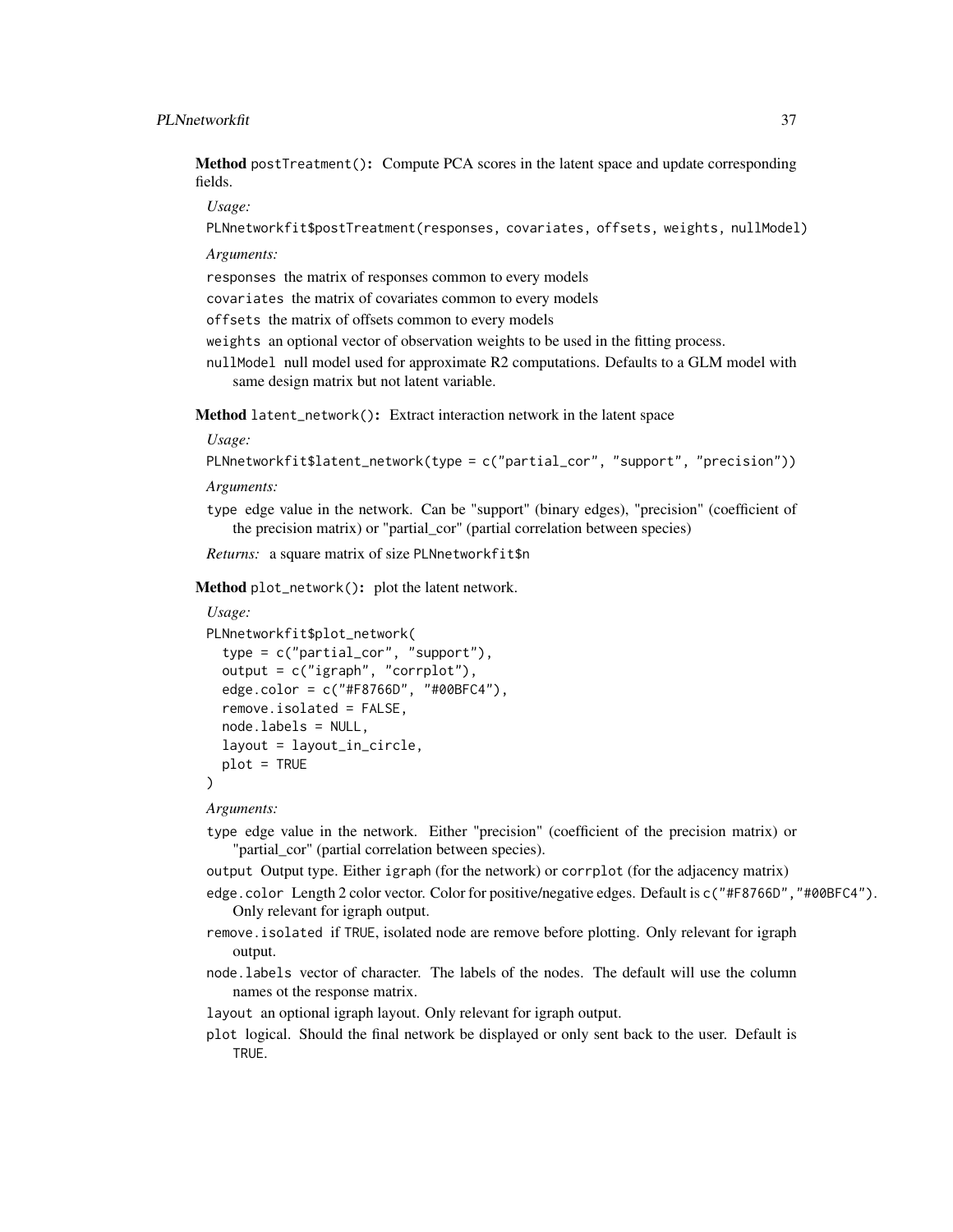<span id="page-37-0"></span>Method show(): User friendly print method

*Usage:* PLNnetworkfit\$show()

Method clone(): The objects of this class are cloneable with this method.

*Usage:* PLNnetworkfit\$clone(deep = FALSE) *Arguments:*

deep Whether to make a deep clone.

### See Also

The function [PLNnetwork\(\)](#page-28-1), the class [PLNnetworkfamily](#page-30-1)

### Examples

```
## Not run:
data(trichoptera)
trichoptera <- prepare_data(trichoptera$Abundance, trichoptera$Covariate)
nets <- PLNnetwork(Abundance ~ 1, data = trichoptera)
myPLNnet <- getBestModel(nets)
class(myPLNnet)
print(myPLNnet)
```
## End(Not run)

<span id="page-37-1"></span>PLNPCA *Poisson lognormal model towards Principal Component Analysis*

### Description

Fit the PCA variants of the Poisson lognormal with a variational algorithm. Use the (g)lm syntax for model specification (covariates, offsets).

```
PLNPCA(
  formula,
  data,
  subset,
  weights,
  ranks = 1:5,
  control_init = list(),
  control_main = list()
)
```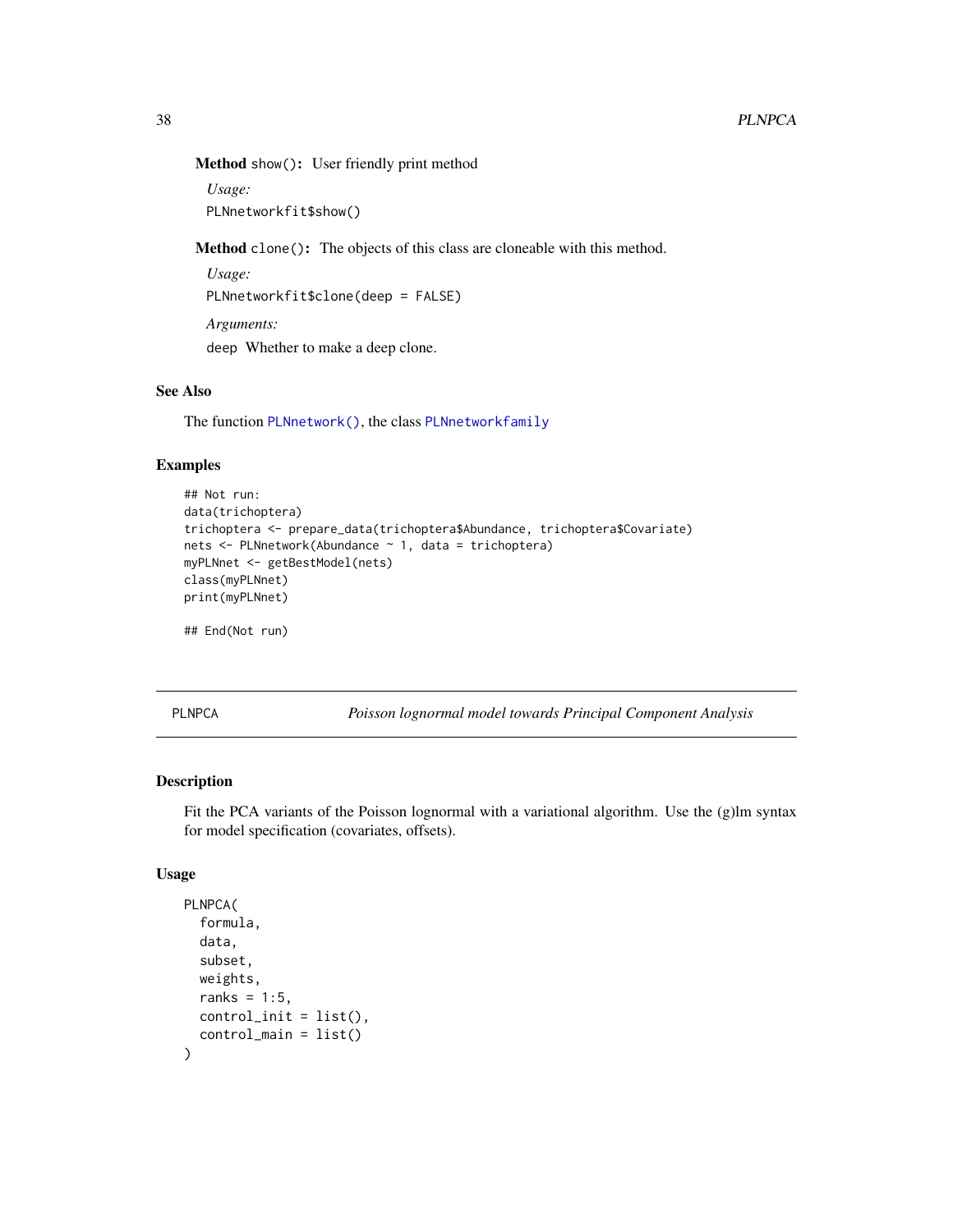### <span id="page-38-0"></span>PLNPCA 39

#### Arguments

| formula      | an object of class "formula": a symbolic description of the model to be fitted.                                                                                                                                                                                                |
|--------------|--------------------------------------------------------------------------------------------------------------------------------------------------------------------------------------------------------------------------------------------------------------------------------|
| data         | an optional data frame, list or environment (or object coercible by as data frame<br>to a data frame) containing the variables in the model. If not found in data, the<br>variables are taken from environment(formula), typically the environment from<br>which lm is called. |
| subset       | an optional vector specifying a subset of observations to be used in the fitting<br>process.                                                                                                                                                                                   |
| weights      | an optional vector of observation weights to be used in the fitting process.                                                                                                                                                                                                   |
| ranks        | a vector of integer containing the successive ranks (or number of axes to be<br>considered)                                                                                                                                                                                    |
| control_init | a list for controlling the optimization at initialization. See details of function<br>$PLN()$ .                                                                                                                                                                                |
| control_main | a list for controlling the main optimization process. See details.                                                                                                                                                                                                             |

### Details

The list of parameters control\_main controls the optimization of the main process, with the following entries:

- "ftol\_rel" stop when an optimization step changes the objective function by less than ftol multiplied by the absolute value of the parameter. Default is 1e-8
- "ftol\_abs" stop when an optimization step changes the objective function by less than ftol multiplied by the absolute value of the parameter. Default is 0
- "xtol\_rel" stop when an optimization step changes every parameters by less than xtol multiplied by the absolute value of the parameter. Default is 1e-4
- "xtol\_abs" stop when an optimization step changes every parameters by less than xtol multiplied by the absolute value of the parameter. Default is 0
- "maxeval" stop when the number of iteration exceeds maxeval. Default is 10000
- "maxtime" stop when the optimization time (in seconds) exceeds maxtime. Default is -1 (no restriction)
- "algorithm" the optimization method used by NLOPT among LD type, i.e. "CCSAQ", "MMA", "LBFGS", "VAR1", "VAR2". See NLOPT documentation for further details. Default is "CC-SAQ".
- "trace" integer for verbosity. Useless when cores > 1
- "cores" The number of core used to parallelize jobs over the ranks vector. Default is 1.

#### Value

an R6 object with class [PLNPCAfamily](#page-39-1), which contains a collection of models with class [PLNPCAfit](#page-41-1)

### See Also

The classes [PLNPCAfamily](#page-39-1) and [PLNPCAfit](#page-41-1)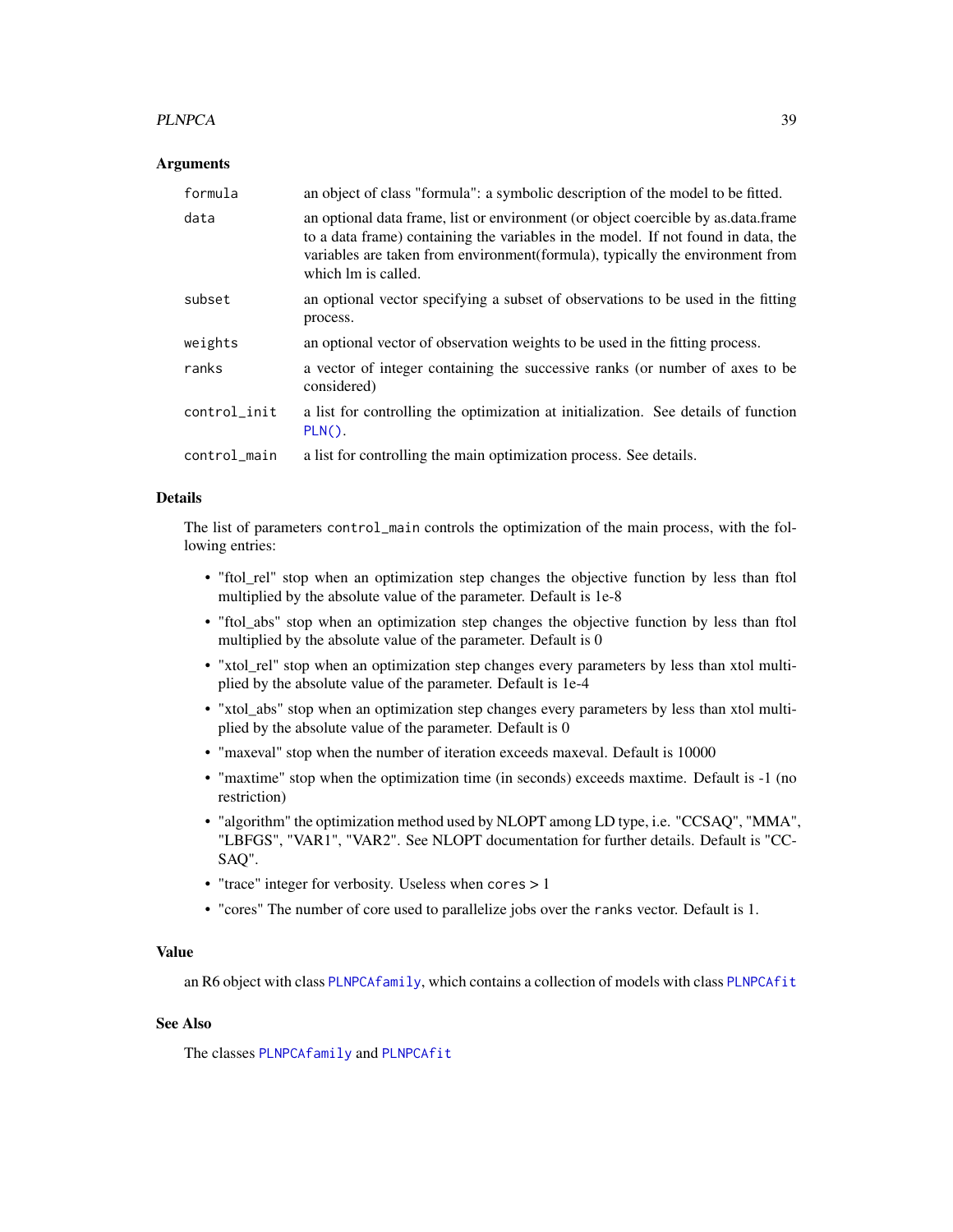### Examples

```
data(trichoptera)
trichoptera <- prepare_data(trichoptera$Abundance, trichoptera$Covariate)
myPCA \leq PLNPCA(Abundance \sim 1 + offset(log(Offset)), data = trichoptera, ranks = 1:5)
```
<span id="page-39-1"></span>PLNPCAfamily *An R6 Class to represent a collection of PLNPCAfit*

### Description

The function [PLNPCA\(\)](#page-37-1) produces an instance of this class.

This class comes with a set of methods, some of them being useful for the user: See the documentation for [getBestModel\(\)](#page-8-1), [getModel\(\)](#page-9-1) and [plot\(\)](#page-49-1).

### Super class

[PLNmodels::PLNfamily](#page-0-0) -> PLNPCAfamily

### Active bindings

ranks the dimensions of the successively fitted models

### Methods

### Public methods:

- [PLNPCAfamily\\$new\(\)](#page-14-0)
- [PLNPCAfamily\\$optimize\(\)](#page-18-0)
- [PLNPCAfamily\\$getBestModel\(\)](#page-32-0)
- [PLNPCAfamily\\$plot\(\)](#page-14-3)
- [PLNPCAfamily\\$show\(\)](#page-15-2)
- [PLNPCAfamily\\$clone\(\)](#page-15-4)

Method new(): Initialize all models in the collection.

```
Usage:
PLNPCAfamily$new(
  ranks,
  responses,
  covariates,
  offsets,
  weights,
  model,
  xlevels,
  control
)
Arguments:
```
<span id="page-39-0"></span>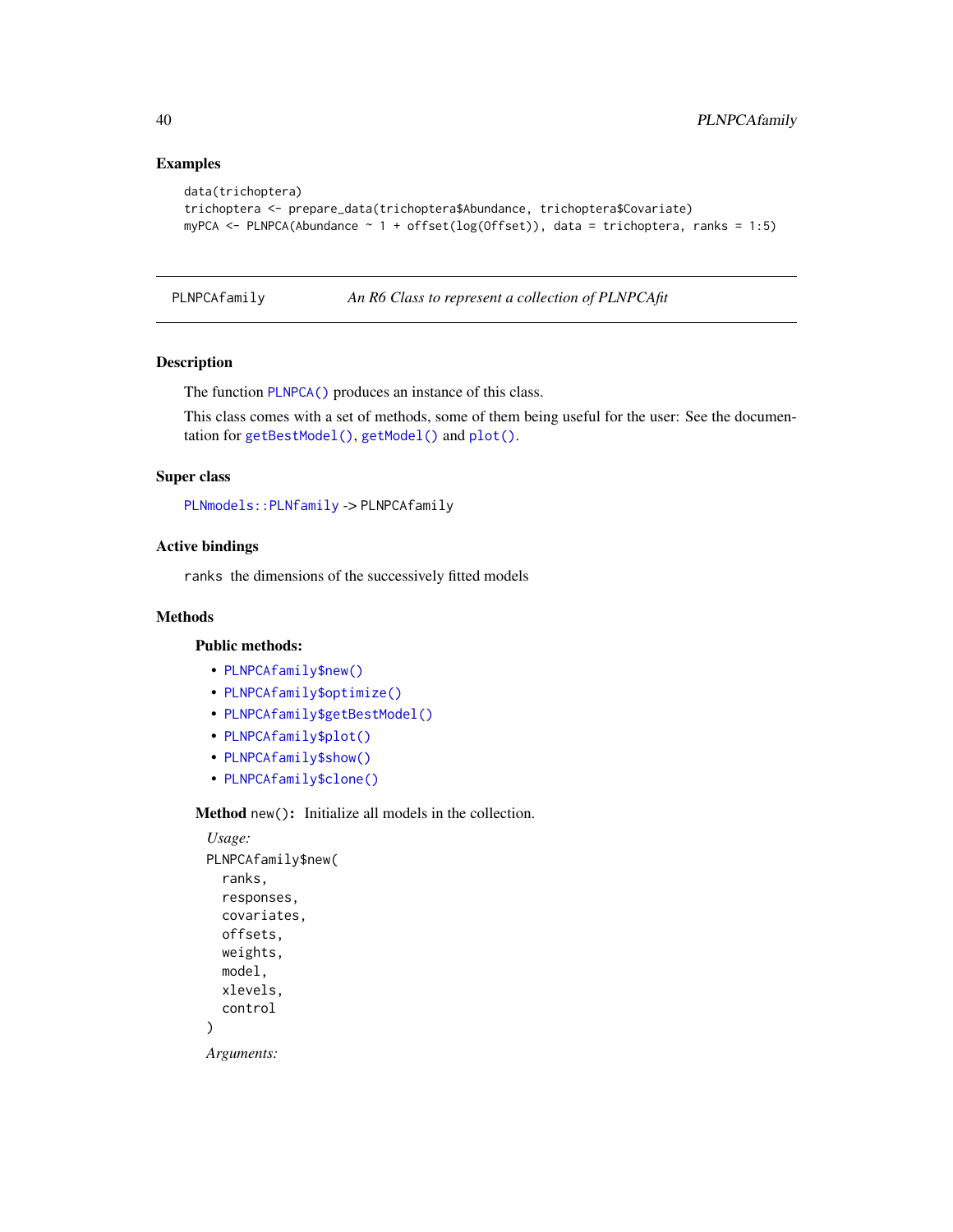<span id="page-40-0"></span>ranks the dimensions of the successively fitted models

responses the matrix of responses common to every models

covariates the matrix of covariates common to every models

offsets the matrix of offsets common to every models

weights the vector of observation weights

model model used for fitting, extracted from the formula in the upper-level call

xlevels named listed of factor levels included in the models, extracted from the formula in the upper-level call and used for predictions.

control a list for controlling the optimization. See details.

Method optimize(): Call to the C++ optimizer on all models of the collection

*Usage:*

PLNPCAfamily\$optimize(control)

*Arguments:*

control a list for controlling the optimization. See details.

Method getBestModel(): Extract best model in the collection

*Usage:*

```
PLNPCAfamily$getBestModel(crit = c("BIC", "ICL", "R_squared"))
```
*Arguments:*

crit a character for the criterion used to performed the selection. Either "BIC", "ICL", or "R\_squared". Default is BIC

*Returns:* a [PLNPCAfit](#page-41-1) object

Method plot(): Lineplot of selected criteria for all models in the collection

*Usage:*

```
PLNPCAfamily$plot(criteria = c("loglik", "BIC", "ICL"), annotate = TRUE)
```
*Arguments:*

criteria A valid model selection criteria for the collection of models. Any of "loglik", "BIC" or "ICL" (all).

annotate Logical. Should R2 be added to the plot (defaults to TRUE)

*Returns:* A [ggplot2](#page-0-0) object

Method show(): User friendly print method

*Usage:* PLNPCAfamily\$show()

Method clone(): The objects of this class are cloneable with this method.

*Usage:* PLNPCAfamily\$clone(deep = FALSE) *Arguments:*

deep Whether to make a deep clone.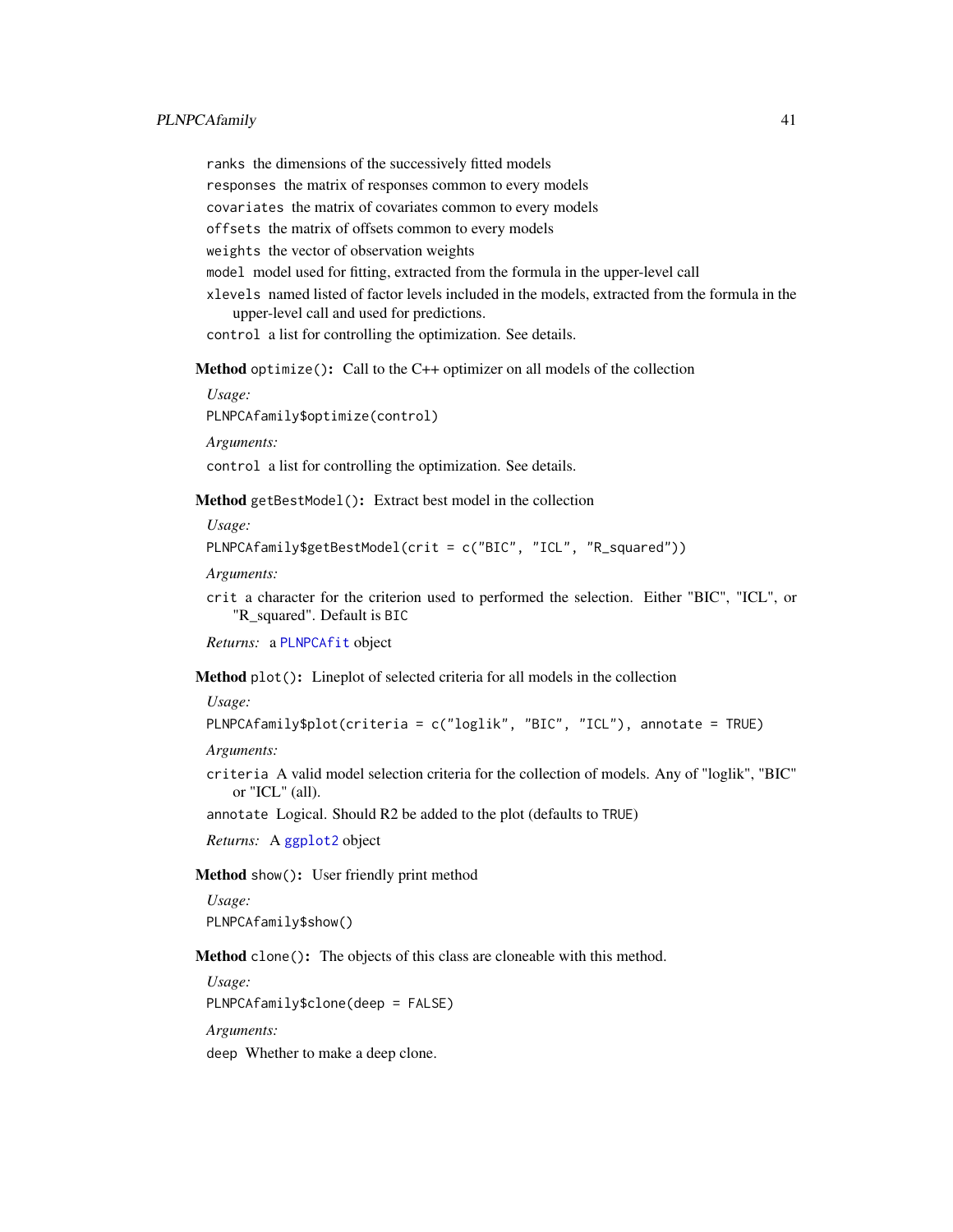### <span id="page-41-0"></span>See Also

The function [PLNPCA\(\)](#page-37-1), the class [PLNPCAfit\(\)](#page-41-1)

#### Examples

```
data(trichoptera)
trichoptera <- prepare_data(trichoptera$Abundance, trichoptera$Covariate)
myPCAs <- PLNPCA(Abundance ~ 1 + offset(log(Offset)), data = trichoptera, ranks = 1:5)
class(myPCAs)
```
<span id="page-41-1"></span>

PLNPCAfit *An R6 Class to represent a PLNfit in a PCA framework*

### Description

The function [PLNPCA\(\)](#page-37-1) produces a collection of models which are instances of object with class [PLNPCAfit](#page-41-1). This class comes with a set of methods, some of them being useful for the user: See the documentation for the methods inherited by [PLNfit](#page-15-1) and the [plot\(\)](#page-0-0) methods for PCA visualization

### Super class

[PLNmodels::PLNfit](#page-0-0) -> PLNPCAfit

### Active bindings

rank the dimension of the current model

nb\_param number of parameters in the current PLN model

entropy entropy of the variational distribution

model\_par a list with the matrices associated with the estimated parameters of the pPCA model: Theta (covariates), Sigma (latent covariance) and B (latent loadings)

percent\_var the percent of variance explained by each axis

corr\_circle a matrix of correlations to plot the correlation circles

scores a matrix of scores to plot the individual factor maps (a.k.a. principal components)

rotation a matrix of rotation of the latent space

#### Methods

#### Public methods:

- [PLNPCAfit\\$new\(\)](#page-14-0)
- [PLNPCAfit\\$update\(\)](#page-17-0)
- [PLNPCAfit\\$optimize\(\)](#page-18-0)
- [PLNPCAfit\\$setVisualization\(\)](#page-25-0)
- [PLNPCAfit\\$postTreatment\(\)](#page-14-1)
- [PLNPCAfit\\$compute\\_fisher\(\)](#page-19-1)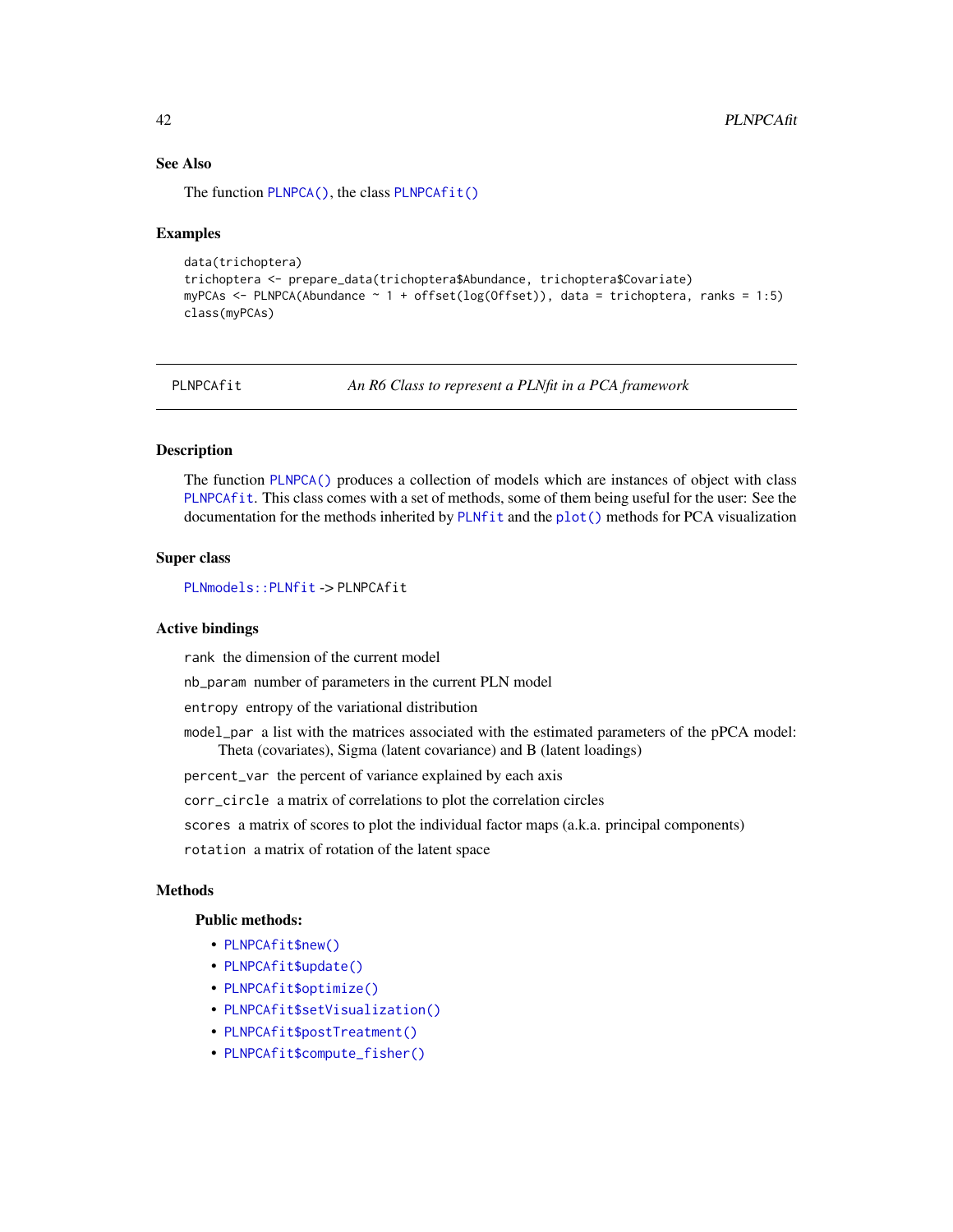- <span id="page-42-0"></span>• [PLNPCAfit\\$latent\\_pos\(\)](#page-20-0)
- [PLNPCAfit\\$plot\\_individual\\_map\(\)](#page-25-1)
- [PLNPCAfit\\$plot\\_correlation\\_circle\(\)](#page-44-0)
- [PLNPCAfit\\$plot\\_PCA\(\)](#page-45-0)
- [PLNPCAfit\\$show\(\)](#page-15-2)
- [PLNPCAfit\\$clone\(\)](#page-15-4)

#### Method new(): Initialize a [PLNPCAfit](#page-41-1) object

```
Usage:
PLNPCAfit$new(
  rank,
 responses,
 covariates,
 offsets,
 weights,
 model,
  xlevels,
  control
)
```

```
Arguments:
```
rank rank of the PCA (or equivalently, dimension of the latent space)

responses the matrix of responses (called Y in the model). Will usually be extracted from the corresponding field in [PLNfamily](#page-13-1)

- covariates design matrix (called X in the model). Will usually be extracted from the corresponding field in [PLNfamily](#page-13-1)
- offsets offset matrix (called O in the model). Will usually be extracted from the corresponding field in [PLNfamily](#page-13-1)
- weights an optional vector of observation weights to be used in the fitting process.

model model used for fitting, extracted from the formula in the upper-level call

xlevels named listed of factor levels included in the models, extracted from the formula in the upper-level call and used for predictions.

control a list for controlling the optimization. See details.

### Method update(): Update a [PLNPCAfit](#page-41-1) object

```
Usage:
PLNPCAfit$update(
  Theta = NA,
  Signa = NA,
  B = NA,
 M = NA,
  S2 = NA,
  Z = NA,
  A = NA,
  Ji = NA,
 R2 = NA,
  monitoring = NA
)
```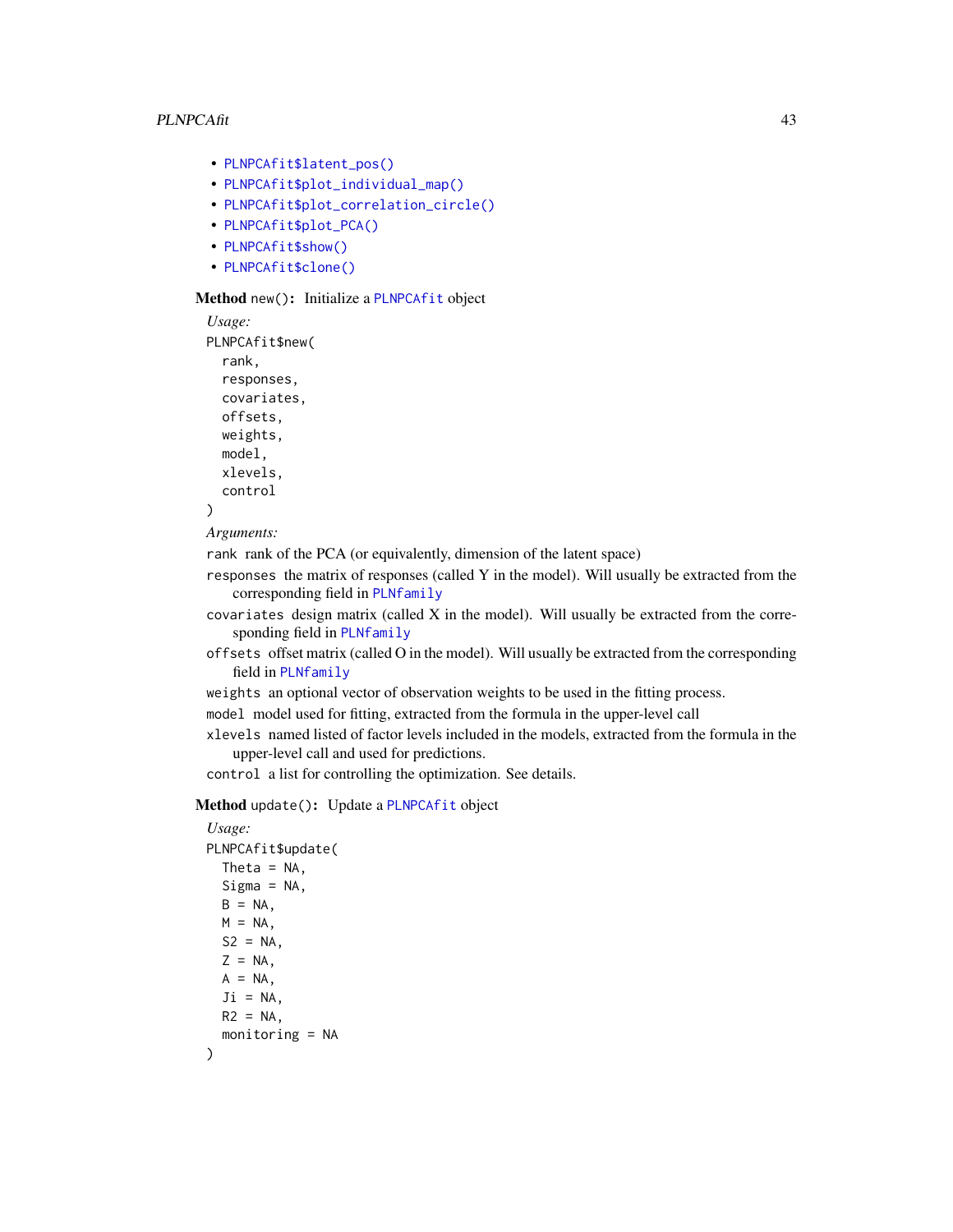#### <span id="page-43-0"></span>*Arguments:*

Theta matrix of regression matrix

Sigma variance-covariance matrix of the latent variables

B matrix of PCA loadings (in the latent space)

M matrix of mean vectors for the variational approximation

S2 matrix of variance vectors for the variational approximation

Z matrix of latent vectors (includes covariates and offset effects)

A matrix of fitted values

Ji vector of variational lower bounds of the log-likelihoods (one value per sample)

R2 approximate R^2 goodness-of-fit criterion

monitoring a list with optimization monitoring quantities

*Returns:* Update the current [PLNPCAfit](#page-41-1) object

Method optimize(): Call to the C++ optimizer and update of the relevant fields

*Usage:*

PLNPCAfit\$optimize(responses, covariates, offsets, weights, control)

*Arguments:*

- responses the matrix of responses (called Y in the model). Will usually be extracted from the corresponding field in [PLNfamily](#page-13-1)
- $covariates$  design matrix (called  $X$  in the model). Will usually be extracted from the corresponding field in [PLNfamily](#page-13-1)
- offsets offset matrix (called O in the model). Will usually be extracted from the corresponding field in [PLNfamily](#page-13-1)

weights an optional vector of observation weights to be used in the fitting process. control a list for controlling the optimization. See details.

Method setVisualization(): Compute PCA scores in the latent space and update corresponding fields.

*Usage:*

PLNPCAfit\$setVisualization(scale.unit = FALSE)

*Arguments:*

scale.unit Logical. Should PCA scores be rescaled to have unit variance

Method postTreatment(): Update R2, fisher, std\_err fields and set up visualization after optimization

*Usage:*

PLNPCAfit\$postTreatment(responses, covariates, offsets, weights, nullModel)

*Arguments:*

- responses the matrix of responses (called Y in the model). Will usually be extracted from the corresponding field in [PLNfamily](#page-13-1)
- $covariates$  design matrix (called  $X$  in the model). Will usually be extracted from the corresponding field in [PLNfamily](#page-13-1)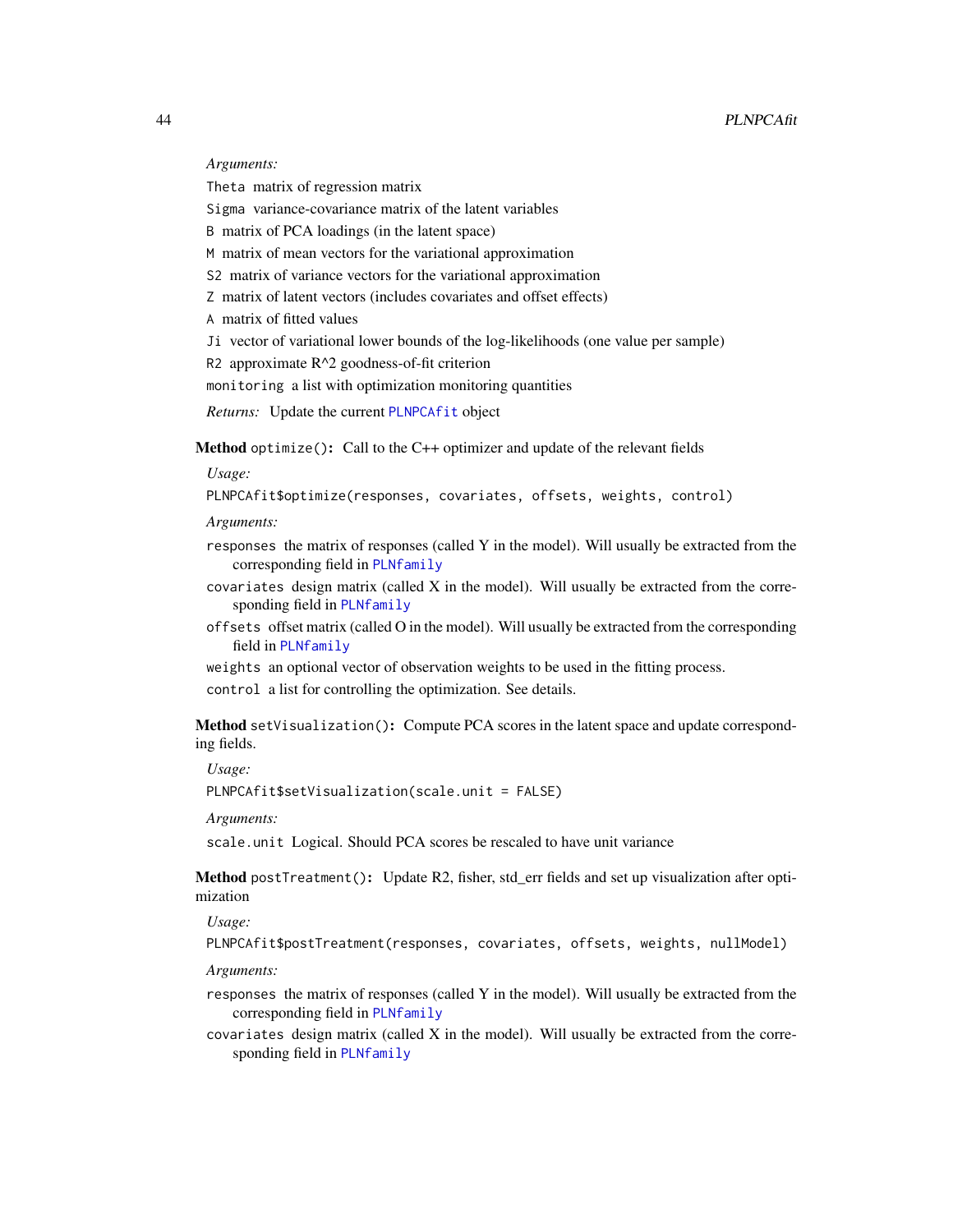- <span id="page-44-1"></span>offsets offset matrix (called O in the model). Will usually be extracted from the corresponding field in [PLNfamily](#page-13-1)
- weights an optional vector of observation weights to be used in the fitting process.
- nullModel null model used for approximate R2 computations. Defaults to a GLM model with same design matrix but not latent variable.

Method compute\_fisher(): Safely compute the fisher information matrix (FIM)

*Usage:*

PLNPCAfit\$compute\_fisher(type = c("wald", "louis"), X = NULL)

*Arguments:*

type approximation scheme to compute the fisher information matrix. Either wald (default) or louis. type = "louis" results in smaller confidence intervals.

X design matrix used to compute the FIM

*Returns:* a sparse matrix with sensible dimension names

Method latent\_pos(): Compute matrix of latent positions, noted as Z in the model. Useful to compute the likelihood or for data visualization

*Usage:*

PLNPCAfit\$latent\_pos(covariates, offsets)

*Arguments:*

- covariates design matrix (called X in the model). Will usually be extracted from the corresponding field in [PLNfamily](#page-13-1)
- offsets offset matrix (called O in the model). Will usually be extracted from the corresponding field in [PLNfamily](#page-13-1)

*Returns:* a n x q matrix of latent positions.

Method plot\_individual\_map(): Plot the factorial map of the PCA

```
Usage:
PLNPCAfit$plot_individual_map(
  axes = 1: min(2, self$rank),main = "Individual Factor Map",
 plot = TRUE,
  cols = "default"
)
```
*Arguments:*

- axes numeric, the axes to use for the plot when map = "individual" or "variable". Default it  $c(1, min(rank))$
- main character. A title for the single plot (individual or variable factor map). If NULL (the default), an hopefully appropriate title will be used.
- plot logical. Should the plot be displayed or sent back as ggplot object
- cols a character, factor or numeric to define the color associated with the individuals. By default, all individuals receive the default color of the current palette.

<span id="page-44-0"></span>*Returns:* a [ggplot](#page-0-0) graphic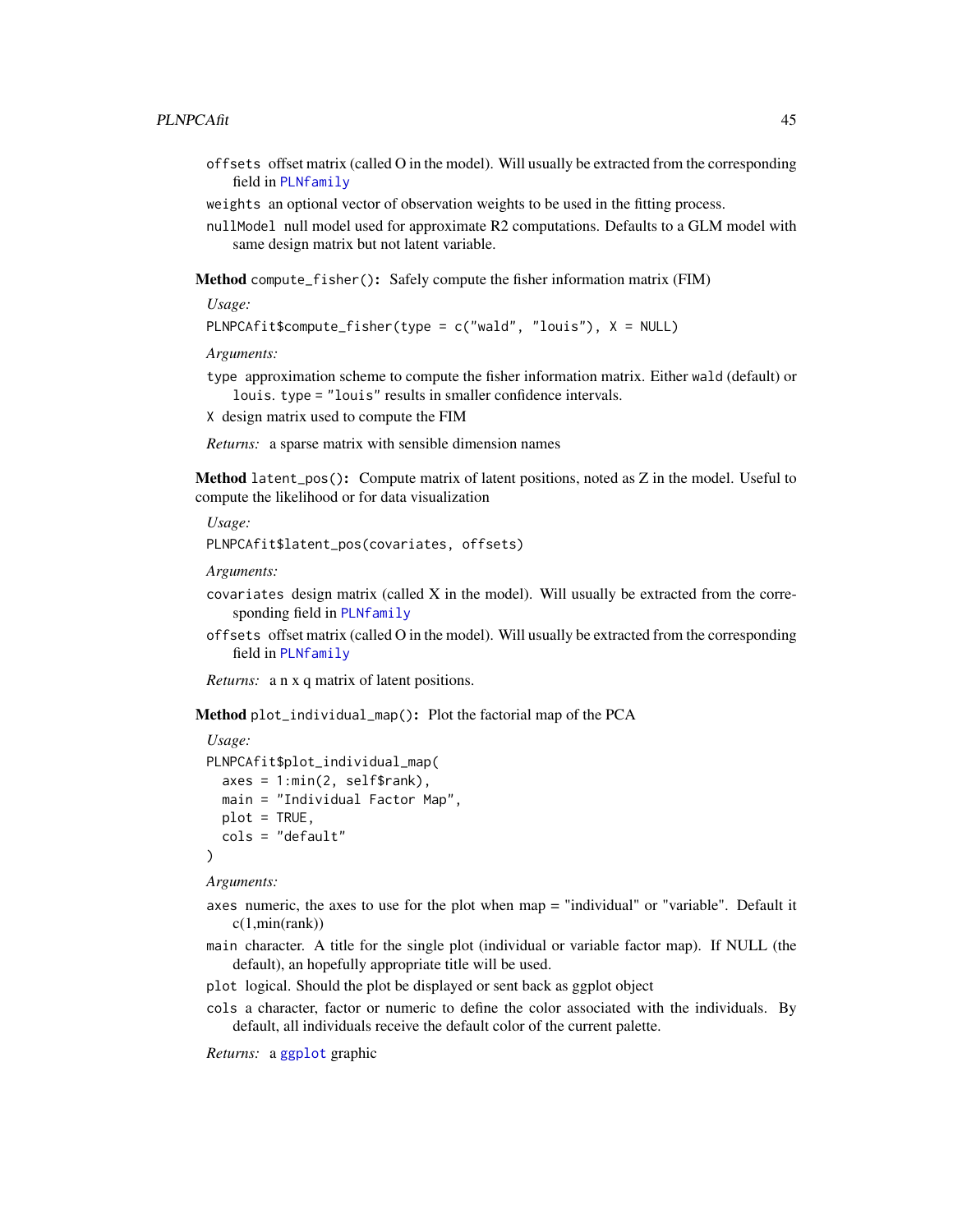<span id="page-45-1"></span>Method plot\_correlation\_circle(): Plot the correlation circle of a specified axis for a [PLNLDAfit](#page-23-1) object

```
Usage:
PLNPCAfit$plot_correlation_circle(
  axes = 1: min(2, self$rank),main = "Variable Factor Map",
  cols = "default",
  plot = TRUE
\mathcal{L}
```
*Arguments:*

- axes numeric, the axes to use for the plot when map = "individual" or "variable". Default it  $c(1, min(rank))$
- main character. A title for the single plot (individual or variable factor map). If NULL (the default), an hopefully appropriate title will be used.
- cols a character, factor or numeric to define the color associated with the variables. By default, all variables receive the default color of the current palette.
- plot logical. Should the plot be displayed or sent back as ggplot object

*Returns:* a [ggplot](#page-0-0) graphic

<span id="page-45-0"></span>Method plot\_PCA(): Plot a summary of the [PLNPCAfit](#page-41-1) object

```
Usage:
PLNPCAfit$plot_PCA(
 nb\_\text{axes} = min(3, self\ind_cols = "ind_cols",
 var_cols = "var_cols",
 plot = TRUE
)
```
*Arguments:*

- nb\_axes scalar: the number of axes to be considered when map = "both". The default is min(3,rank).
- ind\_cols a character, factor or numeric to define the color associated with the individuals. By default, all variables receive the default color of the current palette.
- var\_cols a character, factor or numeric to define the color associated with the variables. By default, all variables receive the default color of the current palette.
- plot logical. Should the plot be displayed or sent back as ggplot object

*Returns:* a [grob](#page-0-0) object

Method show(): User friendly print method

*Usage:*

PLNPCAfit\$show()

Method clone(): The objects of this class are cloneable with this method.

*Usage:*

PLNPCAfit\$clone(deep = FALSE)

*Arguments:*

deep Whether to make a deep clone.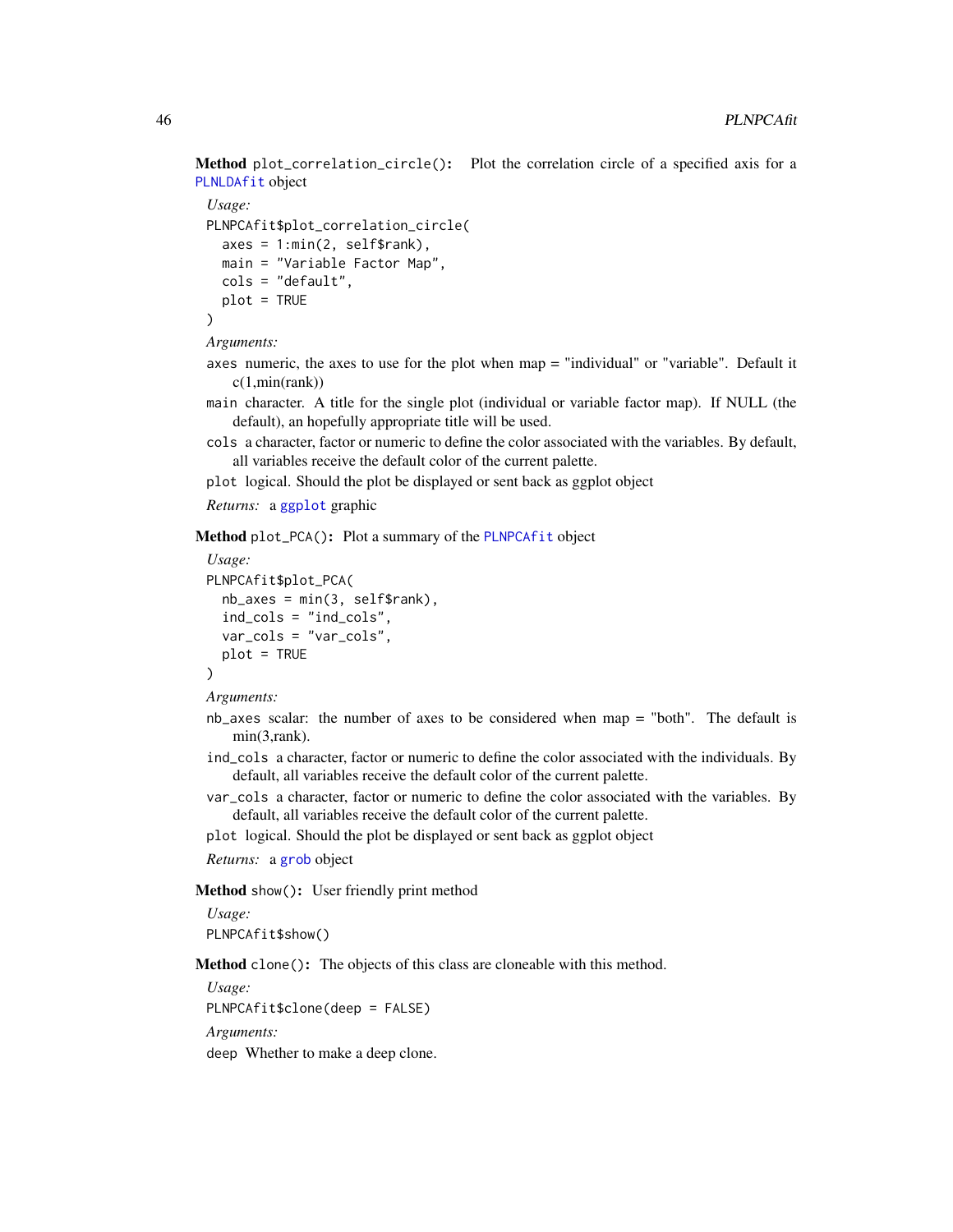### <span id="page-46-0"></span>plot.PLNLDAfit 47

### See Also

The function [PLNPCA](#page-37-1), the class [PLNPCAfamily](#page-39-1)

### Examples

```
data(trichoptera)
trichoptera <- prepare_data(trichoptera$Abundance, trichoptera$Covariate)
myPCAs <- PLNPCA(Abundance ~ 1 + offset(log(Offset)), data = trichoptera, ranks = 1:5)
myPCA <- getBestModel(myPCAs)
class(myPCA)
print(myPCA)
```

| plot.PLNLDAfit | LDA visualization (individual and/or variable factor map(s)) for a |
|----------------|--------------------------------------------------------------------|
|                | PLNPCAfit object                                                   |

### Description

LDA visualization (individual and/or variable factor map(s)) for a [PLNPCAfit](#page-41-1) object

### Usage

```
## S3 method for class 'PLNLDAfit'
plot(
  x,
  map = c("both", "individual", "variable"),
  nb\_\exists x \text{ es } = min(3, x\{srank}),
  axes = seq.int(min(2, x$rank)),var_cols = "var_colors",
  plot = TRUE,
  main = NULL,
  ...
\mathcal{L}
```
#### Arguments

| $\mathsf{x}$ | an R6 object with class PLNPCAfit                                                                                                                       |
|--------------|---------------------------------------------------------------------------------------------------------------------------------------------------------|
| map          | the type of output for the PCA visualization: either "individual", "variable" or<br>"both". Default is "both".                                          |
| $nb$ axes    | scalar: the number of axes to be considered when $map = "both".$ The default is<br>$min(3, rank)$ .                                                     |
| axes         | numeric, the axes to use for the plot when $map =$ "individual" or "variable".<br>Default it $c(1, min(rank))$                                          |
| var_cols     | a character or factor to define the color associated with the variables. By default,<br>all variables receive the default color of the current palette. |
| plot         | logical. Should the plot be displayed or sent back as ggplot2 object                                                                                    |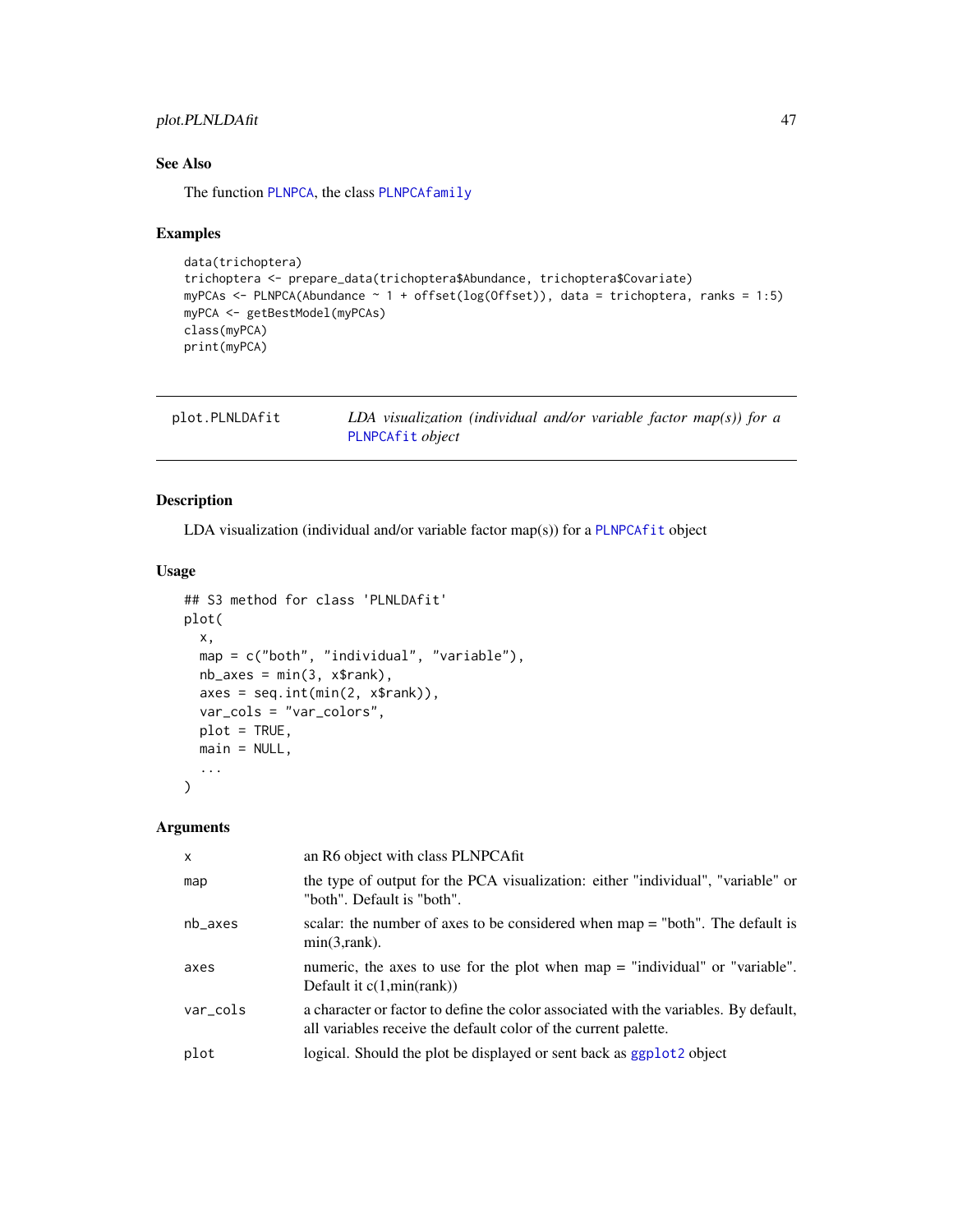<span id="page-47-0"></span>

| main                 | character. A title for the single plot (individual or variable factor map). If NULL |
|----------------------|-------------------------------------------------------------------------------------|
|                      | (the default), an hopefully appropriate title will be used.                         |
| $\ddot{\phantom{0}}$ | Not used (S3 compatibility).                                                        |

### Value

displays an individual and/or variable factor maps for the corresponding axes, and/or sends back a [ggplot2](#page-0-0) or gtable object

#### Examples

```
data(trichoptera)
trichoptera <- prepare_data(trichoptera$Abundance, trichoptera$Covariate)
myPLNLDA <- PLNLDA(Abundance ~ 1, grouping = Group, data = trichoptera)
## Not run:
plot(myPLNLDA, map = "individual", nb_axes = 2)
## End(Not run)
```
<span id="page-47-1"></span>plot.PLNnetworkfamily *Display various outputs (goodness-of-fit criteria, robustness, diagnostic) associated with a collection of PLNnetwork fits (a* [PLNnetworkfamily](#page-30-1)*)*

#### Description

Display various outputs (goodness-of-fit criteria, robustness, diagnostic) associated with a collection of PLNnetwork fits (a [PLNnetworkfamily](#page-30-1))

#### Usage

```
## S3 method for class 'PLNnetworkfamily'
plot(
  x,
  type = c("criteria", "stability", "diagnostic"),
  criteria = c("loglik", "pen_loglik", "BIC", "EBIC"),
 log.x = TRUE,stability = 0.9,
 annotate = TRUE,...
)
```
### Arguments

|      | an R6 object with class PLNnetworkfamily                                          |
|------|-----------------------------------------------------------------------------------|
| type | a character, either "criteria", "stability" or "diagnostic" for the type of plot. |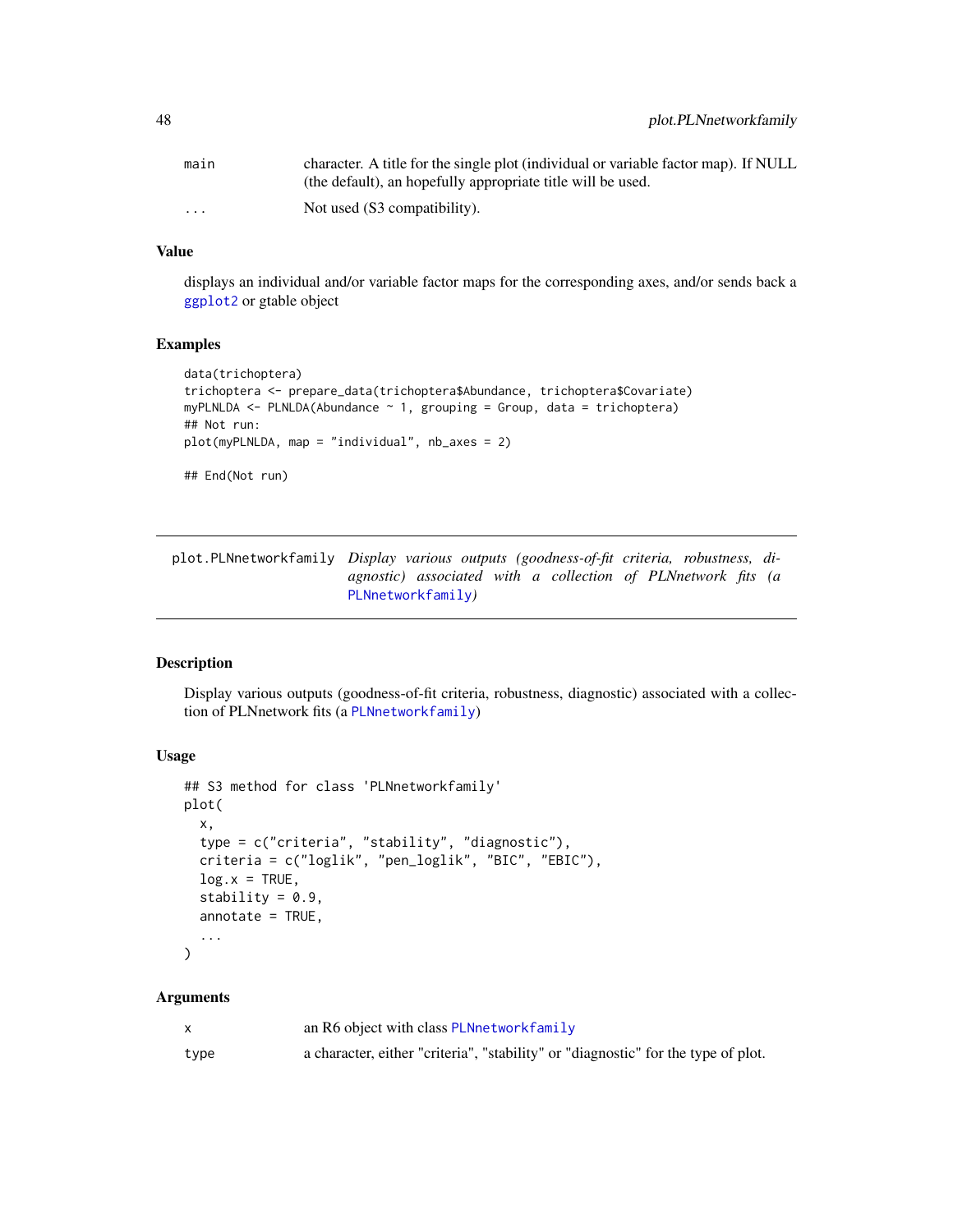<span id="page-48-0"></span>

| criteria  | vector of characters. The criteria to plot in c("loglik", "BIC", "ICL", "R_squared",<br>"EBIC", "pen_loglik"). Default is c("loglik", "pen_loglik", "BIC", "EBIC").<br>Only relevant when type $=$ "criteria". |
|-----------|----------------------------------------------------------------------------------------------------------------------------------------------------------------------------------------------------------------|
| log.x     | logical: should the x-axis be represented in log-scale? Default is TRUE.                                                                                                                                       |
| stability | scalar: the targeted level of stability in stability plot. Default is .9.                                                                                                                                      |
| annotate  | logical: should the value of approximated R squared be added to the plot of<br>criteria? Default is TRUE.                                                                                                      |
| $\cdots$  | additional parameters for S3 compatibility. Not used                                                                                                                                                           |

### Value

Produces a plot representing the evolution of the criteria of the different models considered, highlighting the best model in terms of BIC and EBIC (the greater, the better). These criteria have the form 'loglik - 1/2 \* penalty' so that they are on the same scale as the model loglikelihood.

#### Examples

```
data(trichoptera)
trichoptera <- prepare_data(trichoptera$Abundance, trichoptera$Covariate)
fits \leq PLNnetwork(Abundance \sim 1, data = trichoptera)
## Not run:
plot(fits)
## End(Not run)
```
<span id="page-48-1"></span>

| plot.PLNnetworkfit | Extract and plot the network (partial correlation, support or inverse |
|--------------------|-----------------------------------------------------------------------|
|                    | covariance) from a PLNnetworkfit object                               |

#### Description

Extract and plot the network (partial correlation, support or inverse covariance) from a [PLNnetworkfit](#page-33-1) object

```
## S3 method for class 'PLNnetworkfit'
plot(
  x,
  type = c("partial_cor", "support"),
  output = c("igraph", "corrplot"),
  edge.color = c("#F8766D", "#00BFC4"),
  remove.isolated = FALSE,
  node.labels = NULL,
  layout = layout_in_circle,
  plot = TRUE,
  ...
)
```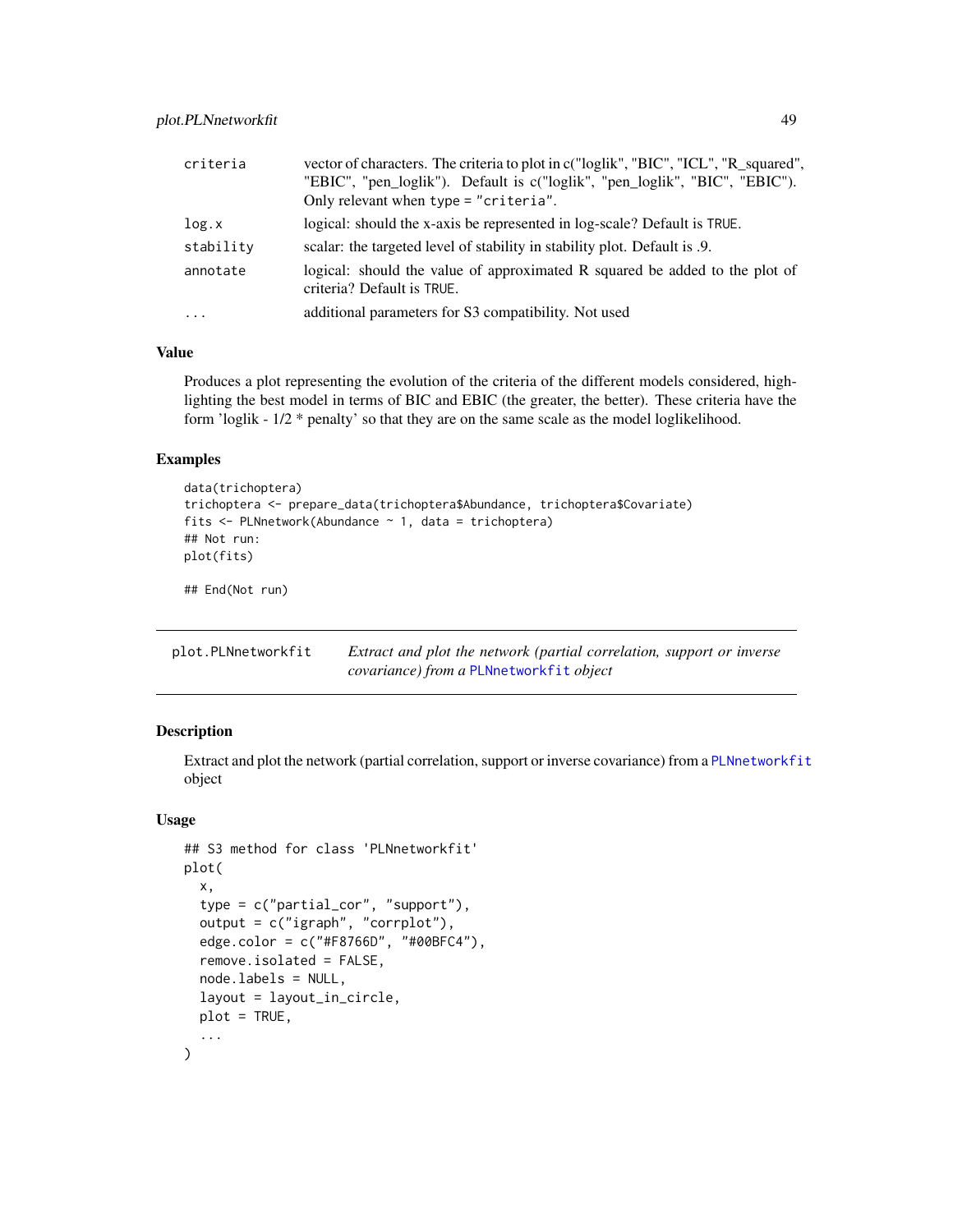### <span id="page-49-0"></span>Arguments

| X               | an R6 object with class PLNnetworkfit                                                                                                                      |  |
|-----------------|------------------------------------------------------------------------------------------------------------------------------------------------------------|--|
| type            | character. Value of the weight of the edges in the network, either "partial_cor"<br>(partial correlation) or "support" (binary). Default is "partial_cor". |  |
| output          | the type of output used: either 'igraph' or 'corrplot'. Default is 'igraph'.                                                                               |  |
| edge.color      | Length 2 color vector. Color for positive/negative edges. Default is $c("#F8766D", "#0@BFC4")$ .<br>Only relevant for igraph output.                       |  |
| remove.isolated |                                                                                                                                                            |  |
|                 | if TRUE, isolated node are remove before plotting. Only relevant for igraph out-<br>put.                                                                   |  |
| node.labels     | vector of character. The labels of the nodes. The default will use the column<br>names of the response matrix.                                             |  |
| layout          | an optional igraph layout. Only relevant for igraph output.                                                                                                |  |
| plot            | logical. Should the final network be displayed or only sent back to the user.<br>Default is TRUE.                                                          |  |
| $\cdots$        | Not used (S3 compatibility).                                                                                                                               |  |
|                 |                                                                                                                                                            |  |

### Value

Send back an invisible object (igraph or Matrix, depending on the output chosen) and optionally displays a graph (via igraph or corrplot for large ones)

### Examples

```
data(trichoptera)
trichoptera <- prepare_data(trichoptera$Abundance, trichoptera$Covariate)
fits <- PLNnetwork(Abundance ~ 1, data = trichoptera)
myNet <- getBestModel(fits)
## Not run:
plot(myNet)
```
## End(Not run)

<span id="page-49-1"></span>

| plot.PLNPCAfamily | Display the criteria associated with a collection of PLNPCA fits (a |
|-------------------|---------------------------------------------------------------------|
|                   | <i>PLNPCAfamily</i> )                                               |

### Description

Display the criteria associated with a collection of PLNPCA fits (a PLNPCAfamily)

```
## S3 method for class 'PLNPCAfamily'
plot(x, criteria = c("loglik", "BIC", "ICL"), annotate = TRUE, ...)
```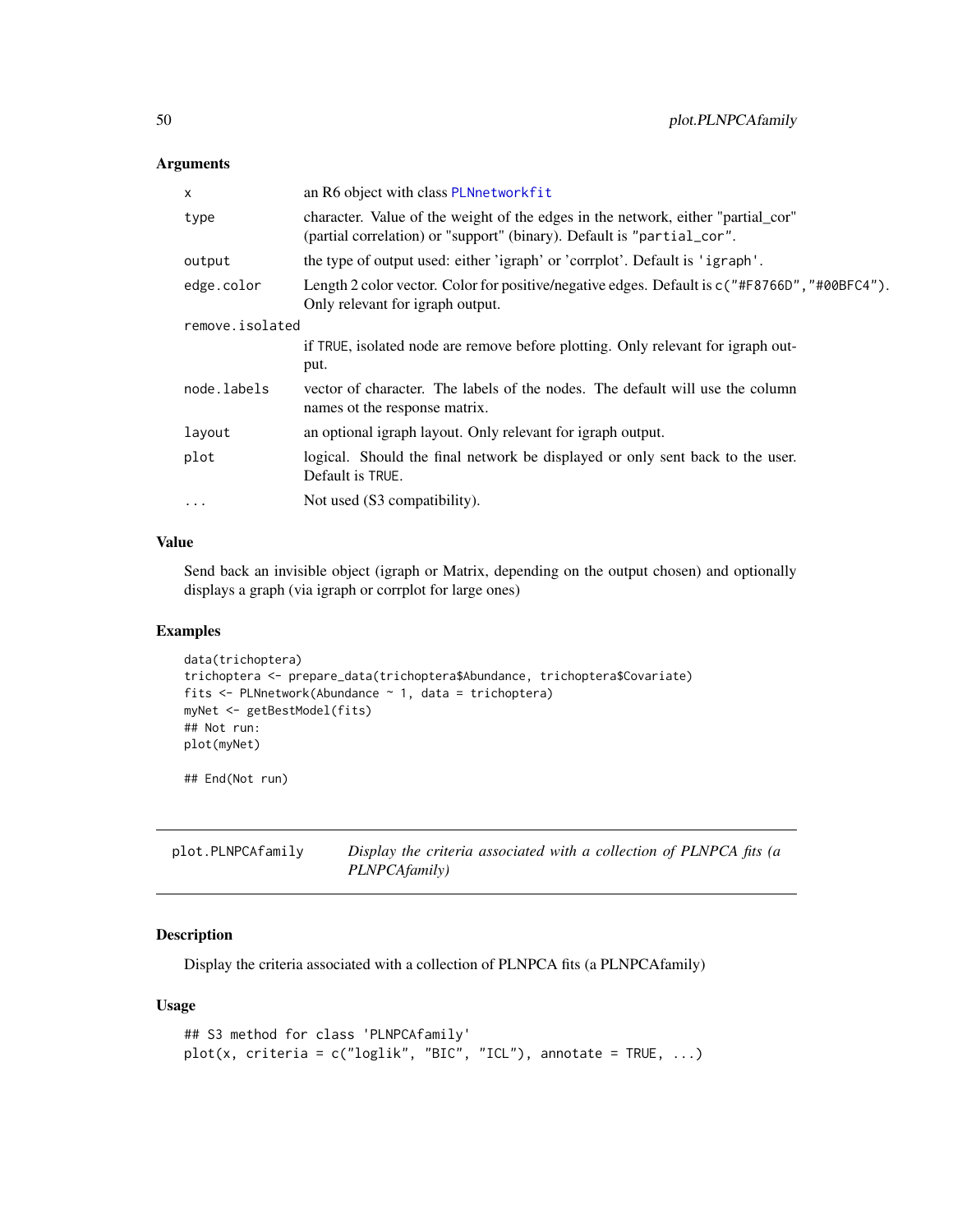### <span id="page-50-0"></span>plot.PLNPCAfit 51

#### **Arguments**

| X        | an R6 object with class PLNfamily                                                                                              |
|----------|--------------------------------------------------------------------------------------------------------------------------------|
| criteria | vector of characters. The criteria to plot in c("loglik", "BIC", "ICL", "R_squared").<br>Default is c("loglik", "BIC", "ICL"). |
| annotate | logical: should the value of approximated R squared be added to the plot?                                                      |
| $\cdots$ | additional parameters for S3 compatibility. Not used                                                                           |

### Value

Produces a plot representing the evolution of the criteria of the different models considered, highlighting the best model in terms of BIC and ICL (the greater, the better). These criteria have the form 'loglik - 1/2 \* penalty' so that they are on the same scale as the model loglikelihood.

### Examples

```
data(trichoptera)
trichoptera <- prepare_data(trichoptera$Abundance, trichoptera$Covariate)
myPCAs <- PLNPCA(Abundance \sim 1 + \text{offset}(\log(\text{Offset})), data = trichoptera, ranks = 1:5)
## Not run:
plot(myPCAs)
```
## End(Not run)

| plot.PLNPCAfit | PCA visualization (individual and/or variable factor map(s)) for a |
|----------------|--------------------------------------------------------------------|
|                | PLNPCAfit object                                                   |

### Description

PCA visualization (individual and/or variable factor map(s)) for a [PLNPCAfit](#page-41-1) object

```
## S3 method for class 'PLNPCAfit'
plot(
  x,
  map = c("both", "individual", "variable"),
  nb\_\exists x \text{ es } = \text{min}(3, x\text{srank}),axes = seq.int(min(2, x$rank)),ind_cols = "ind_colors",
  var_cols = "var_colors",
  plot = TRUE,
  main = NULL,
  ...
)
```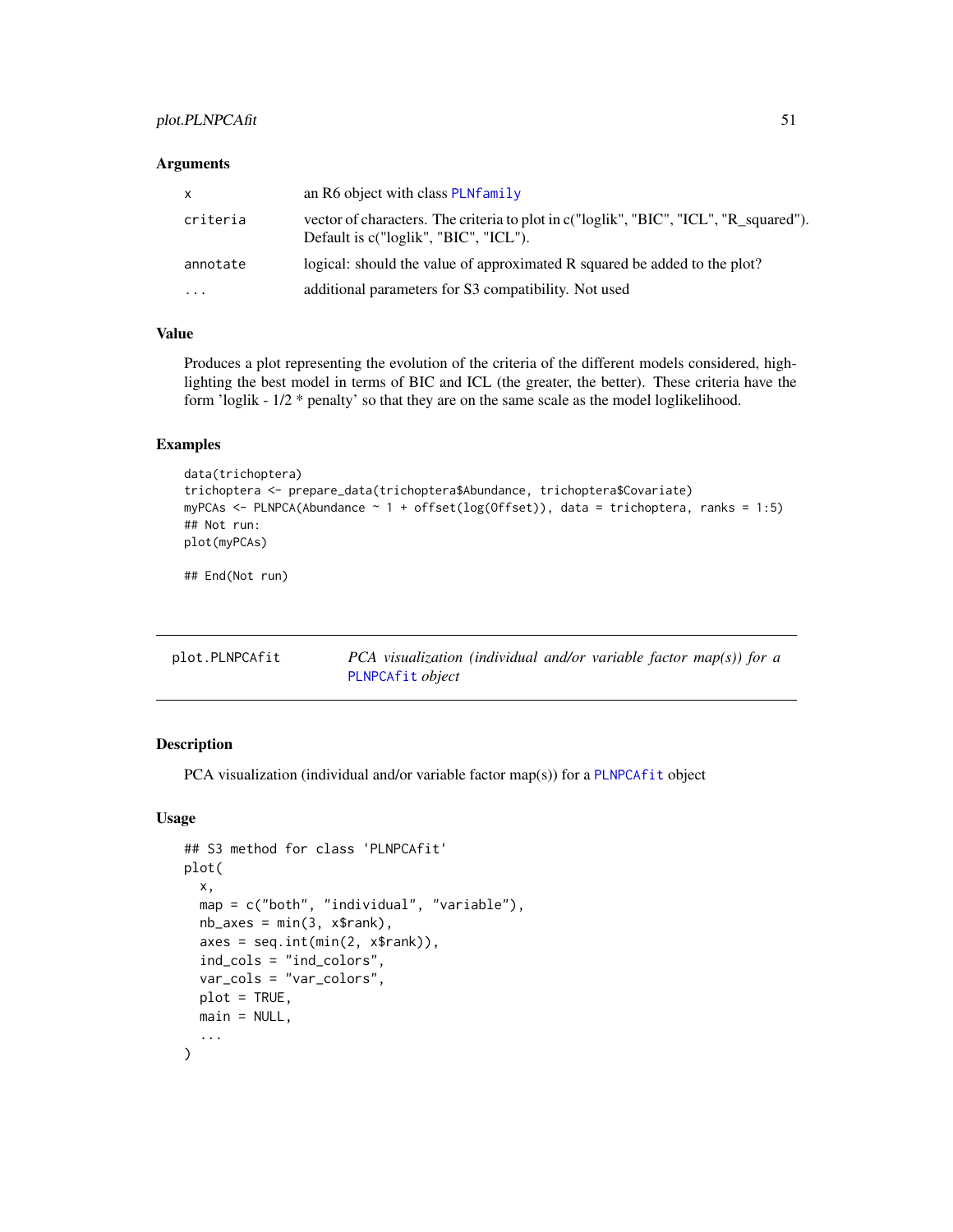### <span id="page-51-0"></span>Arguments

| $\mathsf{x}$ | an R6 object with class PLNPCAfit                                                                                                                                  |
|--------------|--------------------------------------------------------------------------------------------------------------------------------------------------------------------|
| map          | the type of output for the PCA visualization: either "individual", "variable" or<br>"both". Default is "both".                                                     |
| nb_axes      | scalar: the number of axes to be considered when map = "both". The default is<br>min(3, rank).                                                                     |
| axes         | numeric, the axes to use for the plot when map = "individual" or map = "variable".<br>Default it $c(1, min(rank))$                                                 |
| ind_cols     | a character, factor or numeric to define the color associated with the individuals.<br>By default, all variables receive the default color of the current palette. |
| var_cols     | a character, factor or numeric to define the color associated with the variables.<br>By default, all variables receive the default color of the current palette.   |
| plot         | logical. Should the plot be displayed or sent back as ggplot object                                                                                                |
| main         | character. A title for the single plot (individual or variable factor map). If NULL<br>(the default), an hopefully appropriate title will be used.                 |
| $\cdots$     | Not used (S3 compatibility).                                                                                                                                       |

### Value

displays an individual and/or variable factor maps for the corresponding axes, and/or sends back a [ggplot](#page-0-0) or gtable object

### Examples

```
data(trichoptera)
trichoptera <- prepare_data(trichoptera$Abundance, trichoptera$Covariate)
myPCAs <- PLNPCA(Abundance ~ 1 + offset(log(Offset)), data = trichoptera, ranks = 1:5)
myPCA <- getBestModel(myPCAs)
## Not run:
plot(myPCA, map = "individual", nb_axes=2, ind_cols = trichoptera$Group)
plot(myPCA, map = "variable", nb_axes=2)
plot(myPCA, map = "both", nb_axes=2, ind_cols = trichoptera$Group)
## End(Not run)
```
predict.PLNfit *Predict counts of a new sample*

### Description

Predict counts of a new sample

```
## S3 method for class 'PLNfit'
predict(object, newdata, type = c("link", "response"), ...)
```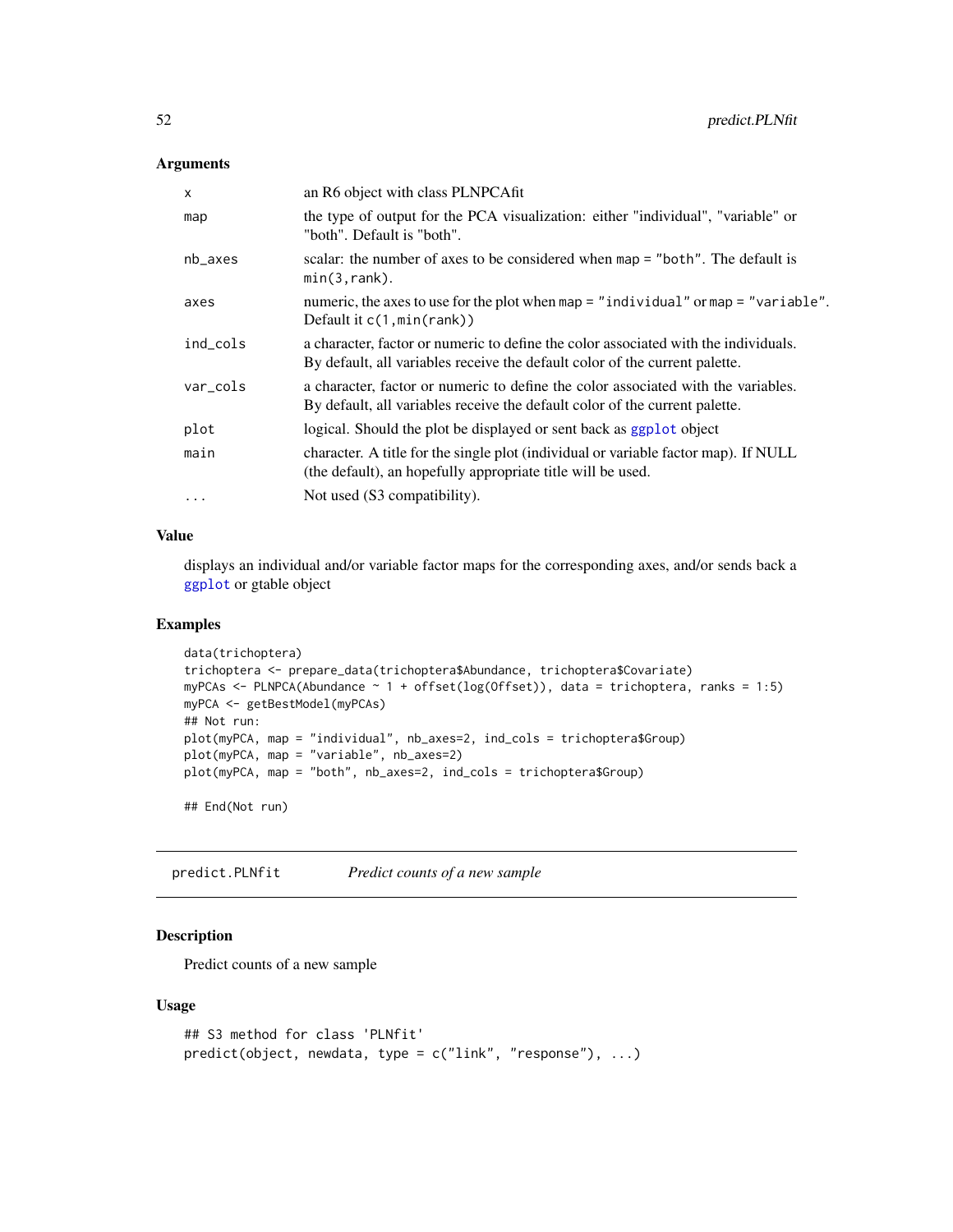### <span id="page-52-0"></span>Arguments

| object                  | an R6 object with class PLNfit                                                                                              |
|-------------------------|-----------------------------------------------------------------------------------------------------------------------------|
| newdata                 | A data frame in which to look for variables and offsets with which to predict                                               |
| type                    | The type of prediction required. The default is on the scale of the linear predic-<br>tors ( <i>i.e.</i> log average count) |
| $\cdot$ $\cdot$ $\cdot$ | additional parameters for S3 compatibility. Not used                                                                        |

### Value

A matrix of predicted log-counts (if type = "link") or predicted counts (if type = "response").

predict.PLNLDAfit *Predict group of new samples*

### Description

Predict group of new samples

### Usage

```
## S3 method for class 'PLNLDAfit'
predict(
 object,
 newdata,
  type = c("posterior", "response", "scores"),
  scale = c("log", "prob"),prior = NULL,
 control = list(),
  ...
)
```
### Arguments

| object  | an R6 object with class PLNLDAfit                                                                                                                                                                                                                                                                                                                                                         |
|---------|-------------------------------------------------------------------------------------------------------------------------------------------------------------------------------------------------------------------------------------------------------------------------------------------------------------------------------------------------------------------------------------------|
| newdata | A data frame in which to look for variables, offsets and counts with which to<br>predict.                                                                                                                                                                                                                                                                                                 |
| type    | The type of prediction required. The default are posterior probabilities for each<br>group (in either unnormalized log-scale or natural probabilities, see "scale" for<br>details), "response" is the group with maximal posterior probability and "scores"<br>is the average score along each separation axis in the latent space, with weights<br>equal to the posterior probabilities. |
| scale   | The scale used for the posterior probability. Either log-scale ("log", default) or<br>natural probabilities summing up to 1 ("prob").                                                                                                                                                                                                                                                     |
| prior   | User-specified prior group probabilities in the new data. If NULL (default),<br>prior probabilities are computed from the learning set.                                                                                                                                                                                                                                                   |
| control | a list for controlling the optimization. See PLN() for details.                                                                                                                                                                                                                                                                                                                           |
| .       | additional parameters for S3 compatibility. Not used                                                                                                                                                                                                                                                                                                                                      |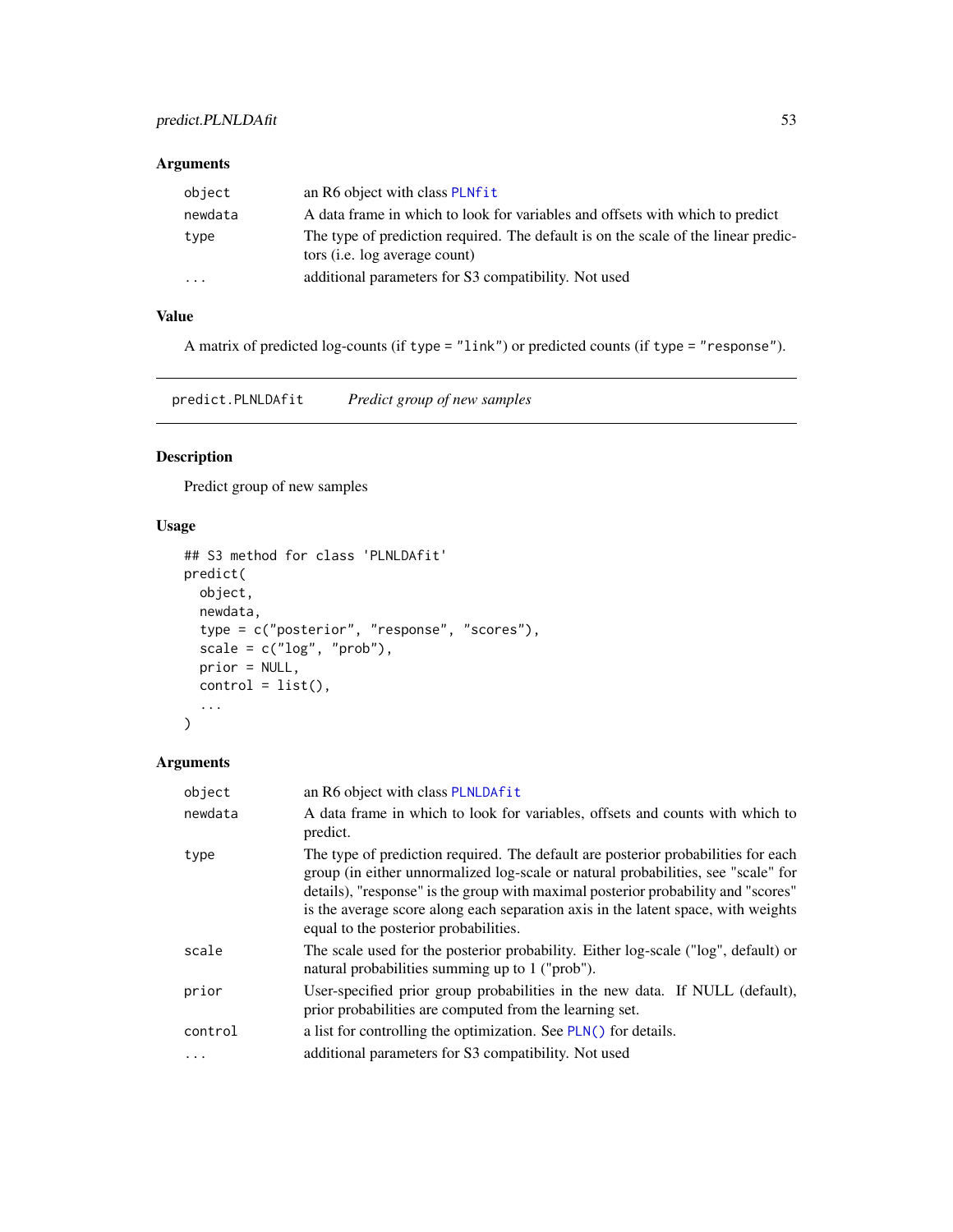### <span id="page-53-0"></span>Value

A matrix of posterior probabilities for each group (if type = "posterior"), a matrix of (average) scores in the latent space (if type = "scores") or a vector of predicted groups (if type = "response").

### Examples

```
data(trichoptera)
trichoptera <- prepare_data(trichoptera$Abundance, trichoptera$Covariate)
myLDA <- PLNLDA(Abundance ~ 0 + offset(log(Offset)),
                grouping = Group,
                data = trichoptera)
## Not run:
post_probs <- predict(myLDA, newdata = trichoptera, type = "posterior", scale = "prob")
head(round(post_probs, digits = 3))
predicted_group <- predict(myLDA, newdata = trichoptera, type = "response")
table(predicted_group, trichoptera$Group, dnn = c("predicted", "true"))
## End(Not run)
```
<span id="page-53-1"></span>

prepare\_data *Prepare data for use in PLN models*

### Description

Prepare data in proper format for use in PLN model and its variants. The function (i) merges a count table and a covariate data frame in the most comprehensive way and (ii) computes offsets from the count table using one of several normalization schemes (TSS, CSS, RLE, GMPR, etc). The function fails with informative messages when the heuristics used for sample matching fail.

### Usage

```
prepare_data(counts, covariates, offset = "TSS", ...)
```
#### Arguments

| counts     | Required. An abundance count table, preferably with dimensions names and<br>species as columns.                                                                                                                                                                                                                                                                                                                                                                                                                      |
|------------|----------------------------------------------------------------------------------------------------------------------------------------------------------------------------------------------------------------------------------------------------------------------------------------------------------------------------------------------------------------------------------------------------------------------------------------------------------------------------------------------------------------------|
| covariates | Required. A covariates data frame, preferably with row names.                                                                                                                                                                                                                                                                                                                                                                                                                                                        |
| offset     | Optional. Normalization scheme used to compute scaling factors used as offset<br>during PLN inference. Available schemes are "TSS" (Total Sum Scaling, de-<br>fault), "CSS" (Cumulative Sum Scaling, used in metagenome Seq), "RLE" (Rel-<br>ative Log Expression, used in DESeq2), "GMPR" (Geometric Mean of Pairwise<br>Ratio, introduced in Chen et al., 2018) or "none". Alternatively the user can<br>supply its own vector or matrix of offsets (see note for specification of the user-<br>supplied offsets). |
| .          | Additional parameters passed on to compute_offset()                                                                                                                                                                                                                                                                                                                                                                                                                                                                  |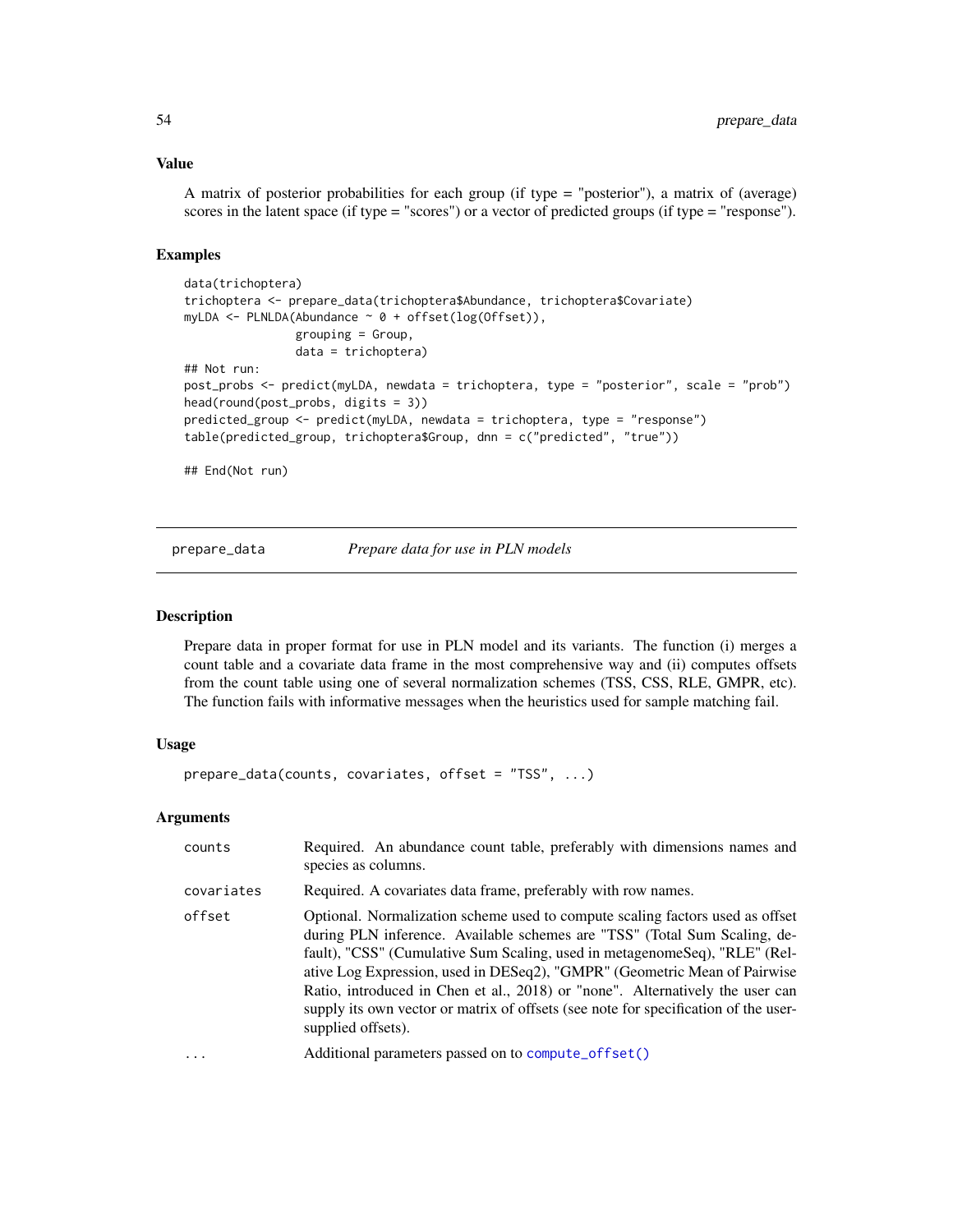#### <span id="page-54-0"></span> $rPLN$  55

### Value

A data.frame suited for use in [PLN\(\)](#page-11-1) and its variants with two specials components: an abundance count matrix (in component "Abundance") and an offset vector/matrix (in component "Offset", only if offset is not set to "none")

#### Note

User supplied offsets should be either vectors/column-matrices or have the same number of column as the original count matrix and either (i) dimension names or (ii) the same dimensions as the count matrix. Samples are trimmed in exactly the same way to remove empty samples.

#### References

Chen, L., Reeve, J., Zhang, L., Huang, S., Wang, X. and Chen, J. (2018) GMPR: A robust normalization method for zero-inflated count data with application to microbiome sequencing data. PeerJ, 6, e4600 <https://doi.org/10.7717/peerj.4600>

Paulson, J. N., Colin Stine, O., Bravo, H. C. and Pop, M. (2013) Differential abundance analysis for microbial marker-gene surveys. Nature Methods, 10, 1200-1202 [http://dx.doi.org/10.1038/](http://dx.doi.org/10.1038/nmeth.2658) [nmeth.2658](http://dx.doi.org/10.1038/nmeth.2658)

Anders, S. and Huber, W. (2010) Differential expression analysis for sequence count data. Genome Biology, 11, R106 <https://doi.org/10.1186/gb-2010-11-10-r106>

#### See Also

[compute\\_offset\(\)](#page-4-1) for details on the different normalization schemes

#### Examples

```
data(trichoptera)
proper_data <- prepare_data(
counts = trichoptera$Abundance,
covariates = trichoptera$Covariate,
offset = "TSS"\lambdaproper_data$Abundance
proper_data$Offset
```
rPLN *PLN RNG*

#### Description

Random generation for the PLN model with latent mean equal to mu, latent covariance matrix equal to Sigma and average depths (sum of counts in a sample) equal to depths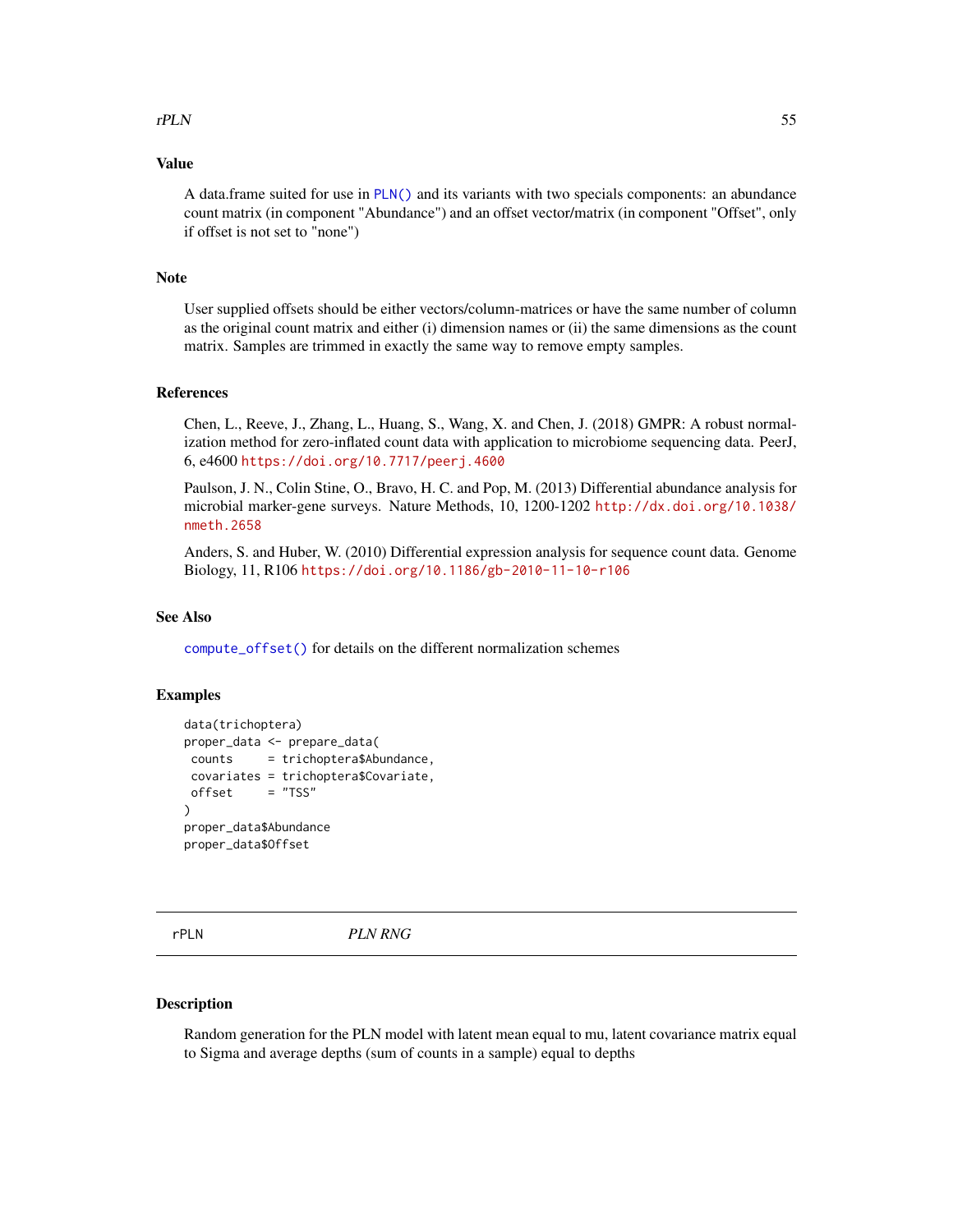### Usage

```
rPLN(
 n = 10,
 mu = rep(0, ncol(Sigma)),
 Sigma = diag(1, 5, 5),
  depths = rep(10000, n)\lambda
```
#### Arguments

| n      | the sample size                                                                  |
|--------|----------------------------------------------------------------------------------|
| mu     | vectors of means of the latent variable                                          |
| Sigma  | covariance matrix of the latent variable                                         |
| depths | Numeric vector of target depths. The first is recycled if there are not n values |

#### Details

The default value for mu and Sigma assume equal abundances and no correlation between the different species.

### Value

a n \* p count matrix, with row-sums close to depths

### Examples

```
## 10 samples of 5 species with equal abundances, no covariance and target depths of 10,000
rPLN()
## 2 samples of 10 highly correlated species with target depths 1,000 and 100,000
## very different abundances
mu <- rep(c(1, -1), each = 5)Sigma <- matrix(0.8, 10, 10); diag(Sigma) <- 1
rPLN(n=2, mu = mu, Sigma = Sigma, depths = c(1e3, 1e5))
```
<span id="page-55-1"></span>

| sigma.PLNfit<br>Extract variance-covariance of residuals 'Sigma' |  |
|------------------------------------------------------------------|--|
|------------------------------------------------------------------|--|

### Description

Extract the variance-covariance matrix of the residuals, usually noted

in PLN models. This captures the correlation between the species in the latent space.

<span id="page-55-0"></span>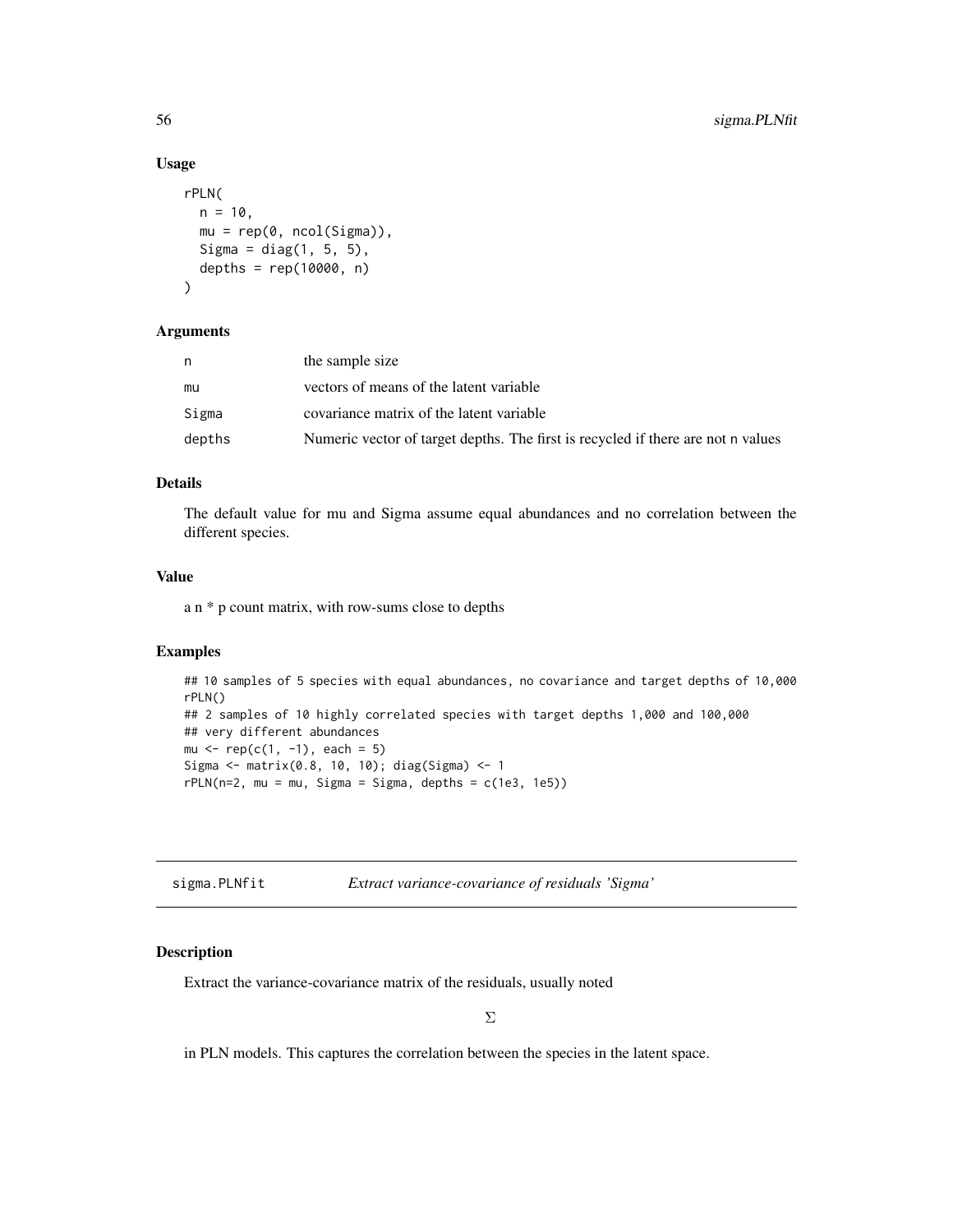### <span id="page-56-0"></span>stability\_selection 57

### Usage

```
## S3 method for class 'PLNfit'
sigma(object, ...)
```
### Arguments

| object   | an R6 object with class PLNfit                       |
|----------|------------------------------------------------------|
| $\cdots$ | additional parameters for S3 compatibility. Not used |

### Value

A semi definite positive matrix of size p, assuming there are p species in the model.

### See Also

[coef.PLNfit\(\)](#page-2-1), [standard\\_error.PLNfit\(\)](#page-57-1) and [vcov.PLNfit\(\)](#page-59-1) for other ways to access

### Σ

#### Examples

.

```
data(trichoptera)
trichoptera <- prepare_data(trichoptera$Abundance, trichoptera$Covariate)
myPLN <- PLN(Abundance \sim 1 + offset(log(Offset)), data = trichoptera)
sigma(myPLN) ## Sigma
```
<span id="page-56-1"></span>stability\_selection *Compute the stability path by stability selection*

#### Description

This function computes the StARS stability criteria over a path of penalties. If a path has already been computed, the functions stops with a message unless force = TRUE has been specified.

```
stability_selection(
 Robject,
  subsamples = NULL,
 control = list(),
 mc.core = 1,
  force = FALSE
)
```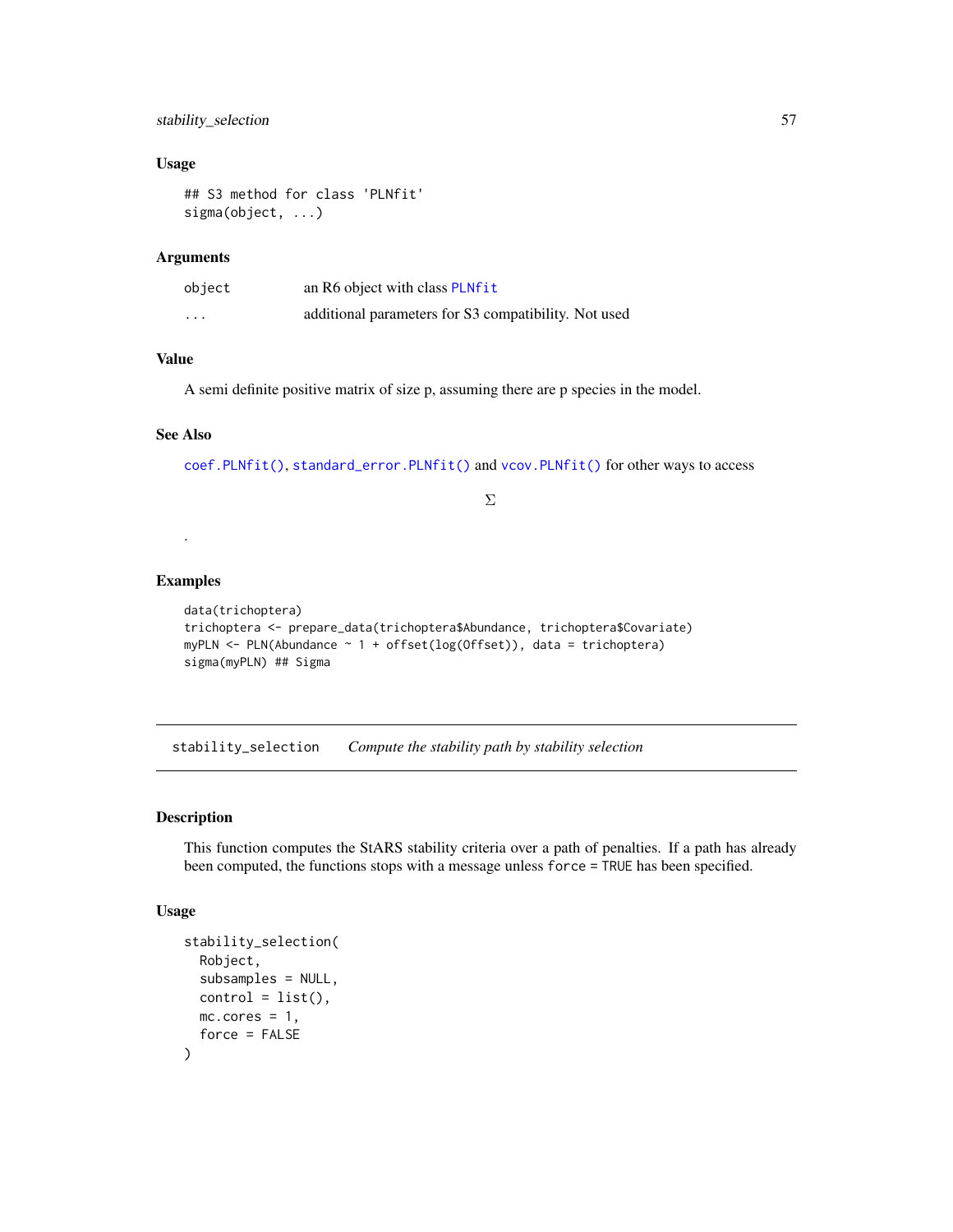#### <span id="page-57-0"></span>**Arguments**

| Robject    | an object with class PLNnetworkfamily, i.e. an output from PLNnetwork()                                                                                                                                                                                                                                        |
|------------|----------------------------------------------------------------------------------------------------------------------------------------------------------------------------------------------------------------------------------------------------------------------------------------------------------------|
| subsamples | a list of vectors describing the subsamples. The number of vectors (or list length)<br>determines th number of subsamples used in the stability selection. Automati-<br>cally set to 20 subsamples with size $10*sqrt(n)$ if $n \ge 144$ and 0.8*n other-<br>wise following Liu et al. (2010) recommendations. |
| control    | a list controlling the main optimization process in each call to PLNnetwork. See<br>PLNnetwork() for details.                                                                                                                                                                                                  |
| mc.cores   | the number of cores to used. Default is 1.                                                                                                                                                                                                                                                                     |
| force      | force computation of the stability path, even if a previous one has been detected.                                                                                                                                                                                                                             |

#### Value

the list of subsamples. The estimated probabilities of selection of the edges are stored in the fields stability\_path of the initial Robject with class [PLNnetworkfamily](#page-30-1)

#### Examples

```
data(trichoptera)
trichoptera <- prepare_data(trichoptera$Abundance, trichoptera$Covariate)
fits <- PLNnetwork(Abundance ~ 1, data = trichoptera)
## Not run:
n <- nrow(trichoptera)
subs \le replicate(10, sample.int(n, size = n/2), simplify = FALSE)
stability_selection(nets, subsamples = subs)
```
## End(Not run)

<span id="page-57-2"></span>standard\_error *Component-wise standard errors of Theta*

#### <span id="page-57-1"></span>Description

Extracts univariate standard errors for the estimated coefficient of Theta. Standard errors are computed from the (approximate) Fisher information matrix. See [fisher.PLNfit\(\)](#page-7-1) for more details on the approximations.

```
standard_error(object, type)
## S3 method for class 'PLNfit'
standard_error(object, type = c("wald", "louis"))
```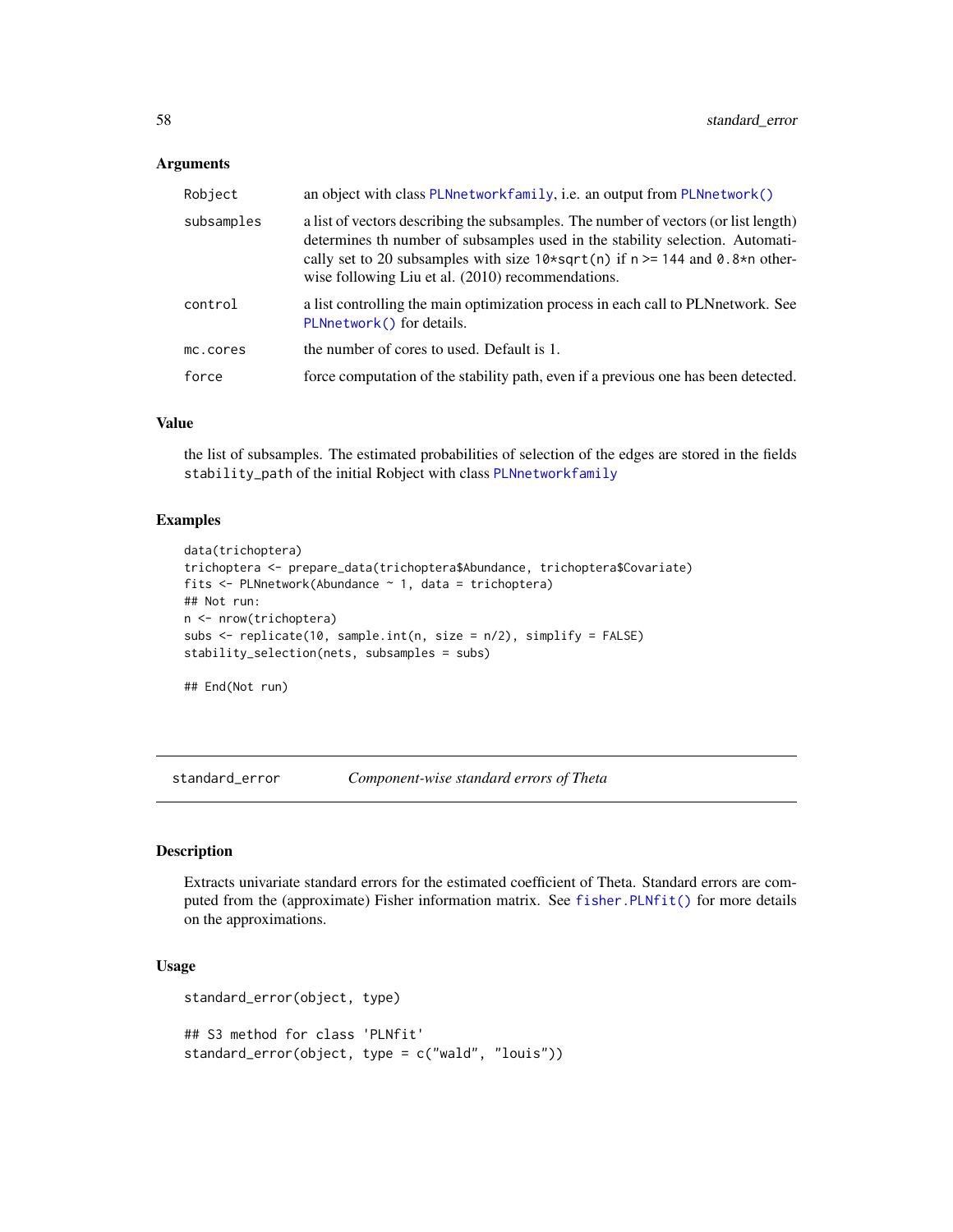#### <span id="page-58-0"></span>trichoptera 59

#### Arguments

| object | an R6 object with class PLNfit                                                                        |  |  |
|--------|-------------------------------------------------------------------------------------------------------|--|--|
| type   | Either Wald (default) or Louis. Approximation scheme used to compute the<br>Fisher information matrix |  |  |

### Value

A p \* d positive matrix (same size as  $\Theta$ ) with standard errors for the coefficients of  $\Theta$ 

#### Methods (by class)

• PLNfit: Component-wise standard errors of Theta in [PLNfit](#page-15-1)

### See Also

[vcov.PLNfit\(\)](#page-59-1) for the complete Fisher information matrix

### Examples

```
data(trichoptera)
trichoptera <- prepare_data(trichoptera$Abundance, trichoptera$Covariate)
myPLN <- PLN(Abundance \sim 1 + \text{offset}(\log(\text{Offset})), data = trichoptera)
standard_error(myPLN, "wald")
```
trichoptera *Trichoptera data set*

#### Description

Data gathered between 1959 and 1960 during 49 insect trapping nights. For each trapping night, the abundance of 17 Trichoptera species is recorded as well as 6 meteorological variables which may influence the abundance of each species. Finally, the observations (that is to say, the trapping nights), have been classified into 12 groups corresponding to contiguous nights between summer 1959 and summer 1960.

### Usage

trichoptera

#### Format

A list with 2 two data frames:

Abundancea 49 x 17 matrix of abundancies/counts (49 trapping nights and 17 trichoptera species)

Covariate a 49 x 7 data frame of covariates:

Temperature Evening Temperature in Celsius Wind Wind in m/s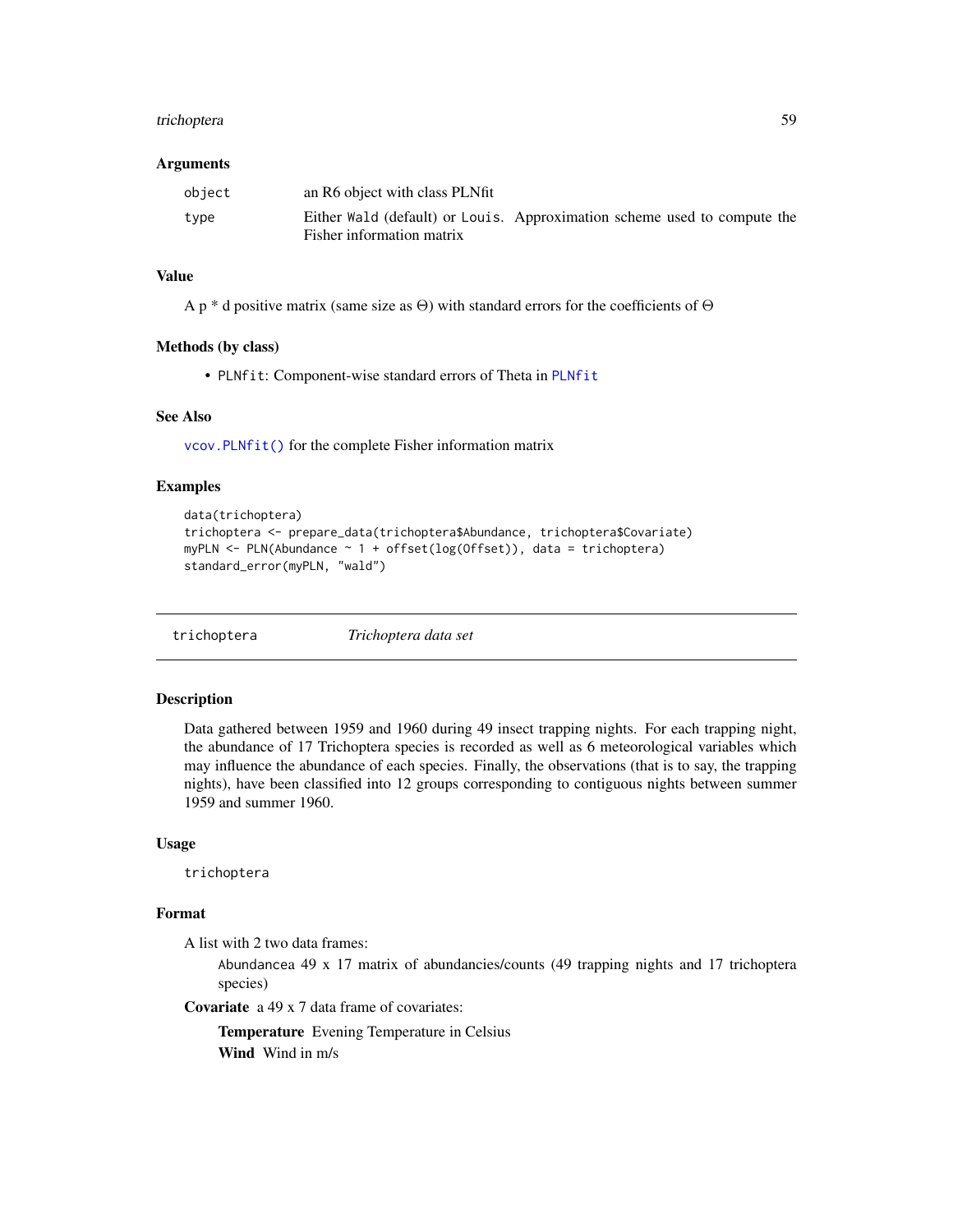<span id="page-59-0"></span>Pressure Pressure in mm Hg Humidity relative to evening humidity in percent Cloudiness proportion of sky coverage at 9pm Precipitation Nighttime precipitation in mm Group a factor of 12 levels for the definition of the consecutive night groups

In order to prepare the data for using formula in multivariate analysis (multiple outputs and inputs), use [prepare\\_data\(\)](#page-53-1). We only kept a subset of the original meteorological covariates for illustration purposes.

### Source

Data from P. Usseglio-Polatera.

#### References

Usseglio-Polatera, P. and Auda, Y. (1987) Influence des facteurs météorologiques sur les résultats de piégeage lumineux. Annales de Limnologie, 23, 65–79. (code des espèces p. 76) See a data description at <http://pbil.univ-lyon1.fr/R/pdf/pps034.pdf> (in French)

#### See Also

[prepare\\_data\(\)](#page-53-1)

#### Examples

data(trichoptera) trichoptera <- prepare\_data(trichoptera\$Abundance, trichoptera\$Covariate)

<span id="page-59-1"></span>vcov.PLNfit *Calculate Variance-Covariance Matrix for a fitted* [PLN\(\)](#page-11-1) *model object*

### Description

Returns the variance-covariance matrix of the main parameters of a fitted [PLN\(\)](#page-11-1) model object. The main parameters of the model correspond to

Θ

, as returned by [coef.PLNfit\(\)](#page-2-1). The function can also be used to return the variance-covariance matrix of the residuals. The latter matrix can also be accessed via  $signa$ . PLNfit()

```
## S3 method for class 'PLNfit'
vcov(object, type = c("main", "covariance"), ...)
```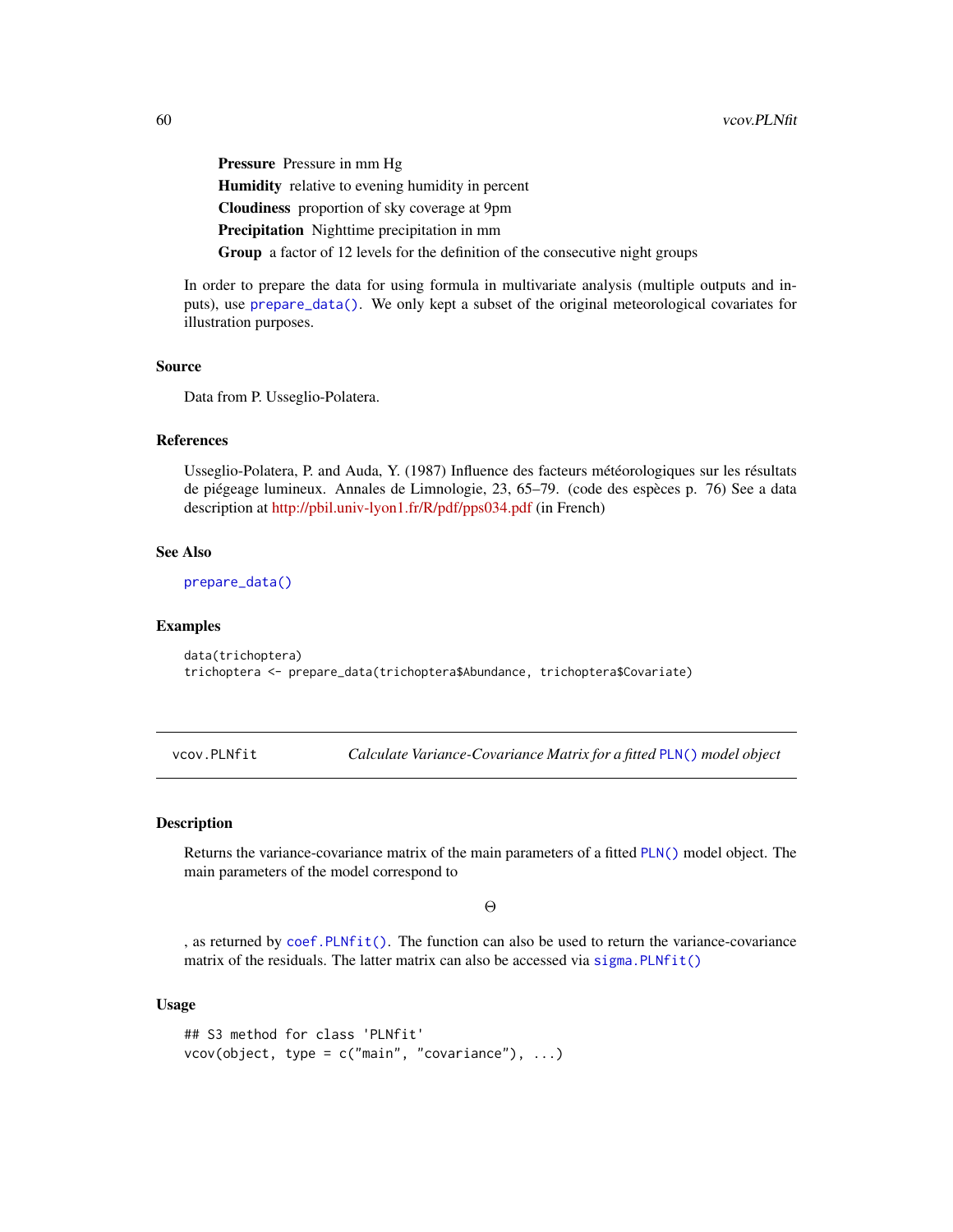#### <span id="page-60-0"></span>vcov.PLNfit 61

### Arguments

| object | an R6 object with class PLNfit |                                                                         |  |  |
|--------|--------------------------------|-------------------------------------------------------------------------|--|--|
| type   |                                | type of parameter that should be extracted. Either "main" (default) for |  |  |
|        |                                | $\Theta$                                                                |  |  |
|        | or "covariance" for            |                                                                         |  |  |
|        |                                | Я                                                                       |  |  |
|        |                                | additional parameters for S3 compatibility. Not used                    |  |  |

### Value

A matrix of variance/covariance extracted from the PLNfit model. If type="main" and  $\Theta$  is a matrix of size d \* p, the result is a block-diagonal matrix with p (number of species) blocks of size d (number of covariates). if type="main", it is a symmetric matrix of size p. .

#### See Also

[sigma.PLNfit\(\)](#page-55-1), [coef.PLNfit\(\)](#page-2-1), [standard\\_error.PLNfit\(\)](#page-57-1)

### Examples

```
data(trichoptera)
trichoptera <- prepare_data(trichoptera$Abundance, trichoptera$Covariate)
myPLN <- PLN(Abundance ~ 1 + offset(log(Offset)), data = trichoptera)
vcov(myPLN) ## variance-covariance of Theta
vcov(myPLN, type = "covariance") ## Sigma
```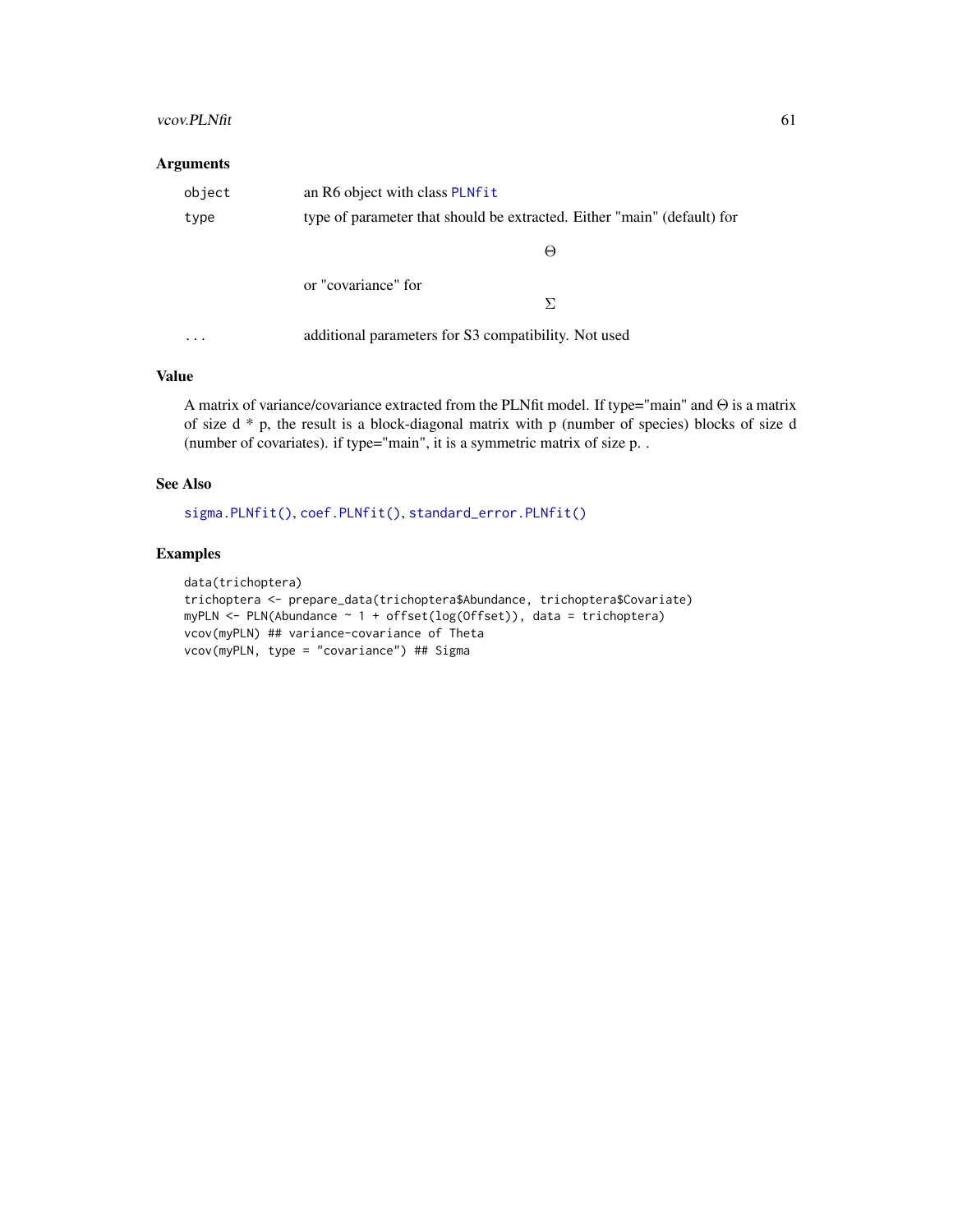# <span id="page-61-0"></span>**Index**

∗Topic datasets mollusk, [11](#page-10-0) trichoptera, [59](#page-58-0) coef(), *[16](#page-15-0)* coef.PLNfit, [3](#page-2-0) coef.PLNfit(), *[57](#page-56-0)*, *[60,](#page-59-0) [61](#page-60-0)* coef.PLNLDAfit, [4](#page-3-0) coefficient\_path, [4](#page-3-0) compute\_offset, [5](#page-4-0) compute\_offset(), *[54,](#page-53-0) [55](#page-54-0)* extract\_probs, [6](#page-5-0) fisher, [8](#page-7-0) fisher.PLNfit(), *[58](#page-57-0)* fitted.PLNfit, [9](#page-8-0) getBestModel *(*getBestModel.PLNPCAfamily*)*, [9](#page-8-0) getBestModel(), *[14](#page-13-0)*, *[31](#page-30-0)*, *[40](#page-39-0)* getBestModel.PLNPCAfamily, [9](#page-8-0) getModel *(*getModel.PLNPCAfamily*)*, [10](#page-9-0) getModel(), *[14](#page-13-0)*, *[16](#page-15-0)*, *[31](#page-30-0)*, *[40](#page-39-0)* getModel.PLNPCAfamily, [10](#page-9-0) ggplot, *[26,](#page-25-3) [27](#page-26-1)*, *[33,](#page-32-2) [34](#page-33-0)*, *[45,](#page-44-1) [46](#page-45-1)*, *[52](#page-51-0)* ggplot2, *[16](#page-15-0)*, *[41](#page-40-0)*, *[47,](#page-46-0) [48](#page-47-0)* grob, *[27](#page-26-1)*, *[46](#page-45-1)* mollusk, [11](#page-10-0) PLN, *[8](#page-7-0)*, [12](#page-11-0) PLN(), *[3](#page-2-0)*, *[9](#page-8-0)*, *[16](#page-15-0)*, *[27,](#page-26-1) [28](#page-27-0)*, *[30](#page-29-0)*, *[39](#page-38-0)*, *[53](#page-52-0)*, *[55](#page-54-0)*, *[60](#page-59-0)* PLNfamily, [14,](#page-13-0) *[15](#page-14-4)*, *[43](#page-42-0)[–45](#page-44-1)*, *[51](#page-50-0)* PLNfit, *[3](#page-2-0)*, *[9](#page-8-0)*, *[13](#page-12-0)[–16](#page-15-0)*, [16,](#page-15-0) *[18,](#page-17-1) [19](#page-18-2)*, *[34](#page-33-0)*, *[42](#page-41-0)*, *[53](#page-52-0)*, *[57](#page-56-0)*, *[59](#page-58-0)*, *[61](#page-60-0)* PLNfit(), *[16](#page-15-0)*, *[24](#page-23-0)* PLNLDA, [22,](#page-21-0) *[28](#page-27-0)* PLNLDA(), *[4](#page-3-0)*, *[16](#page-15-0)*, *[24](#page-23-0)*, *[29](#page-28-0)* PLNLDAfit, *[23,](#page-22-0) [24](#page-23-0)*, [24,](#page-23-0) *[25–](#page-24-0)[27](#page-26-1)*, *[46](#page-45-1)*, *[53](#page-52-0)* PLNLDAfit(), *[23](#page-22-0)*

PLNmodels, [28](#page-27-0) PLNmodels::PLNfamily, *[31](#page-30-0)*, *[40](#page-39-0)* PLNmodels::PLNfit, *[24](#page-23-0)*, *[34](#page-33-0)*, *[42](#page-41-0)* PLNnetwork, [29](#page-28-0) PLNnetwork(), *[5](#page-4-0)*, *[7](#page-6-0)*, *[16](#page-15-0)*, *[28](#page-27-0)*, *[31,](#page-30-0) [32](#page-31-2)*, *[34](#page-33-0)*, *[36](#page-35-0)*, *[38](#page-37-0)*, *[58](#page-57-0)* PLNnetworkfamily, *[5](#page-4-0)*, *[7](#page-6-0)*, *[10,](#page-9-0) [11](#page-10-0)*, *[14](#page-13-0)*, *[30](#page-29-0)*, [31,](#page-30-0) *[33](#page-32-2)*, *[38](#page-37-0)*, *[48](#page-47-0)*, *[58](#page-57-0)* PLNnetworkfit, *[10,](#page-9-0) [11](#page-10-0)*, *[30](#page-29-0)*, *[32](#page-31-2)*, *[34](#page-33-0)*, [34,](#page-33-0) *[35,](#page-34-0) [36](#page-35-0)*, *[49,](#page-48-0) [50](#page-49-0)* PLNPCA, [38,](#page-37-0) *[47](#page-46-0)* PLNPCA(), *[16](#page-15-0)*, *[28](#page-27-0)*, *[40](#page-39-0)*, *[42](#page-41-0)* PLNPCAfamily, *[10,](#page-9-0) [11](#page-10-0)*, *[14](#page-13-0)*, *[39](#page-38-0)*, [40,](#page-39-0) *[47](#page-46-0)* PLNPCAfit, *[10,](#page-9-0) [11](#page-10-0)*, *[39](#page-38-0)*, *[41,](#page-40-0) [42](#page-41-0)*, [42,](#page-41-0) *[43,](#page-42-0) [44](#page-43-0)*, *[46,](#page-45-1) [47](#page-46-0)*, *[51](#page-50-0)* PLNPCAfit(), *[42](#page-41-0)* plot(), *[14](#page-13-0)*, *[24](#page-23-0)*, *[31](#page-30-0)*, *[34](#page-33-0)*, *[40](#page-39-0)*, *[42](#page-41-0)* plot.PLNLDAfit, [47](#page-46-0) plot.PLNnetworkfamily, [48](#page-47-0) plot.PLNnetworkfit, [49](#page-48-0) plot.PLNPCAfamily, [50](#page-49-0) plot.PLNPCAfit, [51](#page-50-0) predict(), *[16](#page-15-0)*, *[24](#page-23-0)* predict.PLNfit, [52](#page-51-0) predict.PLNLDAfit, [53](#page-52-0) prepare\_data, [54](#page-53-0) prepare\_data(), *[12](#page-11-0)*, *[60](#page-59-0)*

#### rPLN, [55](#page-54-0)

sigma(), *[16](#page-15-0)* sigma.PLNfit, [56](#page-55-0) sigma.PLNfit(), *[3](#page-2-0)*, *[60,](#page-59-0) [61](#page-60-0)* stability\_selection, [57](#page-56-0) stability\_selection(), *[7](#page-6-0)*, *[10](#page-9-0)* standard\_error, *[8](#page-7-0)*, [58](#page-57-0) standard\_error(), *[16](#page-15-0)* standard\_error.PLNfit(), *[3](#page-2-0)*, *[57](#page-56-0)*, *[61](#page-60-0)*

trichoptera, [59](#page-58-0)